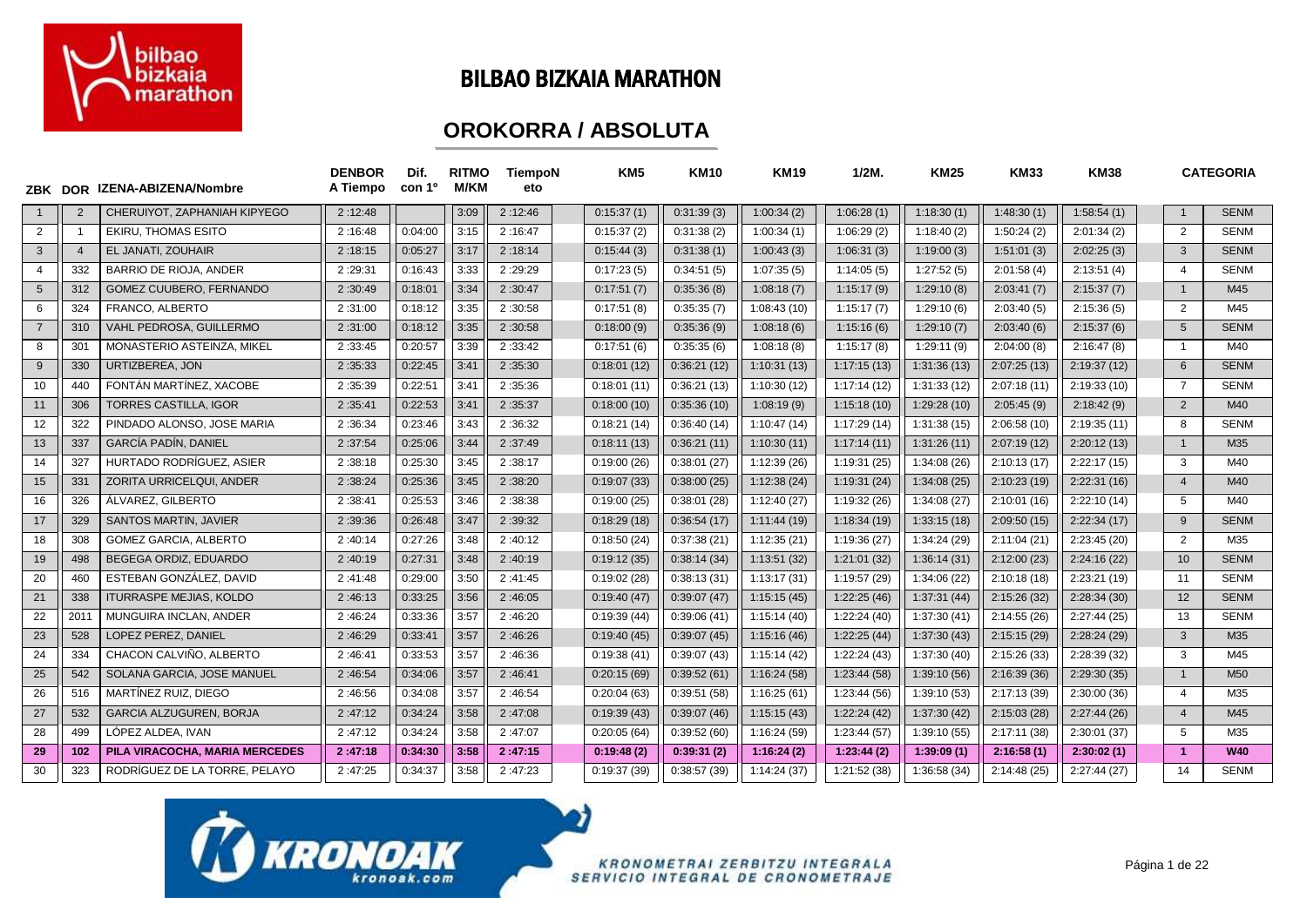| ZBK |      | DOR IZENA-ABIZENA/Nombre          | <b>DENBOR</b><br>A Tiempo | Dif.<br>con 1º | <b>RITMO</b><br><b>M/KM</b> | <b>TiempoN</b><br>eto | KM <sub>5</sub> | <b>KM10</b>  | <b>KM19</b>   | $1/2M$ .      | <b>KM25</b>   | <b>KM33</b>  | <b>KM38</b>  |                | <b>CATEGORIA</b> |
|-----|------|-----------------------------------|---------------------------|----------------|-----------------------------|-----------------------|-----------------|--------------|---------------|---------------|---------------|--------------|--------------|----------------|------------------|
| 31  | 513  | <b>GRANDA RUIZ. IVAN</b>          | 2:47:25                   | 0:34:37        | 3:58                        | 2:47:23               | 0:19:38(40)     | 0:38:57(40)  | 1:14:20(36)   | 1:21:42(36)   | 1:36:32(33)   | 2:13:18(24)  | 2:26:42(24)  | 15             | <b>SENM</b>      |
| 32  | 473  | AMURIZA GUMUCIO, GORKA            | 2:47:57                   | 0:35:09        | 3:59                        | 2:47:54               | 0:19:03(30)     | 0:38:14(35)  | 1:13:51(33)   | 1:21:02(33)   | 1:36:23 (32)  | 2:15:32 (34) | 2:29:30(34)  | 6              | M40              |
| 33  | 444  | AZARLOZA GONZÁLEZ, JAVIER         | 2:47:57                   | 0:35:09        | 3:59                        | 2:47:54               | 0:20:04(62)     | 0:39:51(59)  | 1:16:24(60)   | 1:23:44 (55)  | 1:39:10 (54)  | 2:17:13(40)  | 2:30:20 (39) | 5              | M45              |
| 34  | 480  | LADO FERNÁNDEZ, ÓSCAR             | 2:48:13                   | 0:35:25        | 3:59                        | 2:48:08               | 0:18:50(23)     | 0:37:40(22)  | 1:12:33 (20)  | 1:19:58 (30)  | 1:35:14 (30)  | 2:15:19 (30) | 2:29:08 (33) | 6              | M35              |
| 35  | 510  | <b>GONZALEZ GARCIA, JORGE</b>     | 2:48:21                   | 0:35:33        | 3:59                        | 2:48:18               | 0:19:43(50)     | 0:39:31(49)  | 1:16:22(54)   | 1:23:43(54)   | 1:39:09 (51)  | 2:17:43 (42) | 2:31:09(41)  | 6              | M45              |
| 36  | 307  | <b>GUERRA PAJARES, VICTOR</b>     | 2:48:37                   | 0:35:49        | 4:00                        | 2:48:33               | 0:18:39(19)     | 0:37:13(19)  | 1:11:40(18)   | 1:18:29(18)   | 1:33:25 (19)  | 2:11:42 (22) | 2:26:37(23)  | 16             | <b>SENM</b>      |
| 37  | 328  | ARRIOLA ARAQUISTAIN, PEIO         | 2:48:37                   | 0:35:49        | 4:00                        | 2:48:35               | 0:19:40(46)     | 0:39:07(44)  | 1:15:15(44)   | 1:22:25(45)   | 1:37:31 (45)  | 2:15:21(31)  | 2:28:37(31)  | $\overline{2}$ | M <sub>50</sub>  |
| 38  | 309  | DE MIGUEL TENJIDO, JONATAN        | 2:49:17                   | 0:36:29        | 4:01                        | 2:49:12               | 0:19:16(37)     | 0:38:52(38)  | 1:15:30(47)   | 1:22:51(47)   | 1:38:26 (47)  | 2:17:10 (37) | 2:30:46(40)  | $\overline{7}$ | M35              |
| 39  | 481  | POMAR ROY, CARLOS                 | 2:49:19                   | 0:36:31        | 4:01                        | 2:49:12               | 0:19:45(54)     | 0:39:31(53)  | 1:16:22(55)   | 1:23:43(51)   | 1:39:09 (49)  | 2:17:58 (44) | 2:31:28(43)  | $\overline{7}$ | M45              |
| 40  | 521  | GONZALEZ PERAL, JUAN FRANCISCO    | 2:49:57                   | 0:37:09        | 4:02                        | 2:49:51               | 0:20:15(68)     | 0:40:16(67)  | 1:17:52(65)   | 1:25:16(64)   | 1:41:02 (66)  | 2:19:19(51)  | 2:32:20(45)  | 3              | M <sub>50</sub>  |
| 41  | 524  | MORENO FERNANDEZ, JOAQUIN         | 2:50:50                   | 0:38:02        | 4:03                        | 2:50:45               | 0:19:46(55)     | 0:39:47(56)  | 1:15:56 (52)  | 1:23:44 (59)  | 1:39:10 (58)  | 2:18:02(45)  | 2:32:09 (44) | $\overline{7}$ | M40              |
| 42  | 101  | <b>SANFABIO RODRIGUEZ, TAMARA</b> | 2:51:17                   | 0:38:29        | 4:04                        | 2:51:15               | 0:19:45(1)      | 0:39:31(1)   | 1:16:23(1)    | 1:23:43(1)    | 1:39:09(2)    | 2:18:39(2)   | 2:32:39(2)   | $\overline{2}$ | <b>W40</b>       |
| 43  | 540  | FERNANDEZ MATEOS, JESÚS           | 2:51:24                   | 0:38:36        | 4:04                        | 2:51:19               | 0:19:45(51)     | 0:39:31(51)  | 1:16:23 (56)  | 1:23:43 (50)  | 1:39:11 (61)  | 2:18:57(50)  | 2:32:58(51)  | 8              | M40              |
| 44  | 506  | LACUESTA DAÑOBEITIA, KARMEL ANDO  | 2:51:53                   | 0:39:05        | 4:04                        | 2:51:48               | 0:20:02(60)     | 0:39:51(57)  | 1:15:57(53)   | 1:23:44(60)   | 1:39:10 (57)  | 2:18:38 (49) | 2:32:52(50)  | $\overline{1}$ | M <sub>55</sub>  |
| 45  | 539  | DIZ MÉNDEZ, JOSÉ                  | 2:52:05                   | 0:39:17        | 4:05                        |                       | 0:19:42(48)     | 0:39:24(48)  | 1:15:45(48)   | 1:23:30(48)   | 1:38:59(48)   | 2:17:40(41)  | 2:31:15(42)  | $\overline{4}$ | M <sub>50</sub>  |
| 46  | 451  | GASPAR, FERNANDO                  | 2:52:14                   | 0:39:26        | 4:05                        | 2:52:05               | 0:19:47(56)     | 0:39:46(55)  | 1:16:25(62)   | 1:23:44(61)   | 1:39:11 (62)  | 2:18:27(47)  | 2:32:35(48)  | 9              | M40              |
| 47  | 407  | <b>ITURRI LARRUCEA, XABIER</b>    | 2:52:26                   | 0:39:38        | 4:05                        | 2:52:15               | 0:19:42(49)     | 0:39:31(52)  | 1:15:54(51)   | 1:23:43(52)   | 1:39:09 (52)  | 2:18:31(48)  | 2:32:41 (49) | 10             | M40              |
| 48  | 463  | PAZOS FIGUEROA, ISRAEL            | 2:52:27                   | 0:39:39        | 4:05                        | 2:52:24               | 0:20:17(71)     | 0:40:28(68)  | 1:17:52(66)   | 1:25:17(66)   | 1:41:02 (67)  | 2:20:21 (55) | 2:34:12 (52) | 11             | M40              |
| 49  | 461  | HERNANDEZ RUIZ, IGNACIO           | 2:53:41                   | 0:40:53        | 4:07                        | 2:53:33               | 0:19:45(53)     | 0:39:31(54)  | 1:15:53(49)   | 1:23:43 (53)  | 1:39:09 (50)  | 2:17:50(43)  | 2:32:28(46)  | 8              | M35              |
| 50  | 405  | RODRIGUES, HÉLDER                 | 2:54:10                   | 0:41:22        | 4:08                        | 2:54:07               | 0:20:23(76)     | 0:40:54(76)  | 1:18:52 (73)  | 1:26:25 (76)  | 1:42:33 (72)  | 2:22:50(64)  | 2:36:31 (59) | 12             | M40              |
| 51  | 523  | <b>BRUEL, PATRICE</b>             | 2:54:24                   | 0:41:36        | 4:08                        | 2:54:19               | 0:18:23(16)     | 0:37:07(18)  | 1:12:49 (29)  | 1:20:05(31)   | 1:37:38(46)   | 2:18:16(46)  | 2:32:29(47)  | 5              | M50              |
| 52  | 408  | <b>GARCIA NIETO, GAIZKA</b>       | 2:54:32                   | 0:41:44        | 4:08                        | 2:54:16               | 0:20:34(80)     | 0:40:58(78)  | 1:18:34(70)   | 1:26:54 (78)  | 1:42:51 (79)  | 2:23:03(65)  | 2:36:50(61)  | 9              | M35              |
| 53  | 489  | RODRÍGUEZ MIGUÉLEZ, RUBÉN         | 2:54:38                   | 0:41:50        | 4:08                        | 2:54:30               | 0:20:14(67)     | 0:40:16(65)  | 1:17:53(67)   | 1:25:17(65)   | 1:41:02 (65)  | 2:20:44(57)  | 2:35:21 (55) | 13             | M40              |
| 54  | 476  | FAUNDEZ MAYO, RAFAEL              | 2:54:39                   | 0:41:51        | 4:08                        | 2:54:30               | 0:20:16(70)     | 0:40:16(66)  | 1:17:53 (68)  | 1:25:20 (67)  | 1:41:07 (69)  | 2:20:42(56)  | 2:35:47 (56) | 14             | M40              |
| 55  | 449  | FERNANDEZ ALONSO, RUBEN           | 2:55:01                   | 0:42:13        | 4:09                        | 2:54:55               | 0:20:53(100)    | 0:42:14(128) | 1:21:41 (119) | 1:29:27 (115) | 1:45:33 (98)  | 2:24:34(74)  | 2:37:45(71)  | 10             | M35              |
| 56  | 441  | MUÑOZ ERASUN, ARKAITZ             | 2:55:06                   | 0:42:18        | 4:09                        | 2:54:55               | 0:20:56(124)    | 0:42:13(115) | 1:20:03 (84)  | 1:27:36(81)   | 1:43:18 (82)  | 2:23:16(67)  | 2:37:04(64)  | 11             | M35              |
| 57  | 520  | LAVADO LAVADO, NARCISO JOSE       | 2:55:09                   | 0:42:21        | 4:09                        | 2:55:05               | 0:20:18(72)     | 0:40:54(77)  | 1:19:03 (78)  | 1:26:42(77)   | 1:42:51 (78)  | 2:23:14(66)  | 2:37:08(65)  | 8              | M45              |
| 58  | 462  | PASTOR OJEDA, MARIO               | 2:55:12                   | 0:42:24        | 4:09                        | 2:55:06               | 0:20:54(109)    | 0:42:10(96)  | 1:20:22 (87)  | 1:28:36 (92)  | 1:44:46 (96)  | 2:24:14(73)  | 2:37:32(67)  | 17             | <b>SENM</b>      |
| 59  | 454  | <b>OTXOA SAIZ, AITOR</b>          | 2:55:19                   | 0:42:31        | 4:09                        | 2:55:11               | 0:20:24(78)     | 0:40:53(75)  | 1:18:53(76)   | 1:26:25(74)   | 1:42:34(77)   | 2:22:48(62)  | 2:36:37(60)  | 9              | M45              |
| 60  | 411  | VALLEJO ELGUETA, ENDIKA           | 2:55:28                   | 0:42:40        | 4:09                        | 2:55:17               | 0:21:00(141)    | 0:42:20(161) | 1:21:45 (146) | 1:29:30 (139) | 1:45:44 (122) | 2:25:05(87)  | 2:38:10(74)  | 18             | <b>SENM</b>      |
| 61  | 414  | LASA GONZALEZ, AIMAR              | 2:55:28                   | 0:42:40        | 4:09                        | 2:55:17               | 0:21:00(142)    | 0:42:21(163) | 1:21:45 (149) | 1:29:29 (134) | 1:45:44 (129) | 2:25:05(86)  | 2:38:12(77)  | 12             | M35              |
| 62  | 483  | ENCARNAÇÃO, TIAGO                 | 2:55:44                   | 0:42:56        | 4:09                        | 2:55:27               | 0:21:27(173)    | 0:42:16(151) | 1:20:52 (97)  | 1:28:36 (93)  | 1:44:46 (94)  | 2:24:37(75)  | 2:38:03(72)  | 19             | <b>SENM</b>      |
| 63  | 455  | <b>MOYA VIVEROS, OSCAR</b>        | 2:55:49                   | 0:43:01        | 4:10                        | 2:55:43               | 0:20:53(95)     | 0:42:12(110) | 1:21:41 (120) | 1:29:26 (101) | 1:45:43 (111) | 2:25:00(83)  | 2:38:08(73)  | 10             | M45              |
| 64  | 1069 | FERREIRA, MANUEL                  | 2:55:50                   | 0:43:02        | 4:10                        | 2:55:47               | 0:20:14(65)     | 0:40:49(70)  | 1:18:51(71)   | 1:26:24(70)   | 1:42:19(71)   | 2:21:51 (59) | 2:36:26(58)  | 6              | M <sub>50</sub>  |
| 65  | 413  | <b>AGUIRRE GABARAIN, IBAN</b>     | 2:55:56                   | 0:43:08        | 4:10                        | 2:55:45               | 0:20:52(90)     | 0:42:09(89)  | 1:21:40 (112) | 1:29:26 (107) | 1:45:42 (104) | 2:25:05(85)  | 2:38:11(75)  | 20             | <b>SENM</b>      |
| 66  | 526  | BUSTELO BARBA, JESÚS              | 2:55:58                   | 0:43:10        | 4:10                        | 2:55:54               | 0:20:20(75)     | 0:40:53(74)  | 1:18:52(74)   | 1:26:25(75)   | 1:42:34 (76)  | 2:23:38 (70) | 2:37:38 (70) | 21             | <b>SENM</b>      |
| 67  | 319  | LEONOV, DIMITRII                  | 2:56:10                   | 0:43:22        | 4:10                        | 2:56:03               | 0:19:10(34)     | 0:38:42(36)  | 1:14:58 (39)  | 1:22:12 (39)  | 1:37:25 (38)  | 2:14:55(27)  | 2:28:01 (28) | 22             | <b>SENM</b>      |
| 68  | 314  | PEREA CHAMORRO, JOAN              | 2:56:11                   | 0:43:23        | 4:10                        | 2:55:42               | 0:21:05(147)    | 0:42:12(112) | 1:20:30 (88)  | 1:27:58 (83)  | 1:43:48 (83)  | 2:23:33(69)  | 2:37:36 (68) | 13             | M35              |

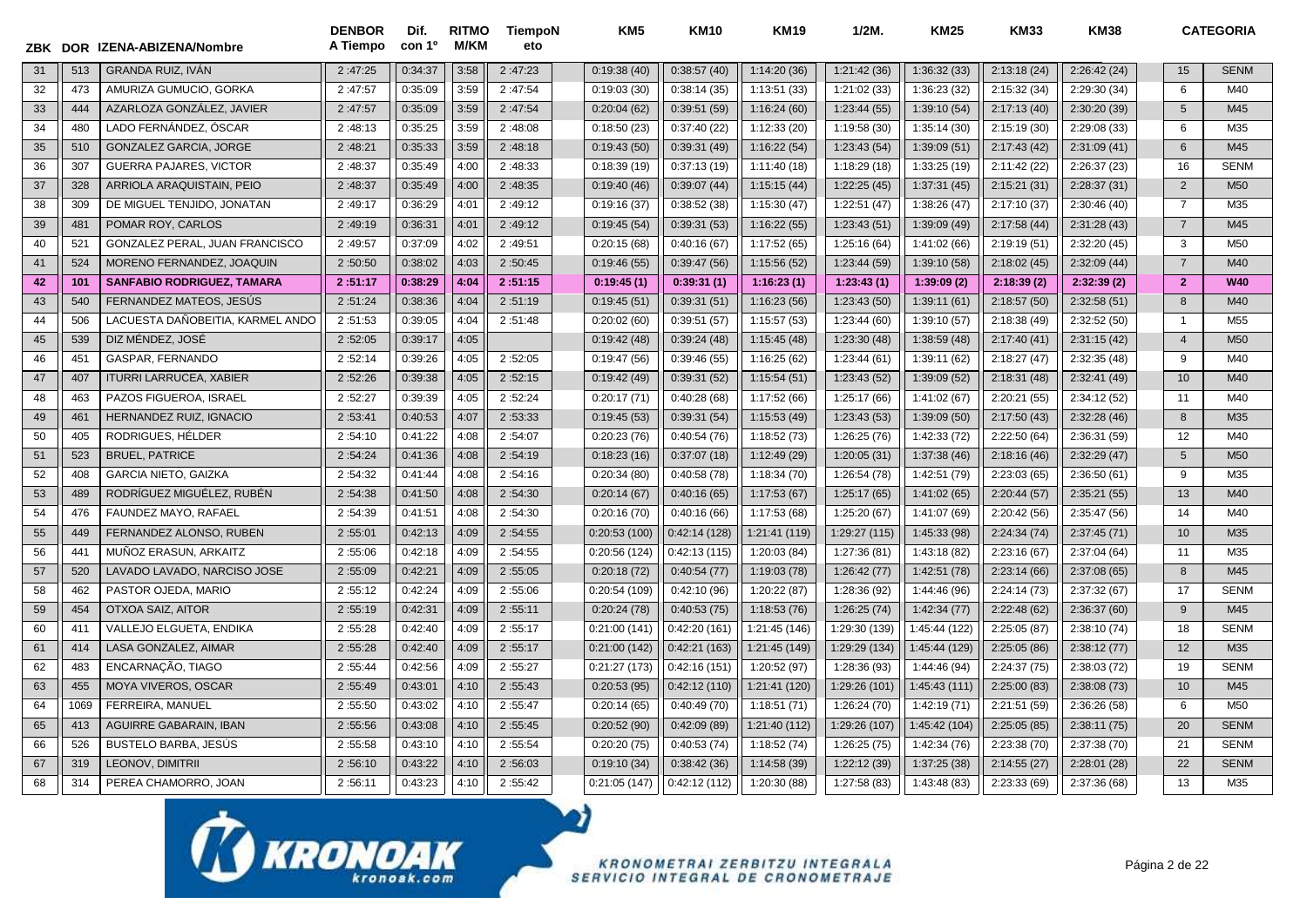| ZBK |      | DOR IZENA-ABIZENA/Nombre         | <b>DENBOR</b><br>A Tiempo | Dif.<br>con 1 <sup>o</sup> | <b>RITMO</b><br><b>M/KM</b> | <b>TiempoN</b><br>eto | KM <sub>5</sub> | <b>KM10</b>  | <b>KM19</b>   | $1/2M$ .      | <b>KM25</b>   | <b>KM33</b>   | <b>KM38</b>   |                | <b>CATEGORIA</b> |
|-----|------|----------------------------------|---------------------------|----------------------------|-----------------------------|-----------------------|-----------------|--------------|---------------|---------------|---------------|---------------|---------------|----------------|------------------|
| 69  | 466  | <b>FORTEA DURAN, NIL</b>         | 2:56:11                   | 0:43:23                    | 4:10                        | 2:55:43               | 0:21:05(146)    | 0:42:12(111) | 1:20:30(90)   | 1:27:59 (84)  | 1:43:48 (84)  | 2:23:33(68)   | 2:37:37 (69)  | 23             | <b>SENM</b>      |
| 70  | 504  | AGUIRRE CASTREJON, ALVARO        | 2:56:12                   | 0:43:24                    | 4:11                        | 2:56:10               | 0:19:55(58)     | 0:39:53(64)  | 1:17:21(63)   | 1:24:53(62)   | 1:40:27 (63)  | 2:19:47 (52)  | 2:34:45(53)   | 14             | M35              |
| 71  | 305  | GARRASTAZU ABANDO, XABIER        | 2:56:16                   | 0:43:28                    | 4:10                        | 2:56:04               | 0:20:55(114)    | 0:42:12(105) | 1:20:30 (89)  | 1:27:59(86)   | 1:43:48 (85)  | 2:24:41(76)   | 2:38:18 (78)  | 15             | M40              |
| 72  | 456  | MUTILOA ORCARAY, DAVID           | 2:56:18                   | 0:43:30                    | 4:10                        | 2:56:05               | 0:20:53(93)     | 0:42:08(83)  | 1:20:02 (83)  | 1:27:27(80)   | 1:43:02(80)   | 2:22:47(61)   | 2:36:58(63)   | 24             | <b>SENM</b>      |
| 73  | 515  | BENITO CAMPO, RICARDO BORJA      | 2:56:22                   | 0:43:34                    | 4:11                        | 2:56:15               | 0:19:55(57)     | 0:39:53(63)  | 1:17:23(64)   | 1:24:53 (63)  | 1:40:27 (64)  | 2:20:15(54)   | 2:35:14(54)   | 16             | M40              |
| 74  | 492  | CASTILLA CAMINA, PABLO           | 2:56:29                   | 0:43:41                    | 4:11                        | 2:56:22               | 0:20:54(104)    | 0:42:13(119) | 1:21:42 (129) | 1:29:27 (111) | 1:45:43 (114) | 2:25:16(91)   | 2:38:48 (82)  | 25             | <b>SENM</b>      |
| 75  | 477  | <b>GONZALO FUENTES, OIER</b>     | 2:56:35                   | 0:43:47                    | 4:11                        | 2:56:23               | 0:20:56(118)    | 0:42:15(137) | 1:21:42 (136) | 1:29:28 (125) | 1:45:44 (127) | 2:25:07(88)   | 2:38:12(76)   | 26             | <b>SENM</b>      |
| 76  | 732  | FERNÁNDEZ ARÉVALO, JUAN CARLOS   | 2:56:37                   | 0:43:49                    | 4:11                        | 2:56:33               | 0:21:26(169)    | 0:42:49(165) | 1:22:15 (166) | 1:30:04 (162) | 1:46:29 (156) | 2:26:12 (101) | 2:39:18 (88)  | 11             | M45              |
| 77  | 436  | MORO DIEZ, HÉCTOR                | 2:56:37                   | 0:43:49                    | 4:11                        | 2:56:34               | 0:21:27(171)    | 0:42:49(166) | 1:22:16 (167) | 1:30:04 (163) | 1:46:29 (158) | 2:26:12 (100) | 2:39:18 (87)  | 17             | M40              |
| 78  | 443  | DUARTE ETXEBARRIA, ENEKOITZ      | 2:56:58                   | 0:44:10                    | 4:11                        | 2:56:47               | 0:21:07(155)    | 0:42:14(123) | 1:20:10 (85)  | 1:28:21(88)   | 1:44:32 (89)  | 2:24:42(77)   | 2:38:39 (80)  | 12             | M45              |
| 79  | 472  | TERRÓN HERRANZ, FCO.JAVIER       | 2:57:13                   | 0:44:25                    | 4:12                        | 2:57:07               | 0:20:56(121)    | 0:42:12(109) | 1:20:51 (96)  | 1:28:35 (91)  | 1:44:46 (93)  | 2:24:48 (78)  | 2:38:38 (79)  | 13             | M45              |
| 80  | 503  | ALVAREZ FERNANDEZ DE VALDERRAM   | 2:57:33                   | 0:44:45                    | 4:12                        | 2:57:22               | 0:20:56(119)    | 0:42:14(132) | 1:21:45 (144) | 1:29:29 (128) | 1:45:44 (120) | 2:25:19 (92)  | 2:39:03(84)   | 15             | M35              |
| 81  | 538  | ZUDAIRE BERGARA, JOSEBA PATXI    | 2:57:47                   | 0:44:59                    | 4:13                        | 2:57:40               | 0:20:53(97)     | 0:42:10(94)  | 1:21:40 (115) | 1:29:26 (109) | 1:45:44 (125) | 2:25:51(96)   | 2:39:27 (91)  | $\overline{7}$ | M50              |
| 82  | 438  | ALONSO ALONSO, DAVID             | 2:57:53                   | 0:45:05                    | 4:13                        | 2:57:44               | 0:20:14(66)     | 0:40:49(71)  | 1:18:52(72)   | 1:26:25 (73)  | 1:42:33(73)   | 2:22:48(63)   | 2:37:13(66)   | 16             | M35              |
| 83  | 525  | APARICIO MARTINEZ, RUBÉN         | 2:57:54                   | 0:45:06                    | 4:13                        | 2:57:47               | 0:20:52(86)     | 0:42:12(102) | 1:21:40 (113) | 1:29:26 (102) | 1:45:43 (109) | 2:26:30 (105) | 2:40:16 (103) | 18             | M40              |
| 84  | 727  | SIMON PORCEL, CRISTIAN           | 2:58:03                   | 0:45:15                    | 4:13                        | 2:57:54               | 0:20:54(107)    | 0:42:12(103) | 1:21:42 (130) | 1:29:28 (121) | 1:45:44 (128) | 2:26:32 (109) | 2:40:26 (109) | 27             | <b>SENM</b>      |
| 85  | 705  | URIARTE OJEDA, INIGO             | 2:58:12                   | 0:45:24                    | 4:13                        | 2:57:55               | 0:21:06(151)    | 0:42:16(146) | 1:21:41 (125) | 1:29:28 (123) | 1:45:45 (132) | 2:26:28 (103) | 2:40:09 (98)  | 28             | <b>SENM</b>      |
| 86  | 475  | VAN DIJK, TIES                   | 2:58:19                   | 0:45:31                    | 4:13                        | 2:58:10               | 0:20:58(137)    | 0:42:12(108) | 1:21:40 (114) | 1:29:27 (110) | 1:45:43 (112) | 2:25:42 (95)  | 2:39:26 (90)  | 19             | M40              |
| 87  | 517  | ALLENDE MIGUEL, IGOR             | 2:58:25                   | 0:45:37                    | 4:13                        | 2:58:11               | 0:21:26(168)    | 0:42:49(167) | 1:22:15 (165) | 1:30:04 (161) | 1:46:29 (155) | 2:26:37 (117) | 2:40:15 (102) | 20             | M40              |
| 88  | 446  | SANADO FERNÁNDEZ, LUIS           | 2:58:26                   | 0:45:38                    | 4:14                        | 2:58:18               | 0:20:54(102)    | 0:42:10(91)  | 1:20:51 (95)  | ()            | 1:44:46 (95)  | 2:24:53 (79)  | 2:39:13 (86)  | 29             | <b>SENM</b>      |
| 89  | 507  | PÉREZ CASTRO, DAVID              | 2:58:32                   | 0:45:44                    | 4:14                        | 2:58:26               | 0:20:57(126)    | 0:42:14(127) | 1:21:41 (124) | 1:29:27 (112) | 1:45:43 (117) | 2:26:32 (110) | 2:40:23 (106) | 30             | <b>SENM</b>      |
| 90  | 415  | URIOSTE RODRIGUEZ. IBON          | 2:58:44                   | 0:45:56                    | 4:14                        | 2:58:34               | 0:20:56 (122)   | 0:42:14(126) | 1:21:41 (126) | 1:29:28 (126) | 1:45:44 (123) | 2:26:31 (106) | 2:40:15 (101) | 21             | M40              |
| 91  | 514  | ÁLVAREZ VEGA, JOSÉ MANUEL        | 2:58:46                   | 0:45:58                    | 4:14                        | 2:58:37               | 0:20:59(138)    | 0:42:19(160) | 1:21:47 (153) | 1:29:31 (144) | 1:45:55 (145) | 2:27:06 (126) | 2:41:01 (116) | 17             | M35              |
| 92  | 484  | <b>BLANCO CASTRILLO, RODRIGO</b> | 2:58:47                   | 0:45:59                    | 4:14                        | 2:58:43               | 0:20:49(84)     | 0:42:11(99)  | 1:21:38 (109) | 1:29:26 (108) | 1:45:43 (116) | 2:26:32 (112) | 2:40:21 (105) | 22             | M40              |
| 93  | 527  | <b>VIEYRA, LUIS</b>              | 2:58:48                   | 0:46:00                    | 4:14                        | 2:58:44               | 0:20:31(79)     | 0:41:15(80)  | 1:19:31(81)   | ()            | 1:44:00 (87)  | 2:25:12(90)   | 2:39:31 (92)  | 23             | M40              |
| 94  | 1217 | QUEVEDO MORENO, JUAN MANUEL      | 2:58:52                   | 0:46:04                    | 4:14                        | 2:58:40               | 0:20:42(82)     | 0:41:23(81)  | 1:18:57(77)   | 1:26:24 (72)  | 1:42:15(70)   | 2:22:40(60)   | 2:38:45(81)   | 18             | M35              |
| 95  | 509  | ALFARO POZO, JON ANDER           | 2:59:02                   | 0:46:14                    | 4:14                        | 2:58:48               | 0:21:01(144)    | 0:42:15(141) | 1:21:45 (148) | 1:29:29 (135) | 1:45:47 (140) | 2:25:10 (89)  | 2:39:23 (89)  | 31             | <b>SENM</b>      |
| 96  | 534  | GONZÀLVEZ-AMAT ESTRAGUÉS, XAVIE  | 2:59:06                   | 0:46:18                    | 4:15                        | 2:59:00               | 0:20:24(77)     | 0:40:38(69)  | 1:18:18(69)   | 1:25:34(68)   | 1:41:02 (68)  | 2:20:48(58)   | 2:36:16(57)   | 32             | <b>SENM</b>      |
| 97  | 761  | <b>GUTIERREZ VICENTE, JAIME</b>  | 2:59:09                   | 0:46:21                    | 4:15                        | 2:59:05               | 0:20:52(89)     | 0:42:11(100) | 1:21:40 (116) | 1:29:26 (99)  | 1:45:42 (101) | 2:26:30 (104) | 2:40:20 (104) | 19             | M35              |
| 98  | 535  | CACHO IZAGUIRRE, RAFA            | 2:59:11                   | 0:46:23                    | 4:15                        | 2:59:01               | 0:20:58(130)    | 0:42:14(133) | 1:21:42 (127) | 1:29:26 (105) | 1:45:42 (102) | 2:26:08 (98)  | 2:40:01 (95)  | 14             | M45              |
| 99  | 813  | LARRUZEA LOROÑO, JULEN           | 2:59:12                   | 0:46:24                    | 4:15                        | 2:59:02               | 0:20:57(129)    | 0:42:15(135) | 1:21:40 (118) | 1:29:28 (120) | 1:45:42 (106) | 2:26:32 (111) | 2:40:14 (100) | 20             | M35              |
| 100 | 419  | CONTADOR MERCHAN, PEDRO JOSÉ     | 2:59:24                   | 0:46:36                    | 4:15                        | 2:59:15               | 0:20:53(101)    | 0:42:12(107) | 1:21:42 (137) | 1:29:27 (116) | 1:45:44 (126) | 2:26:32 (108) | 2:40:25 (108) | 15             | M45              |
| 101 | 765  | <b>VELASCO EIZAGUIRRE. IKER</b>  | 2:59:26                   | 0:46:38                    | 4:15                        | 2:59:21               | 0:20:52(88)     | 0:42:10(90)  | 1:21:39(111)  | 1:29:26 (100) | 1:45:42 (107) | 2:26:32 (113) | 2:40:27 (110) | 33             | <b>SENM</b>      |
| 102 | 333  | URDANPILLETA LARZABAL, ASIER     | 2:59:26                   | 0:46:38                    | 4:15                        | 2:59:22               | 0:19:39(42)     | 0:39:07(42)  | 1:15:14(41)   | 1:22:24 (41)  | 1:37:30 (39)  | 2:20:14(53)   | 2:36:52(62)   | 8              | M50              |
| 103 | 756  | SAIZ GONZALEZ, DAVID             | 2:59:31                   | 0:46:43                    | 4:15                        | 2:59:26               | 0:20:54(110)    | 0:42:09(88)  | 1:20:50 (93)  | 1:28:35(90)   | 1:44:46 (91)  | 2:24:54(81)   | 2:39:34 (94)  | 34             | <b>SENM</b>      |
| 104 | 311  | <b>MARTIN MIGUEL, RICARDO</b>    | 2:59:31                   | 0:46:43                    | 4:15                        | 2:59:26               | 0:20:55(112)    | 0:42:10(92)  | 1:20:50 (94)  | 1:28:35 (89)  | 1:44:46 (92)  | 2:24:54 (82)  | 2:39:33 (93)  | 21             | M35              |
| 105 | 500  | <b>BLANCO EMBÚN, MIGUEL</b>      | 2:59:35                   | 0:46:47                    | 4:15                        | 2:59:29               | 0:20:58(133)    | 0:42:14(125) | 1:21:42 (133) | 1:29:28 (124) | 1:45:43 (113) | 2:25:40(94)   | 2:40:07 (97)  | 9              | M50              |
| 106 | 802  | ZELAIA ETXARRI, ANTTON           | 2:59:46                   | 0:46:58                    | 4:15                        | 2:59:05               | 0:22:36(201)    | 0:43:47(188) | 1:23:24 (174) | 1:31:13 (171) | 1:47:44 (170) | 2:28:03 (134) | 2:41:35 (124) | 16             | M45              |

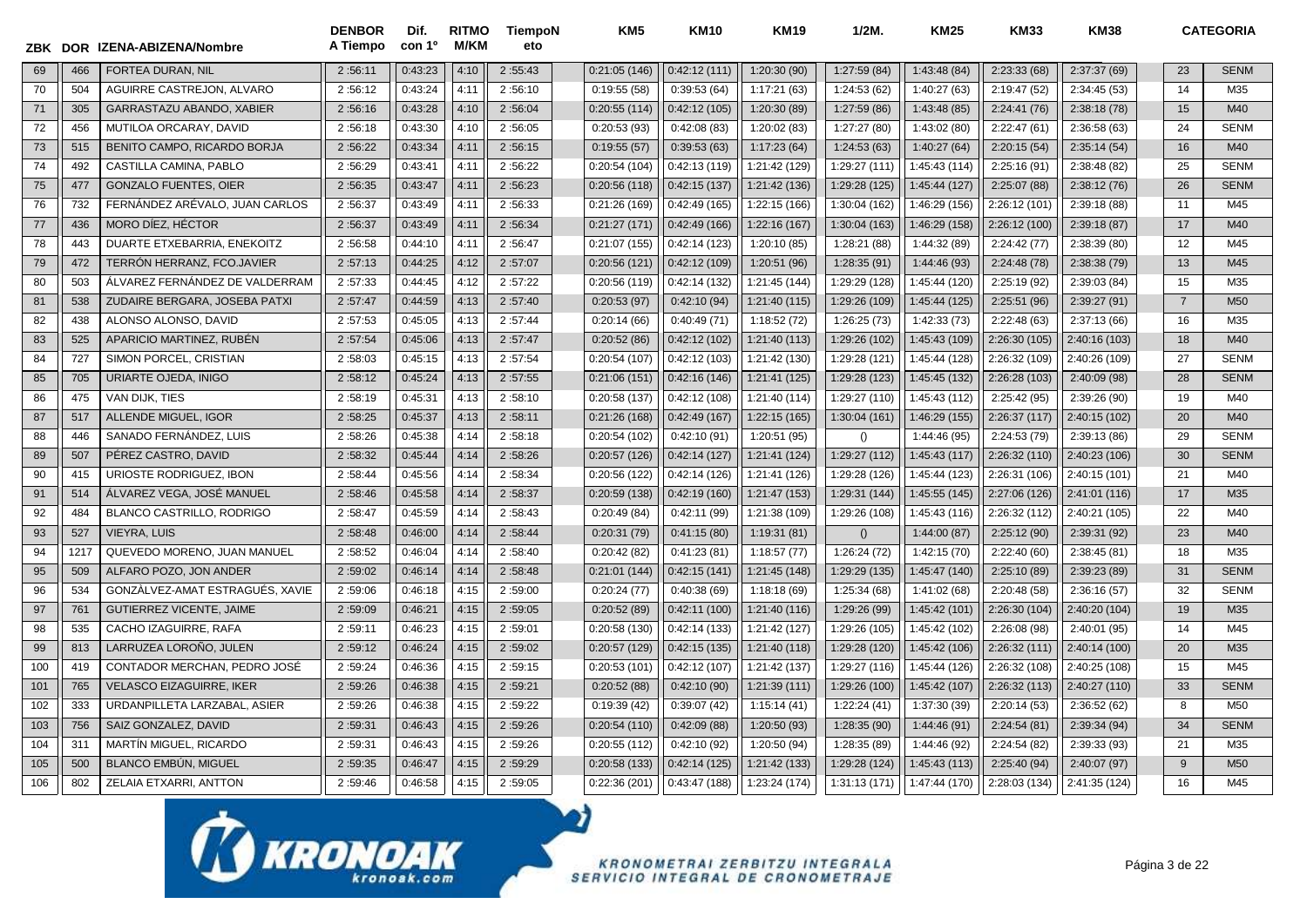|     | ZBK DOR | IZENA-ABIZENA/Nombre           | <b>DENBOR</b><br>A Tiempo | Dif.<br>con 1 <sup>o</sup> | <b>RITMO</b><br><b>M/KM</b> | TiempoN<br>eto | KM <sub>5</sub> | <b>KM10</b>  | <b>KM19</b>   | $1/2M$ .      | <b>KM25</b>   | <b>KM33</b>   | <b>KM38</b>   |                | <b>CATEGORIA</b> |
|-----|---------|--------------------------------|---------------------------|----------------------------|-----------------------------|----------------|-----------------|--------------|---------------|---------------|---------------|---------------|---------------|----------------|------------------|
| 107 | 423     | LINO JIMÉNEZ, BORJA            | 2:59:54                   | 0:47:06                    | 4:16                        | 2:59:42        | 0:20:53(99)     | 0:42:10(95)  | 1:21:40 (117) | 1:29:26 (104) | 1:45:43 (118) | 2:26:33(116)  | 2:40:32(111)  | 22             | M35              |
| 108 | 704     | <b>IRASUEGUI MANSO, UNAI</b>   | 2:59:54                   | 0:47:06                    | 4:16                        | 2:59:45        | 0:20:20(74)     | 0:40:51(72)  | 1:18:52(75)   | 1:26:24 (69)  | 1:42:33(74)   | 2:23:43(71)   | 2:38:50(83)   | 24             | M40              |
| 109 | 512     | ARRUZA SOTO, JOSEBA            | 2:59:55                   | 0:47:07                    | 4:16                        | 2:59:43        | 0:20:55(116)    | 0:42:13(121) | 1:20:30 (91)  | 1:27:59 (85)  | 1:43:49 (86)  | 2:25:02(84)   | 2:40:10 (99)  | 25             | M40              |
| 110 | 495     | JIMÉNEZ FERREIRO, JOSE ANTONIO | 2:59:56                   | 0:47:08                    | 4:16                        | 2:59:44        | 0:20:55(111)    | 0:42:14(131) | 1:21:42 (128) | 1:29:27 (114) | 1:45:44 (124) | 2:26:31 (107) | 2:40:42 (114) | 35             | <b>SENM</b>      |
| 111 | 450     | VILELA, ANTÓNIO                | 2:59:56                   | 0:47:08                    | 4:16                        | 2:59:47        | 0:20:39(81)     | 0:41:15(79)  | 1:19:22(80)   | 1:27:00 (79)  | 1:43:17(81)   | 2:26:10 (99)  | 2:40:25 (107) | 10             | M <sub>50</sub>  |
| 112 | 707     | AYESTARAN AYESTARAN, JON ANDER | 2:59:58                   | 0:47:10                    | 4:16                        | 2:59:43        | 0:21:07(154)    | 0:42:16(144) | 1:21:43 (139) | 1:29:29 (132) | 1:45:46 (138) | 2:26:44 (120) | 2:41:02 (119) | 23             | M35              |
| 113 | 505     | LAGUNA RUIZ, JOSU              | 3:00:04                   | 0:47:16                    | 4:16                        | 2:59:57        | 0:20:57(127)    | 0:42:14(130) | 1:21:10 (98)  | 1:29:10 (97)  | 1:45:10 (97)  | 2:24:54(80)   | 2:39:11(85)   | 11             | M50              |
| 114 | 430     | ALCALDE ALCALDE, JUANI         | 3:00:09                   | 0:47:21                    | 4:16                        | 3:00:01        | 0:21:19(3)      | 0:42:19(3)   | 1:21:53(3)    | 1:29:42(3)    | 1:46:30(3)    | 2:28:06(3)    | 2:42:00(3)    | $\overline{1}$ | <b>W45</b>       |
| 115 | 738     | OLEAGA URRESTI, GORKA          | 3:00:10                   | 0:47:22                    | 4:16                        | 2:59:54        | 0:21:07(153)    | 0:42:16(145) | 1:21:14(101)  | 1:29:29 (133) | 1:45:44 (130) | 2:26:33(115)  | 2:40:41 (113) | 36             | <b>SENM</b>      |
| 116 | 439     | DÍAZ LECETA. ANGEL             | 3:00:10                   | 0:47:22                    | 4:16                        | 3:00:02        | 0:21:16(156)    | 0:42:19(159) | 1:21:51 (161) | 1:29:36 (151) | 1:45:57 (146) | 2:26:47 (122) | 2:41:01 (117) | 24             | M35              |
| 117 | 760     | ROMÁN MORENO, ANGEL            | 3:00:12                   | 0:47:24                    | 4:16                        | 2:59:59        | 0:20:57(125)    | 0:42:13(120) | 1:21:24 (107) | 1:29:10 (98)  | 1:45:43 (110) | 2:26:44 (121) | 2:41:06 (121) | 17             | M45              |
| 118 | 536     | TAMARGO DÍAZ, DANIEL           | 3:00:21                   | 0:47:33                    | 4:16                        | 3:00:11        | 0:20:55(113)    | 0:42:10(93)  | 1:21:39 (110) | 1:29:26 (103) | 1:45:42 (105) | 2:26:54 (124) | 2:41:25 (122) | 25             | M35              |
| 119 | 522     | SUÁREZ ÁLVAREZ, SERGIO         | 3:00:34                   | 0:47:46                    | 4:17                        | 3:00:30        | 0:20:52(87)     | 0:42:12(104) | 1:21:41 (122) | 1:29:27 (113) | 1:45:42 (103) | 2:26:23 (102) | 2:40:32 (112) | 26             | M40              |
| 120 | 746     | GARCÍA VIGO, JUAN RAMÓN        | 3:00:56                   | 0:48:08                    | 4:17                        | 3:00:45        | 0:21:38(178)    | 0:42:50(169) | 1:22:16 (168) | 1:30:04 (164) | 1:46:30 (159) | 2:27:16 (127) | 2:41:28 (123) | 12             | M50              |
| 121 | 459     | LEON CORREA, MAURICIO          | 3:01:15                   | 0:48:27                    | 4:18                        | 3:01:08        | 0:20:53(98)     | 0:42:09(85)  | 1:20:41 (92)  | 1:28:21 (87)  | 1:44:34 (90)  | 2:25:36 (93)  | 2:40:55 (115) | 37             | <b>SENM</b>      |
| 122 | 530     | LAGUNA CASTRO. JOSE            | 3:01:17                   | 0:48:29                    | 4:18                        | 3:01:08        | 0:20:52(85)     | 0:42:09(86)  | 1:21:38 (108) | 1:29:26 (106) | 1:45:42 (108) | 2:26:32 (114) | 2:41:02 (118) | 13             | M <sub>50</sub>  |
| 123 | 708     | ORTEGA HERRANZ, RAFAEL         | 3:01:32                   | 0:48:44                    | 4:18                        | 3:01:15        | 0:21:07(152)    | 0:42:16(143) | 1:21:44 (142) | 1:29:29 (131) | 1:45:45 (133) | 2:27:18 (129) | 2:41:51 (127) | 14             | M <sub>50</sub>  |
| 124 | 511     | GOTI APRAIZ, MIGUEL ANGEL      | 3:01:37                   | 0:48:49                    | 4:18                        | 3:01:32        | 0:21:03(145)    | 0:42:16(148) | 1:21:16 (105) | 1:29:31 (145) | 1:45:57 (147) | 2:27:17 (128) | 2:41:53 (128) | 15             | M50              |
| 125 | 519     | STEPHANE, BONNASSIOLLE         | 3:01:48                   | 0:49:00                    | 4:18                        | 3:01:42        | 0:20:52(92)     | 0:42:13(117) | 1:21:47 (152) | 1:29:32 (147) | 1:45:51 (143) | 2:27:01 (125) | 2:41:39 (125) | 16             | M50              |
| 126 | 766     | PÉREZ CAMBERO, RAÚL            | 3:01:58                   | 0:49:10                    | 4:18                        | 3:01:18        | 0:21:17(159)    | 0:42:17(152) | 1:21:14 (100) | 1:29:29 (136) | 1:45:49 (142) | 2:27:29 (131) | 2:42:22 (130) | 27             | M40              |
| 127 | 447     | LANZA PEREZ, ISAAC             | 3:02:29                   | 0:49:41                    | 4:19                        | 3:02:24        | 0:21:27(175)    | 0:42:49(168) | 1:22:17 (170) | 1:30:09 (167) | 1:47:07 (168) | 2:29:58 (144) | 2:44:31 (139) | 18             | M45              |
| 128 | 1832    | OSUA GARCÍA. JESÚS             | 3:02:48                   | 0:50:00                    | 4:19                        | 3:02:26        | 0:21:17(158)    | 0:42:19(156) | 1:21:47 (154) | 1:29:31 (142) | 1:45:46 (139) | 2:27:51 (133) | 2:42:51 (134) | 28             | M40              |
| 129 | 714     | RENTERIA ITURRIAGA, JON KEPA   | 3:03:06                   | 0:50:18                    | 4:20                        | 3:02:49        | 0:21:06(150)    | 0:42:15(140) | 1:21:42 (132) | 1:29:28 (127) | 1:45:44 (131) | 2:27:19 (130) | 2:42:23 (132) | 17             | M <sub>50</sub>  |
| 130 | 754     | PEREZ CANTERO, RAMON           | 3:03:57                   | 0:51:09                    | 4:21                        | 3:03:50        | 0:20:55(115)    | 0:42:10(98)  | 1:21:42 (131) | 1:29:27 (119) | 1:45:44 (121) | 2:26:39 (118) | 2:41:44 (126) | 19             | M45              |
| 131 | 496     | <b>AGUILAR MERINO, TOMAS</b>   | 3:04:04                   | 0:51:16                    | 4:22                        | 3:03:55        | 0:21:27(170)    | 0:42:17(153) | 1:21:45 (147) | 1:29:34 (150) | 1:46:00 (150) | 2:28:34 (136) | 2:43:51 (138) | 38             | <b>SENM</b>      |
| 132 | 531     | SAMALEA MOLINA, DANIEL         | 3:04:06                   | 0:51:18                    | 4:22                        | 3:03:58        | 0:21:19(163)    | 0:42:50(171) | 1:22:16 (169) | 1:30:05 (165) | 1:46:29 (157) | 2:28:43 (139) | 2:43:50 (136) | 20             | M45              |
| 133 | 797     | HIDALGO CORTES, JOSE DAVID     | 3:04:24                   | 0:51:36                    | 4:22                        |                | 0:22:26(194)    | 0:44:10(191) | 1:24:04 (183) | 1:31:55 (172) | 1:48:21 (174) | 2:30:14 (146) | 2:45:04 (140) | 26             | M35              |
| 134 | 493     | <b>NORIEGA DEL OLMO, MARIA</b> | 3:04:32                   | 0:51:44                    | 4:22                        | 3:04:27        | 0:21:29(4)      | 0:43:01(4)   | 1:23:11(4)    | 1:31:12(4)    | 1:48:04(4)    | 2:30:34(4)    | 2:45:13(4)    | 3              | <b>W40</b>       |
| 135 | 409     | MARÍN RODRÍGUEZ, JON           | 3:04:56                   | 0:52:08                    | 4:23                        | 3:04:47        | 0:20:56(123)    | 0:42:14(122) | 1:21:42 (134) | 1:29:29 (130) | 1:45:48 (141) | 2:26:48 (123) | 2:42:34 (133) | 39             | <b>SENM</b>      |
| 136 | 789     | ABRAIRA, ALBERTO               | 3:05:08                   | 0:52:20                    | 4:23                        | 3:05:03        | 0:20:56 (120)   | 0:42:13(118) | 1:21:15 (103) | 1:29:30 (137) | 1:45:45 (134) | 2:27:31 (132) | 2:43:04 (135) | 21             | M45              |
| 137 | 468     | TORNE PIÑOL, ALEIX             | 3:05:23                   | 0:52:35                    | 4:23                        | 3:05:16        | 0:20:20(73)     | 0:40:51(73)  | 1:19:19 (79)  | 1:26:24(71)   | 1:42:33(75)   | 2:23:59(72)   | 2:40:02 (96)  | 40             | <b>SENM</b>      |
| 138 | 812     | ESCABIAS GÓMEZ, JOSE LUIS      | 3:05:40                   | 0:52:52                    | 4:24                        | 3:05:29        | 0:20:59(140)    | 0:42:15(134) | 1:21:46 (150) | 1:29:31 (143) | 1:45:46 (137) | 2:28:14 (135) | 2:43:50 (137) | 22             | M45              |
| 139 | 935     | BOTELLA FERNANDEZ. JORGE       | 3:06:14                   | 0:53:26                    | 4:24                        | 3:05:59        | 0:21:40(179)    | 0:42:52(174) | 1:23:01 (173) | 1:31:00 (170) | 1:47:52 (172) | 2:30:31 (147) | 2:45:44 (145) | 41             | <b>SENM</b>      |
| 140 | 490     | HORMAECHE EGUREN, ASIER        | 3:06:24                   | 0:53:36                    | 4:25                        | 3:06:13        | 0:20:54(105)    | 0:42:12(113) | 1:21:41 (123) | 1:29:29 (129) | 1:45:43 (119) | 2:26:42 (119) | 2:42:23 (131) | 23             | M45              |
| 141 | 781     | DIAZ RAMOS, ANDONI             | 3:06:28                   | 0:53:40                    | 4:25                        | 3:06:13        | 0:21:06(149)    | 0:42:15(142) | 1:21:42 (135) | 1:29:28 (122) | 1:46:11 (154) | 2:29:58 (145) | 2:45:19 (144) | 27             | M35              |
| 142 | 914     | GAMBOA MELERO, ANDER           | 3:06:33                   | 0:53:45                    | 4:25                        | 3:06:18        | 0:22:39(204)    | 0:45:06(206) | 1:26:09 (206) | 1:34:10 (200) | 1:51:08 (200) | 2:33:39 (162) | 2:48:00 (156) | 42             | <b>SENM</b>      |
| 143 | 981     | MONCLUS REVUELTA, WILLY        | 3:06:58                   | 0:54:10                    | 4:25                        | 3:06:13        | 0:22:55(213)    | 0:44:16(192) | 1:24:05 (184) | 1:32:05 (176) | 1:49:17 (179) | 2:31:44 (154) | 2:46:45 (148) | 29             | M40              |
| 144 | 788     | LAFUENTE ALMARZA, SENAB        | 3:07:06                   | 0:54:18                    | 4:26                        | 3:06:53        | 0:20:53(94)     | 0:42:09(84)  | 1:21:10 (99)  | 1:29:07 (96)  | 1:45:45 (136) | 2:29:11 (142) | 2:45:05 (141) | 30             | M40              |

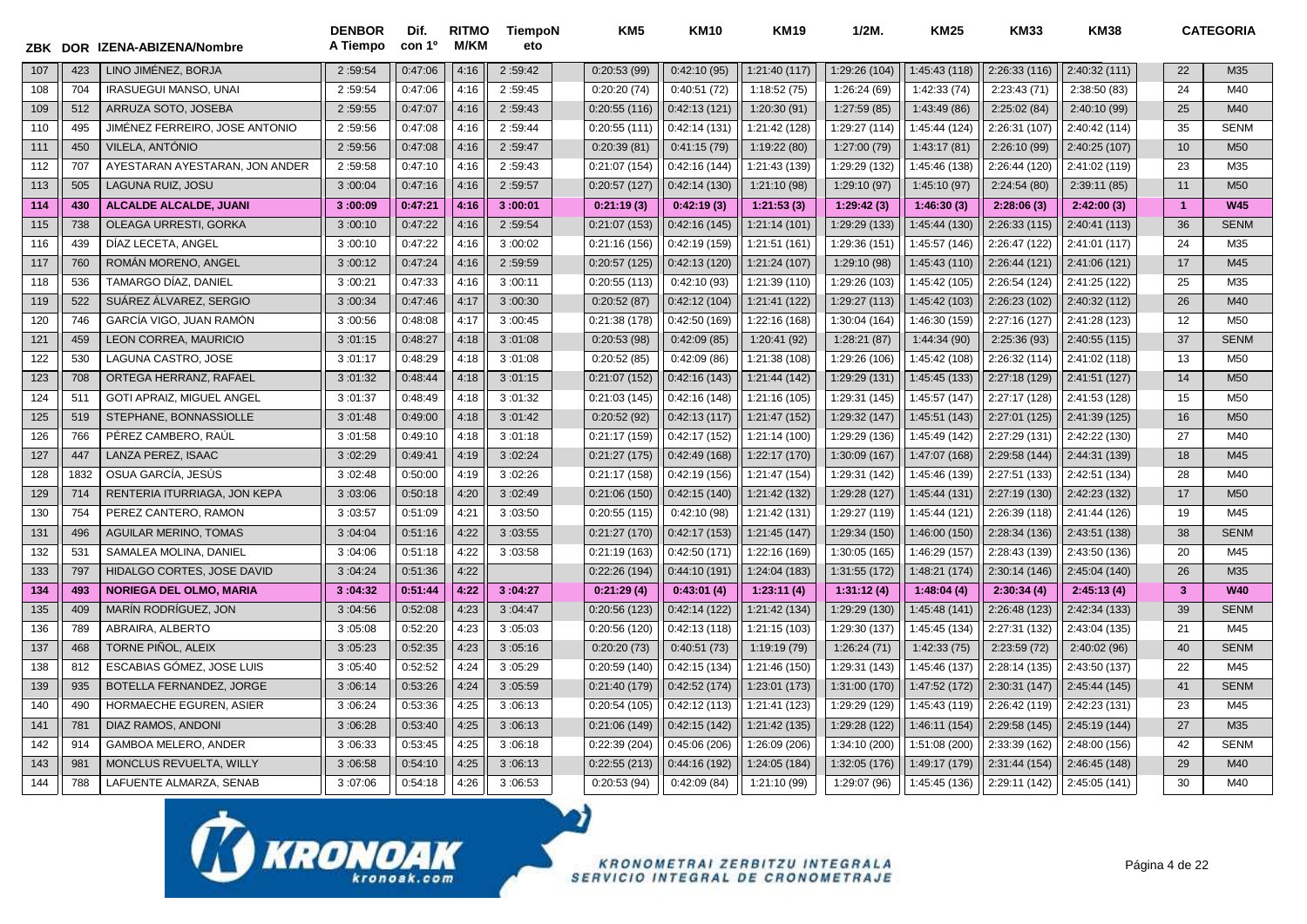| ZBK | <b>DOR</b> | <b>IZENA-ABIZENA/Nombre</b>          | <b>DENBOR</b><br>A Tiempo | Dif.<br>con 1 <sup>o</sup> | <b>RITMO</b><br><b>M/KM</b> | <b>TiempoN</b><br>eto | KM <sub>5</sub> | <b>KM10</b>   | <b>KM19</b>   | 1/2M          | <b>KM25</b>   | <b>KM33</b>   | <b>KM38</b>   |                | <b>CATEGORIA</b> |
|-----|------------|--------------------------------------|---------------------------|----------------------------|-----------------------------|-----------------------|-----------------|---------------|---------------|---------------|---------------|---------------|---------------|----------------|------------------|
| 145 | 709        | ARANA. IGOR                          | 3:07:17                   | 0:54:29                    | 4:26                        | 3:07:05               | 0:21:01(143)    | 0:42:20(162)  | 1:21:53 (162) | 1:29:50 (159) | 1:47:07 (166) | 2:31:04 (150) | 2:46:30 (146) | 28             | M35              |
| 146 | 745        | BAZTERRETXEA ÁLVAREZ, BORJA          | 3:07:29                   | 0:54:41                    | 4:26                        | 3:07:22               | 0:20:58(132)    | 0:42:15(136)  | 1:21:45 (143) | 1:29:30 (140) | 1:45:45 (135) | 2:28:43 (138) | 2:45:11 (143) | 31             | M40              |
| 147 | 1024       | DOMÍNGUEZ VALERO, CHRISTIAN          | 3:07:35                   | 0:54:47                    | 4:26                        | 3:06:54               | 0:22:59(217)    | 0:44:55(205)  | 1:25:54 (202) | 1:33:55(195)  | 1:50:45 (192) | 2:32:59 (159) | 2:47:43 (154) | 43             | <b>SENM</b>      |
| 148 | 1072       | GÓMEZ SÁNCHEZ, IÑAKI                 | 3:07:44                   | 0:54:56                    | 4:26                        | 3:07:18               | 0:20:58(135)    | 0:42:15(138)  | 1:21:15 (102) | 1:29:30 (138) | 1:45:53 (144) | 2:28:51 (141) | 2:45:10 (142) | 24             | M45              |
| 149 | 807        | <b>ESCRIBANO GIL, HUGO</b>           | 3:08:13                   | 0:55:25                    | 4:27                        | 3:07:46               | 0:22:00(187)    | 0:43:41(186)  | 1:24:33 (190) | 1:32:34 (185) | 1:49:36 (183) | 2:32:49 (156) | 2:48:05 (157) | 32             | M40              |
| 150 | 783        | SECO MONTERO, IÑIGO                  | 3:08:16                   | 0:55:28                    | 4:27                        | 3:08:00               | 0:22:39(205)    | 0:45:10(209)  | 1:26:08 (205) | 1:34:10 (199) | 1:51:08 (199) | 2:33:41 (164) | 2:48:22 (160) | 44             | <b>SENM</b>      |
| 151 | 784        | NIETO YARTO, XABIER                  | 3:08:17                   | 0:55:29                    | 4:27                        | 3:07:59               | 0:22:39(203)    | 0:45:10(208)  | 1:25:37 (199) | 1:34:10 (197) | 1:51:07 (198) | 2:33:49 (168) | 2:48:22 (159) | 45             | <b>SENM</b>      |
| 152 | 716        | MORENO PALACIOS, KEPA                | 3:08:29                   | 0:55:41                    | 4:28                        | 3:08:17               | 0:21:52(184)    | 0:43:39(180)  | 1:23:59 (180) | 1:32:05 (173) | 1:49:17 (178) | 2:33:44 (165) | 2:48:41 (161) | 25             | M45              |
| 153 | 701        | ETXEITA GOIENOLA, BORJA              | 3:08:38                   | 0:55:50                    | 4:27                        | 3:07:28               | 0:23:22(245)    | 0:45:54(233)  | 1:27:33 (220) | 1:35:38 (214) | 1:52:48 (213) | 2:34:52 (174) | 2:49:24 (168) | 29             | M35              |
| 154 | 1050       | GIL SANTILLAN, ALAN EL MAGNO         | 3:08:55                   | 0:56:07                    | 4:28                        | 3:08:18               | 0:23:24(248)    | 0:46:22(241)  | 1:28:18 (233) | 1:36:31 (220) | 1:53:53 (218) | 2:36:08 (185) | 2:50:12 (174) | 30             | M35              |
| 155 | 720        | <b>IGLESIAS EGUIA, JOSEBA ANDONI</b> | 3:09:00                   | 0:56:12                    | 4:29                        | 3:08:54               | 0:20:53(96)     | 0:42:13(116)  | 1:21:43 (140) | 1:29:30 (141) | 1:45:57 (149) | 2:30:42 (148) | 2:47:01 (150) | 33             | M40              |
| 156 | 508        | RUIZ FOMBELLIDA, JON ANDER           | 3:09:04                   | 0:56:16                    | 4:29                        | 3:08:56               | 0:21:16(157)    | 0:42:19(158)  | 1:21:51 (160) | 1:29:37 (152) | 1:45:57 (148) | 2:31:40 (152) | 2:47:08 (151) | 46             | <b>SENM</b>      |
| 157 | 816        | LAFARGUE, ALAIN                      | 3:09:14                   | 0:56:26                    | 4:29                        | 3:09:09               | 0:21:48(182)    | 0:43:45(187)  | 1:25:02 (197) | 1:33:46 (194) | 1:51:17 (201) | 2:34:40 (172) | 2:49:25 (169) | 18             | M <sub>50</sub>  |
| 158 | 706        | RIOBELLO LEIVA. JULEN                | 3:09:14                   | 0:56:26                    | 4:29                        | 3:09:01               | 0:21:27(174)    | 0:42:16(150)  | 1:21:48 (157) | 1:29:37 (153) | 1:46:36 (164) | 2:31:44 (153) | 2:47:37 (153) | 47             | <b>SENM</b>      |
| 159 | 416        | HERNÁNDEZ BERGANTIÑOS, GALDER        | 3:09:18                   | 0:56:30                    | 4:29                        | 3:09:02               | 0:22:56(214)    | 0:45:11(211)  | 1:27:11 (216) | 1:35:26 (212) | 1:53:00 (217) | 2:36:05 (184) | 2:50:36 (177) | 31             | M35              |
| 160 | 903        | RODRIGUEZ RODRIGUEZ, CRISTINA        | 3:09:18                   | 0:56:30                    | 4:29                        | 3:09:03               | 0:22:55(5)      | 0:45:10(5)    | 1:27:11(5)    | 1:35:26(5)    | 1:53:00(6)    | 2:36:14(6)    | 2:50:36(5)    | $\overline{1}$ | <b>SENF</b>      |
| 161 | 801        | <b>KERKHOF, FLOR</b>                 | 3:09:23                   | 0:56:35                    | 4:28                        | 3:08:44               | 0:22:37(202)    | 0:44:22 (196) | 1:24:56 (196) | 1:32:58 (190) | 1:49:59 (187) | 2:33:55 (170) | 2:49:21 (167) | 34             | M40              |
| 162 | 795        | ESPLIGARES ZUECO, ADOLFO             | 3:09:29                   | 0:56:41                    | 4:29                        | 3:09:16               | 0:21:48(183)    | 0:43:40 (184) | 1:24:50 (192) | 1:33:18 (193) | 1:50:26 (189) | 2:34:46 (173) | 2:49:50 (172) | 19             | M <sub>50</sub>  |
| 163 | 785        | PÉREZ SEDANO, DIEGO                  | 3:09:30                   | 0:56:42                    | 4:29                        | 3:08:50               | 0:23:08(231)    | 0:45:13(213)  | 1:26:08 (204) | 1:34:10 (198) | 1:51:07 (197) | 2:33:49 (167) | 2:49:09 (165) | 26             | M45              |
| 164 | 747        | AÑÓ PITARCH, RAÚL                    | 3:09:40                   | 0:56:52                    | 4:30                        | 3:09:33               | 0:20:54(106)    | 0:42:12(101)  | 1:21:48 (158) | 1:29:39 (155) | 1:46:36 (163) | 2:31:14(151)  | 2:47:35 (152) | 20             | M50              |
| 165 | 764        | <b>BAUTISTA MATUTE, LUIS ALBERTO</b> | 3:10:01                   | 0:57:13                    | 4:29                        | 3:09:26               | 0:23:19(242)    | 0:45:47(220)  | 1:27:12 (217) | 1:35:26 (213) | 1:52:35 (212) | 2:34:54 (175) | 2:49:42 (171) | 32             | M35              |
| 166 | 1057       | RAMÍREZ, ADRIÁN                      | 3:10:06                   | 0:57:18                    | 4:30                        | 3:09:46               | 0:24:06(287)    | 0:47:23(279)  | 1:29:55 (267) | 1:38:09 (263) | 1:55:15 (233) | 2:36:00 (180) | 2:50:23 (176) | 48             | <b>SENM</b>      |
| 167 | 406        | <b>VITERI VALLE, GORKA</b>           | 3:10:18                   | 0:57:30                    | 4:30                        | 3:10:06               | 0:20:59(139)    | 0:42:16(147)  | 1:21:47 (156) | 1:29:39 (154) | 1:47:07 (167) | 2:32:56 (158) | 2:48:52 (162) | 27             | M45              |
| 168 | 425        | AZPIAZU GARAY, LANDER                | 3:10:19                   | 0:57:31                    | 4:31                        | 3:10:15               | 0:20:58(136)    | 0:42:17(154)  | 1:21:15 (104) | 1:29:31 (146) | 1:46:03 (152) | 2:29:37 (143) | 2:46:55 (149) | 49             | <b>SENM</b>      |
| 169 | 925        | ELORZA ACILLONA, IKER                | 3:10:22                   | 0:57:34                    | 4:30                        | 3:10:01               | 0:21:38(176)    | 0:43:30(177)  | 1:24:13 (186) | 1:32:18 (179) | 1:49:29 (180) | 2:32:50 (157) | 2:47:58 (155) | 35             | M40              |
| 170 | 809        | MARTINEZ FERNANDEZ, BORJA            | 3:10:26                   | 0:57:38                    | 4:30                        | 3:09:49               | 0:23:24(247)    | 0:46:26(243)  | 1:29:22 (249) | 1:37:52 (238) | 1:55:42 (240) | 2:38:00 (199) | 2:52:28 (191) | 28             | M45              |
| 171 | 811        | <b>SARRIA SAENZ, JOSU</b>            | 3:11:17                   | 0:58:29                    | 4:32                        | 3:10:56               | 0:23:03(225)    | 0:45:29(215)  | 1:26:40 (213) | 1:35:26 (210) | 1:52:30 (207) | 2:36:31 (191) | 2:51:45 (188) | 36             | M40              |
| 172 | 712        | ECHEZARRETA, MIKEL                   | 3:11:23                   | 0:58:35                    | 4:31                        | 3:10:49               | 0:22:48(211)    | 0:45:10(210)  | 1:26:24 (209) | 1:34:39 (204) | 1:52:02 (206) | 2:36:05 (183) | 2:51:32 (187) | 37             | M40              |
| 173 | 429        | <b>SAEZ DE LA FUENTE, TANIA</b>      | 3:11:30                   | 0:58:42                    | 4:31                        | 3:10:47               | 0:23:23(7)      | 0:45:53(6)    | 1:27:15(6)    | 1:35:27(6)    | 1:52:48(5)    | 2:36:07(5)    | 2:51:07(6)    | $\overline{4}$ | <b>W40</b>       |
| 174 | 1294       | <b>VERGARA GABILONDO. IGOTZ</b>      | 3:11:31                   | 0:58:43                    | 4:31                        | 3:10:48               | 0:23:24(246)    | 0:46:26 (244) | 1:29:22 (248) | 1:37:52 (239) | 1:55:42 (239) | 2:38:06 (200) | 2:52:32 (192) | 38             | M40              |
| 175 | 794        | UGALDE ASTEINZA, JAVIER              | 3:11:46                   | 0:58:58                    | 4:32                        | 3:11:28               | 0:22:34(199)    | 0:44:47(201)  | 1:26:13 (207) | 1:34:40 (205) | 1:52:49 (214) | 2:36:11 (186) | 2:51:24 (185) | $\overline{2}$ | M <sub>55</sub>  |
| 176 | 744        | <b>GONZALEZ MOREIRAS, FELIPE</b>     | 3:11:50                   | 0:59:02                    | 4:32                        | 3:11:37               | 0:23:01(219)    | 0:45:47(221)  | 1:28:07 (226) | 1:36:10 (217) | 1:53:00 (215) | 2:36:04 (182) | 2:50:50 (179) | 50             | <b>SENM</b>      |
| 177 | 1805       | LLORENS ALLIKA, AARON                | 3:11:59                   | 0:59:11                    | 4:33                        | 3:11:42               | 0:22:10(190)    | 0:43:39(182)  | 1:23:58 (179) | 1:32:05 (174) | 1:49:17 (177) | 2:33:47 (166) | 2:49:16 (166) | 33             | M35              |
| 178 | 725        | <b>WHEATLEY, THOMAS</b>              | 3:12:16                   | 0:59:28                    | 4:33                        | 3:12:00               | 0:21:54(185)    | 0:44:00(190)  | 1:23:41 (176) | 1:32:27 (181) | 1:49:58 (186) | 2:35:54 (179) | 2:51:26 (186) | 34             | M35              |
| 179 | 2013       | <b>IGARZABAL VILLANUEVA, BIXENTE</b> | 3:12:19                   | 0:59:31                    | 4:33                        | 3:12:16               | 0:18:41(20)     | 0:37:40(23)   | 1:12:39(25)   | 1:19:31 (22)  | 1:34:08 (23)  | 2:10:26(20)   | 2:23:10(18)   | 21             | M <sub>50</sub>  |
| 180 | 702        | MERCADO PEREZ, ANTONIO               | 3:12:22                   | 0:59:34                    | 4:33                        | 3:12:11               | 0:20:54(103)    | 0:42:09(87)   | 1:20:17 (86)  | 1:28:39 (94)  | 1:45:38 (100) | 2:31:03 (149) | 2:48:17 (158) | 29             | M45              |
| 181 | 787        | LLAGUNA EGEA, FELI                   | 3:12:43                   | 0:59:55                    | 4:34                        | 3:12:27               | 0:21:57(186)    | 0:43:40(185)  | 1:24:15 (188) | 1:32:29 (183) | 1:49:31 (182) | 2:35:34 (177) | 2:51:13(181)  | 39             | M40              |
| 182 | 404        | <b>IBARGÜEN BAENA, JAVIER</b>        | 3:13:13                   | 1:00:25                    | 4:35                        |                       | 0:21:06(148)    | 0:42:14(129)  | 1:21:47 (155) | 1:29:33 (148) | 1:46:01 (151) | 2:32:06 (155) | 2:50:15 (175) | 51             | <b>SENM</b>      |

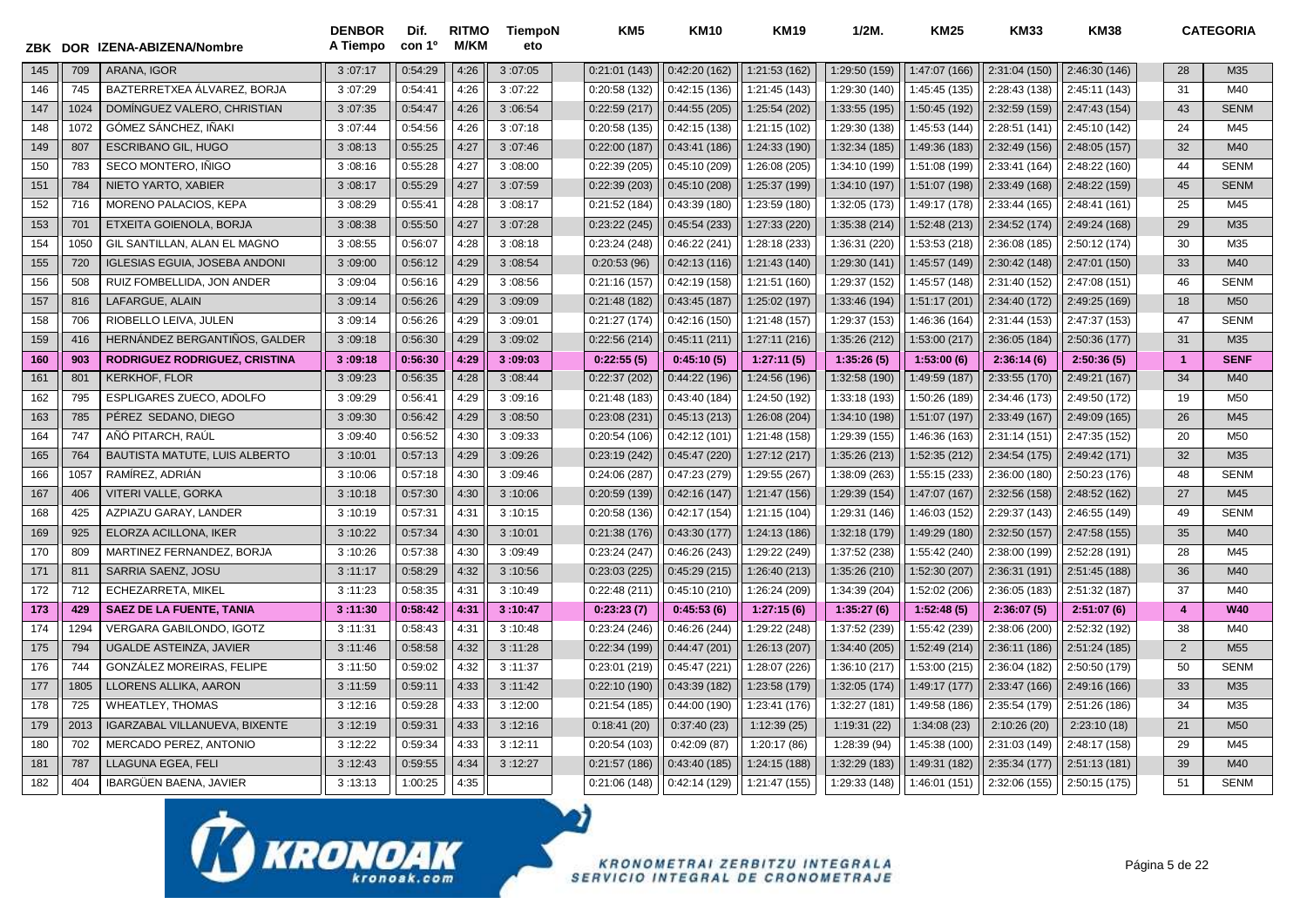|     |      | ZBK DOR IZENA-ABIZENA/Nombre    | <b>DENBOR</b><br>A Tiempo | Dif.<br>con 1 <sup>o</sup> | <b>RITMO</b><br><b>M/KM</b> | TiempoN<br>eto | KM <sub>5</sub> | <b>KM10</b>   | <b>KM19</b>   | $1/2M$ .      | <b>KM25</b>   | <b>KM33</b>   | <b>KM38</b>   |                | <b>CATEGORIA</b> |
|-----|------|---------------------------------|---------------------------|----------------------------|-----------------------------|----------------|-----------------|---------------|---------------|---------------|---------------|---------------|---------------|----------------|------------------|
| 183 | 798  | MARÍN SÁNCHEZ, CARLOS           | 3:13:29                   | 1:00:41                    | 4:35                        | 3:13:23        | 0:22:44(208)    | 0:45:14(214)  | 1:27:11(215)  | 1:35:26 (209) | 1:53:00 (216) | 2:36:13 (187) | 2:51:03 (180) | 35             | M35              |
| 184 | 796  | SHERIDAN, JAMES                 | 3:13:33                   | 1:00:45                    | 4:35                        | 3:13:27        | 0:22:35(200)    | 0:44:50(202)  | 1:25:51 (200) | 1:34:03 (196) | 1:51:24 (202) | 2:35:41 (178) | 2:51:18 (183) | 40             | M40              |
| 185 | 749  | DEL CASTILLO NIETO, JESUS       | 3:14:30                   | 1:01:42                    | 4:36                        | 3:14:16        | 0:22:43(207)    | 0:44:40(200)  | 1:25:34 (198) | 1:34:16 (201) | 1:51:43 (204) | 2:35:32 (176) | 2:51:22 (184) | 3              | M <sub>55</sub>  |
| 186 | 988  | PINILLA MORENO. DIEGO           | 3:14:37                   | 1:01:49                    | 4:36                        | 3:14:07        | 0:22:26(193)    | 0:44:22(197)  | 1:24:53 (193) | 1:32:53 (187) | 1:49:58 (185) | 2:34:32 (171) | 2:51:52 (189) | 36             | M35              |
| 187 | 1030 | <b>IRULEGI ALUSTIZA, JON</b>    | 3:14:38                   | 1:01:50                    | 4:36                        | 3:14:18        | 0:23:18(238)    | 0:46:27(247)  | 1:29:23 (252) | 1:37:53 (245) | 1:55:51(255)  | 2:40:59 (203) | 2:55:44 (203) | 52             | <b>SENM</b>      |
| 188 | 961  | <b>BORGE FLORES, JOSE</b>       | 3:15:10                   | 1:02:22                    | 4:37                        | 3:14:29        | 0:23:30(263)    | 0:46:43(262)  | 1:28:53 (240) | 1:37:55 (255) | 1:55:50 (243) | 2:40:53 (202) | 2:55:05 (202) | 22             | M50              |
| 189 | 780  | SOLA GUTIERREZ, MARIO           | 3:15:20                   | 1:02:32                    | 4:38                        | 3:15:15        | 0:20:54(108)    | 0:42:14(124)  | 1:21:45 (145) | 1:29:33 (149) | 1:46:30 (160) | $\Omega$      | 2:49:58 (173) | 41             | M40              |
| 190 | 711  | SANTOS ROMÁN, JORGE             | 3:15:22                   | 1:02:34                    | 4:37                        | 3:15:01        | 0:21:38(177)    | 0:43:30(178)  | 1:24:14 (187) | 1:32:18 (178) | 1:49:30 (181) | 2:33:39 (163) | 2:50:40 (178) | 42             | M40              |
| 191 | 817  | SANCHOYERTO MARTÍNEZ, AITOR     | 3:15:33                   | 1:02:45                    | 4:38                        | 3:15:20        | 0:21:20(165)    | 0:43:30(176)  | 1:24:02 (181) | 1:32:33 (184) | 1:50:50 (195) | 2:37:21 (194) | 2:53:47 (197) | 23             | M <sub>50</sub>  |
| 192 | 1023 | <b>BOVE SOLANES, MARC</b>       | 3:15:41                   | 1:02:53                    | 4:37                        | 3:15:05        | 0:23:42(276)    | 0:46:43(265)  | 1:29:28 (265) | 1:37:55 (256) | 1:56:08 (265) | 2:41:03 (206) | 2:55:54 (204) | 30             | M45              |
| 193 | 963  | TAFANER, DONÍS                  | 3:15:43                   | 1:02:55                    | 4:38                        |                | 0:23:04(230)    | 0:45:32(217)  | 1:26:40 (212) | 1:35:26 (211) | 1:52:35(211)  | 2:37:18 (193) | 2:53:45 (196) | 31             | M45              |
| 194 | 1087 | GONZALEZ MARTINEZ. FRANCISCO    | 3:16:07                   | 1:03:19                    | 4:39                        | 3:15:56        | 0:21:43(181)    | 0:43:38(179)  | 1:24:08 (185) | 1:32:57 (189) | 1:50:27 (190) | 2:36:28 (190) | 2:53:30 (195) | 32             | M45              |
| 195 | 1047 | DOS ANJOS, JAVI                 | 3:16:13                   | 1:03:25                    | 4:38                        | 3:15:37        | 0:23:24(249)    | 0:46:26(246)  | 1:29:22 (246) | 1:37:53 (242) | 1:55:49 (241) | 2:41:05 (208) | 2:56:15 (206) | 43             | M40              |
| 196 | 1086 | DÍAZ MANTECÓN, MARCOS           | 3:16:14                   | 1:03:26                    | 4:39                        | 3:15:53        | 0:22:17 (192)   | 0:43:59(189)  | 1:24:33 (189) | 1:32:36 (186) | 1:49:49 (184) | 2:37:29 (195) | 2:54:57 (201) | 53             | <b>SENM</b>      |
| 197 | 1093 | <b>ROMAN PASTOR, JORGE</b>      | 3:16:15                   | 1:03:27                    | 4:38                        | 3:15:38        | 0:23:27(257)    | 0:46:27(251)  | 1:29:24 (257) | 1:37:54 (248) | 1:55:50 (252) | 2:41:07 (210) | 2:56:15 (207) | 37             | M35              |
| 198 | 777  | LOMBIDE, JON                    | 3:16:21                   | 1:03:33                    | 4:38                        | 3:15:44        | 0:23:25(251)    | 0:46:27(248)  | 1:29:24 (255) | 1:37:54 (250) | 1:55:51 (256) | 2:41:09 (213) | 2:56:06 (205) | 38             | M35              |
| 199 | 786  | PÉREZ CUBILES. ALVARO           | 3:16:25                   | 1:03:37                    | 4:39                        | 3:16:10        | 0:22:27(196)    | 0:44:40(199)  | 1:26:07 (203) | 1:34:16 (202) | 1:51:44(205)  | 2:38:10 (201) | 2:54:46 (199) | $\overline{4}$ | M <sub>55</sub>  |
| 200 | 782  | BURDASPAR BASARTE, IÑAKI        | 3:16:26                   | 1:03:38                    | 4:39                        | 3:15:58        | 0:21:19(161)    | 0:42:16(149)  | 1:21:43 (141) | 1:29:27 (118) | 1:45:43 (115) | 2:28:38 (137) | 2:48:58 (163) | 39             | M35              |
| 201 | 1037 | ALZUETA MATE, JAVIER            | 3:16:26                   | 1:03:38                    | 4:39                        | 3:15:53        | 0:22:30(198)    | 0:44:51(203)  | 1:26:24 (210) | 1:34:41 (207) | 1:52:32 (210) | 2:37:47 (197) | 2:53:58 (198) | 44             | M40              |
| 202 | 1010 | LÓPEZ PRIETO. ALBERTO           | 3:16:27                   | 1:03:39                    | 4:38                        | 3:15:51        | 0:23:29(260)    | 0:46:42(259)  | 1:29:26 (261) | 1:37:55 (253) | 1:55:50 (244) | 2:41:00 (204) | 2:56:16 (209) | 33             | M45              |
| 203 | 815  | <b>ROMERO ANTON, MARIA ROSA</b> | 3:16:28                   | 1:03:40                    | 4:39                        | 3:15:52        | 0:24:11(10)     | 0:47:37(9)    | 1:30:24(8)    | 1:39:26(8)    | 1:57:03(7)    | 2:41:11(7)    | 2:56:30(7)    | $\overline{1}$ | <b>W50</b>       |
| 204 | 1332 | DE GROOT. RENS                  | 3:16:29                   | 1:03:41                    | 4:39                        | 3:16:05        | 0:23:26(255)    | 0:46:28(255)  | 1:29:24 (258) | 1:37:55 (251) | 1:55:50 (251) | 2:41:15 (221) | 2:56:17 (210) | 45             | M40              |
| 205 | 737  | MENA FERNANDEZ, JUAN MANUEL     | 3:16:30                   | 1:03:42                    | 4:39                        | 3:16:16        | 0:23:16(236)    | 0:46:27(250)  | 1:29:24 (254) | 1:37:54 (247) | 1:55:51 (254) | 2:41:11 (215) | 2:56:19 (211) | 34             | M45              |
| 206 | 810  | FERNANDEZ ESPADA, LUIS          | 3:16:34                   | 1:03:46                    | 4:39                        | 3:16:05        | 0:23:53(283)    | 0:46:36(258)  | 1:29:24 (256) | 1:37:55 (254) | 1:55:52 (259) | 2:41:02 (205) | 2:56:16 (208) | 35             | M45              |
| 207 | 1081 | <b>GOMEZ GARCIA, ALBERTO</b>    | 3:17:00                   | 1:04:12                    | 4:40                        | 3:16:46        | 0:23:16(235)    | 0:46:09(237)  | 1:29:18 (244) | 1:37:38 (235) | 1:55:35 (237) | 2:41:27 (226) | 2:56:47 (216) | 36             | M45              |
| 208 | 1076 | LOPEZ DUO, JAVIER               | 3:17:00                   | 1:04:12                    | 4:40                        | 3:16:46        | 0:24:08(290)    | 0:47:36 (290) | 1:30:59 (284) | 1:39:29 (277) | 1:57:25 (274) | 2:42:08 (236) | 2:57:13 (220) | 5              | M <sub>55</sub>  |
| 209 | 908  | BEGOÑA MEDIAVILLA, ANER         | 3:17:01                   | 1:04:13                    | 4:40                        | 3:16:46        | 0:22:01(188)    | 0:43:39(183)  | 1:23:58 (178) | 1:32:05 (175) | 1:49:16 (176) | 2:33:55 (169) | 2:51:13 (182) | 54             | <b>SENM</b>      |
| 210 | 772  | LERMA BAUZA, JUAN               | 3:17:18                   | 1:04:30                    | 4:40                        | 3:17:10        | 0:21:20(164)    | 0:42:50(172)  | 1:22:26 (171) | 1:30:50 (168) | 1:47:41 (169) | 2:36:24 (188) | 2:53:25 (194) | 40             | M35              |
| 211 | 1250 | MARTÍNEZ LEAL, UNAI             | 3:17:40                   | 1:04:52                    | 4:40                        | 3:16:58        | 0:23:33(268)    | 0:46:44(266)  | 1:29:27 (264) | 1:37:56 (257) | 1:56:09 (266) | 2:41:33 (229) | 2:56:49 (217) | 55             | <b>SENM</b>      |
| 212 | 757  | <b>GOMEZ GUTIERREZ, KEPA</b>    | 3:17:44                   | 1:04:56                    | 4:41                        | 3:17:23        | 0:23:04(227)    | 0:45:49(225)  | 1:28:24 (236) | 1:36:58 (231) | 1:55:07 (230) | 2:41:15 (222) | 2:56:45 (214) | 37             | M45              |
| 213 | 731  | HERNANSANZ AGUSTIN, CARLOS      | 3:17:44                   | 1:04:56                    | 4:41                        | 3:17:31        | 0:23:02(221)    | 0:45:49(224)  | 1:28:10 (227) | 1:36:40 (225) | 1:54:43 (224) | 2:41:14 (217) | 2:56:45 (213) | 41             | M35              |
| 214 | 1001 | SAN GREGORIO NUÑEZ, LUIS        | 3:17:44                   | 1:04:56                    | 4:41                        | 3:17:30        | 0:23:03(223)    | 0:45:50(226)  | 1:28:10 (228) | 1:36:41 (229) | 1:54:44 (227) | 2:41:14 (218) | 2:56:44 (212) | 56             | <b>SENM</b>      |
| 215 | 752  | ALBURQUERQUE MONTERO, JOSE MARI | 3:17:44                   | 1:04:56                    | 4:41                        | 3:17:29        | 0:23:04(226)    | 0:45:50(229)  | 1:28:10 (230) | 1:36:41 (226) | 1:54:44 (228) | 2:41:06 (209) | 2:56:45(215)  | 24             | M <sub>50</sub>  |
| 216 | 1071 | SÁNCHEZ IBAÑEZ, JUAN CARLOS     | 3:17:45                   | 1:04:57                    | 4:41                        | 3:17:19        | 0:22:47(209)    | 0:45:46(219)  | 1:28:12 (232) | 1:36:34 (221) | 1:54:21 (219) | 2:41:09 (212) | 2:57:19 (222) | 25             | M50              |
| 217 | 792  | <b>URRA NUIN, MIKEL</b>         | 3:17:45                   | 1:04:57                    | 4:40                        | 3:16:58        | 0:24:19(304)    | 0:48:03(300)  | 1:32:25 (310) | 1:40:58 (292) | 1:59:01 (292) | 2:43:25 (248) | 2:58:19 (236) | 42             | M35              |
| 218 | 758  | <b>LASA IMAZ. MIKEL</b>         | 3:17:53                   | 1:05:05                    | 4:41                        | 3:17:18        | 0:23:16(237)    | 0:46:13(238)  | 1:28:36 (237) | 1:37:28 (233) | 1:55:10 (232) | 2:41:29 (228) | 2:56:56 (219) | 6              | M <sub>55</sub>  |
| 219 | 770  | PENELLA SUMARROCA, MARC         | 3:18:09                   | 1:05:21                    | 4:41                        | 3:17:26        | 0:23:27(259)    | 0:46:27(252)  | 1:29:22 (245) | 1:37:53 (243) | 1:55:50(246)  | 2:41:04 (207) | 2:56:55 (218) | 46             | M40              |
| 220 | 1063 | MESLIER, OLIVIER                | 3:18:14                   | 1:05:26                    | 4:41                        | 3:17:51        | 0:24:36(318)    | 0:48:08(311)  | 1:31:38 (293) | 1:40:07 (283) | 1:57:57 (282) | 2:41:57 (233) | 2:57:40 (229) | $\overline{1}$ | M60              |

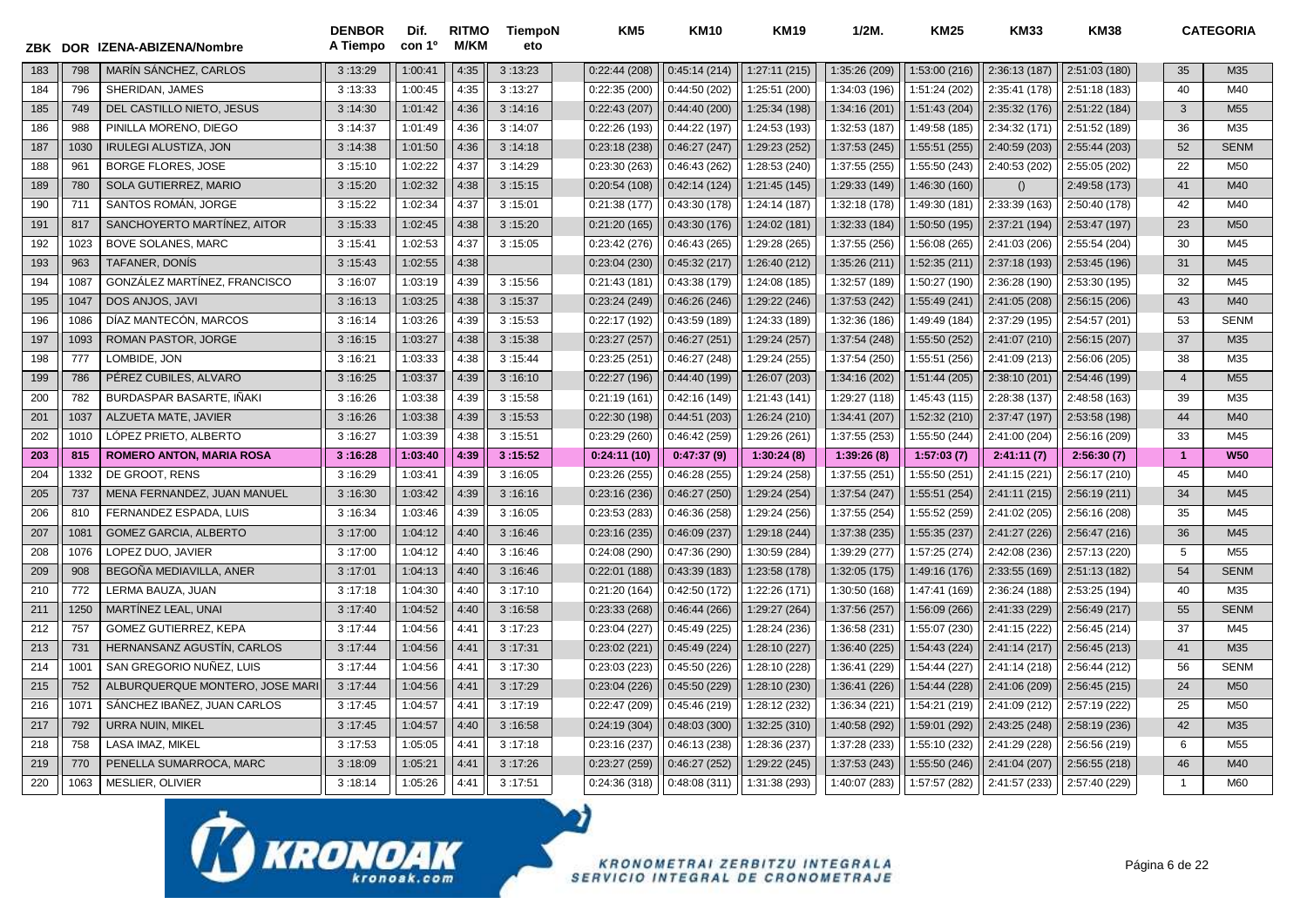| ZBK |      | DOR IZENA-ABIZENA/Nombre            | <b>DENBOR</b><br>A Tiempo | Dif.<br>con 1 <sup>o</sup> | <b>RITMO</b><br><b>M/KM</b> | <b>TiempoN</b><br>eto | KM <sub>5</sub> | <b>KM10</b>   | <b>KM19</b>   | $1/2M$ .      | <b>KM25</b>   | <b>KM33</b>   | <b>KM38</b>   |                | <b>CATEGORIA</b> |
|-----|------|-------------------------------------|---------------------------|----------------------------|-----------------------------|-----------------------|-----------------|---------------|---------------|---------------|---------------|---------------|---------------|----------------|------------------|
| 221 | 529  | PEREIRA PINTO, JORGE                | 3:18:15                   | 1:05:27                    | 4:42                        | 3:18:12               | 0:20:44(83)     | 0:41:23(82)   | 1:19:55(82)   | 1:27:45 (82)  | 1:44:23 (88)  | 2:28:51 (140) | 2:46:35(147)  | $\overline{7}$ | M <sub>55</sub>  |
| 222 | 769  | MARTINEZ FERNANDEZ, ROGELIO         | 3:18:46                   | 1:05:58                    | 4:42                        | 3:18:33               | 0:22:41(206)    | 0:45:12(212)  | 1:27:35 (221) | 1:36:20 (219) | 1:54:40 (223) | 2:41:46 (231) | 2:58:17 (235) | 8              | M <sub>55</sub>  |
| 223 | 951  | GARCIA VAZQUEZ, JOSE MARIA          | 3:18:54                   | 1:06:06                    | 4:42                        | 3:18:40               | 0:23:24(250)    | 0:46:45(267)  | 1:30:19 (272) | 1:38:49 (268) | 1:56:57 (268) | 2:42:08 (237) | 2:57:54 (232) | 38             | M45              |
| 224 | 722  | AZUMENDI BARCENA, UNAI              | 3:18:55                   | 1:06:07                    | 4:43                        | 3:18:43               | 0:21:20(166)    | 0:42:50(173)  | 1:22:54 (172) | 1:30:56 (169) | 1:48:01 (173) | 2:36:35 (192) | 2:53:23 (193) | 47             | M40              |
| 225 | 1262 | EZAMA MEABE, DANI                   | 3:19:01                   | 1:06:13                    | 4:43                        | 3:18:42               | 0:24:06(288)    | 0:47:40(295)  | 1:30:58 (282) | 1:39:27 (275) | 1:57:17 (270) | 2:41:47 (232) | 2:57:25 (223) | 26             | M <sub>50</sub>  |
| 226 | 953  | ARETXAGA ARETXAGA, ENEKO            | 3:19:07                   | 1:06:19                    | 4:42                        | 3:18:16               | 0:25:34(432)    | 0:49:19(339)  | 1:31:46 (299) | 1:41:02 (297) | 1:59:01 (291) | 2:43:25 (247) | 2:58:24 (237) | 39             | M45              |
| 227 | 2015 | <b>ARTIAS TRAFACH, DANIEL</b>       | 3:19:10                   | 1:06:22                    | 4:43                        | 3:18:42               | 0:23:42(275)    | 0:46:55(270)  | 1:30:03 (271) | 1:38:32 (267) | 1:56:24 (267) | 2:41:28 (227) | 2:57:28 (225) | 57             | <b>SENM</b>      |
| 228 | 956  | <b>MORALES PEREZ, AITOR</b>         | 3:19:18                   | 1:06:30                    | 4:43                        | 3:19:04               | 0:24:08(291)    | 0:47:36 (292) | 1:30:22 (273) | 1:39:26 (274) | 1:57:43 (276) | 2:42:59 (246) | 2:58:37 (241) | 58             | <b>SENM</b>      |
| 229 | 1019 | FERNANDEZ LUNA, JESUS               | 3:19:18                   | 1:06:30                    | 4:43                        | 3:19:04               | 0:24:07(289)    | 0:47:35(286)  | 1:30:23 (274) | 1:39:25 (272) | 1:57:43 (277) | 2:42:58 (244) | 2:58:35(240)  | 59             | <b>SENM</b>      |
| 230 | 907  | CIRIA MARTIN, IGOR                  | 3:19:26                   | 1:06:38                    | 4:43                        | 3:18:53               | 0:24:15(302)    | 0:47:40(294)  | 1:31:39 (294) | 1:40:18 (286) | 1:58:46 (286) | 2:43:53 (250) | 2:59:09 (245) | 43             | M35              |
| 231 | 1005 | SÁNCHEZ LOZANO, CÉSAR               | 3:19:40                   | 1:06:52                    | 4:43                        | 3:19:15               | 0:23:54(284)    | 0:47:27(281)  | 1:30:59 (285) | 1:39:32 (279) | 1:57:19 (271) | 2:42:03 (235) | 2:58:01 (233) | 48             | M40              |
| 232 | 1070 | RABANOS ESCUDERO, LUIS MARIA        | 3:19:43                   | 1:06:55                    | 4:43                        | 3:19:17               | 0:22:47(210)    | 0:45:46(218)  | 1:27:40 (225) | 1:36:35 (222) | 1:54:22 (220) | 2:41:10 (214) | 2:57:18 (221) | 40             | M45              |
| 233 | 719  | <b>IBERGALLARTU FONTENCHA, LUIS</b> | 3:19:49                   | 1:07:01                    | 4:44                        | 3:19:42               | 0:21:42(180)    | 0:43:39(181)  | 1:24:39 (191) | 1:32:57 (188) | 1:50:28 (191) | 2:36:04 (181) | 2:52:18 (190) | 9              | M <sub>55</sub>  |
| 234 | 1036 | ALONSO GONZALEZ, GUILLERMO          | 3:19:54                   | 1:07:06                    | 4:44                        | 3:19:33               | 0:24:44(324)    | 0:48:51 (326) | 1:33:31 (334) | 1:42:07 (325) | 2:00:18 (317) | 2:45:33 (273) | 3:00:42 (263) | 60             | <b>SENM</b>      |
| 235 | 104' | PERAL DESCARREGA, LLORENC           | 3:20:06                   | 1:07:18                    | 4:44                        | 3:19:27               | 0:23:29(261)    | 0:46:43(264)  | 1:28:54 (242) | 1:37:56 (258) | 1:55:50 (248) | 2:41:23 (224) | 2:57:33 (226) | 61             | <b>SENM</b>      |
| 236 | 741  | VILLAZÁN ANTÓN, SAMUEL              | 3:20:32                   | 1:07:44                    | 4:45                        | 3:20:06               | 0:23:27(256)    | 0:46:46(269)  | 1:30:03 (270) | 1:39:18 (271) | 1:58:32 (284) | 2:43:39 (249) | 3:00:03 (253) | 62             | <b>SENM</b>      |
| 237 | 1092 | MALBLANC, RICHARD                   | 3:20:45                   | 1:07:57                    | 4:45                        | 3:20:05               | 0:24:35(317)    | 0:48:27(319)  | 1:32:49 (321) | 1:41:33 (314) | 2:00:27 (320) | 2:45:32 (271) | 3:00:45(264)  | 27             | M <sub>50</sub>  |
| 238 | 1247 | FRIAS, PEDRO                        | 3:20:46                   | 1:07:58                    | 4:45                        | 3:20:21               | 0:24:04(286)    | 0:47:41(297)  | 1:31:38 (291) | 1:40:17 (284) | 1:58:36 (285) | 2:44:22 (259) | 3:00:01 (252) | 49             | M40              |
| 239 | 1045 | MUÑOZ ORTIZ. ÁLVARO                 | 3:20:50                   | 1:08:02                    | 4:45                        | 3:20:35               | 0:22:27(195)    | 0:44:21(195)  | 1:24:54 (194) | 1:32:59 (191) | 1:50:49 (194) | 2:36:27 (189) | 2:54:56 (200) | 63             | <b>SENM</b>      |
| 240 | 994  | POLO CRIADO, JAVIER                 | 3:20:50                   | 1:08:02                    | 4:45                        | 3:20:19               | 0:24:21 (305)   | 0:48:06(303)  | 1:32:19 (307) | 1:41:02 (293) | 1:59:27 (299) | 2:44:18 (256) | 3:00:03(254)  | 41             | M45              |
| 241 | 486  | DOMINGO LOBO, DANIEL                | 3:20:50                   | 1:08:02                    | 4:45                        | 3:20:43               | 0:24:25(314)    | 0:48:48(323)  | 1:32:19 (306) | 1:41:02 (296) | 1:59:27 (295) | 2:44:26 (260) | 3:00:06 (257) | 42             | M45              |
| 242 | 1032 | AMELIBIA NUÑEZ, ALFONSO             | 3:20:50                   | 1:08:02                    | 4:45                        | 3:20:18               | 0:24:21(306)    | 0:48:06(304)  | 1:31:46 (298) | 1:41:02 (294) | 1:59:27 (297) | 2:44:27 (262) | 3:00:04 (255) | 28             | M50              |
| 243 | 1000 | GONZÁLEZ NOYA, JESUS                | 3:20:50                   | 1:08:02                    | 4:45                        | 3:20:19               | 0:24:21(307)    | 0:48:06(305)  | 1:32:19 (305) | 1:41:02 (295) | 1:59:27 (300) | 2:44:26 (261) | 3:00:07 (258) | 43             | M45              |
| 244 | 775  | HUICI GONZALEZ, IÑAKI               | 3:20:51                   | 1:08:03                    | 4:45                        | 3:20:20               | 0:24:22(309)    | 0:48:07(307)  | 1:31:46 (300) | 1:41:03 (299) | 1:59:27 (298) | 2:44:19 (258) | 3:00:05(256)  | 29             | M <sub>50</sub>  |
| 245 | 958  | FERNANDEZ CASCO, RAUL               | 3:20:58                   | 1:08:10                    | 4:46                        | 3:20:52               | 0:23:33(267)    | 0:47:22(278)  | 1:31:37 (289) | ()            | 1:58:47 (287) | 2:44:05 (252) | 2:59:51 (249) | 44             | M45              |
| 246 | 733  | ESTEBAN SERRANO, ISAAC              | 3:21:04                   | 1:08:16                    | 4:46                        | 3:20:50               | 0:23:02(220)    | 0:45:50(227)  | 1:27:38 (223) | 1:36:41 (228) | 1:54:43 (226) | 2:41:14 (220) | 2:57:28 (224) | 44             | M35              |
| 247 | 1083 | PURRO, ROMAIN                       | 3:21:06                   | 1:08:18                    | 4:45                        | 3:20:14               | 0:25:16(358)    | 0:49:47(360)  | 1:33:09 (328) | 1:42:09 (326) | 1:59:56 (311) | 2:44:14 (254) | 2:59:59 (251) | 50             | M40              |
| 248 | 751  | SEGURADO CALVO, MARIO               | 3:21:10                   | 1:08:22                    | 4:46                        | 3:20:50               | 0:23:04 (229)   | 0:45:49(223)  | 1:28:24 (235) | 1:36:58 (232) | 1:55:09 (231) | 2:42:44 (241) | 2:59:04 (244) | 45             | M45              |
| 249 | 2016 | POSADA SANCHEZ, ALBERTO             | 3:21:12                   | 1:08:24                    | 4:45                        | 3:20:21               | 0:24:25(313)    | 0:48:07(306)  | 1:31:46 (301) | 1:41:03 (298) | 1:59:27 (296) | 2:44:19 (257) | 3:00:07 (259) | 64             | <b>SENM</b>      |
| 250 | 1051 | DELGADO MARTÍNEZ, AITOR             | 3:21:13                   | 1:08:25                    | 4:46                        | 3:21:06               | 0:22:10 (189)   | 0:44:35(198)  | 1:26:23 (208) | 1:34:41 (206) | 1:52:32 (209) | 2:41:14 (219) | 2:57:41 (230) | 51             | M40              |
| 251 | 957  | <b>GOLDARAZ BERMEJO. MIKEL</b>      | 3:21:27                   | 1:08:39                    | 4:43                        | 3:18:49               | 0:24:22(308)    | 0:45:55(234)  | 1:26:31 (211) | 1:34:45 (208) | 1:52:30 (208) | 2:41:19 (223) | 2:58:38 (242) | 45             | M35              |
| 252 | 1327 | RODRIGUEZ GUTIERREZ, JOSE CARLOS    | 3:21:47                   | 1:08:59                    | 4:46                        | 3:21:28               | 0:24:08 (292)   | 0:47:35(287)  | 1:30:23 (275) | 1:39:26 (273) | 1:57:26 (275) | 2:42:58 (245) | 2:59:28 (247) | 52             | M40              |
| 253 | 133' | SÁEZ GONZALEZ. GAIZKA               | 3:22:13                   | 1:09:25                    | 4:47                        | 3:21:50               | 0:24:10(297)    | 0:47:37(293)  | 1:30:25 (276) | 1:39:29 (278) | 1:57:53 (280) | 2:44:51 (263) | 3:01:13(265)  | 65             | <b>SENM</b>      |
| 254 | 743  | CONCEIRO LATORRE, ALEX              | 3:22:20                   | 1:09:32                    | 4:46                        | 3:21:16               | 0:25:58(453)    | 0:50:19(419)  | 1:34:38 (353) | 1:43:16 (341) | 2:01:27 (334) | 2:46:22 (278) | 3:02:10 (269) | 53             | M40              |
| 255 | 1252 | ZANETTI ARRANZ, RODRIGO             | 3:22:30                   | 1:09:42                    | 4:46                        | 3:21:22               | 0:25:26(407)    | 0:49:18(337)  | 1:32:46 (315) | 1:41:20 (307) | 1:59:28 (301) | 2:44:11 (253) | 3:00:11 (260) | 54             | M40              |
| 256 | 1242 | DELGADO CANCHO, ENRIQUE             | 3:22:31                   | 1:09:43                    | 4:46                        | 3:21:22               | 0:25:27(411)    | 0:49:19(340)  | 1:32:47 (316) | 1:41:20 (306) | 1:59:28 (302) | 2:44:16 (255) | 3:00:18(261)  | 46             | M35              |
| 257 | 911  | DOMÍNGUEZ SUÁREZ, IKER              | 3:22:42                   | 1:09:54                    | 4:47                        | 3:22:05               | 0:23:42(273)    | 0:47:03(275)  | 1:30:02 (269) | 1:38:25 (265) | 1:55:49 (242) | 2:41:13 (216) | 2:57:40 (228) | 55             | M40              |
| 258 | 1018 | <b>ESNAOLA AGESTA, EVA</b>          | 3:22:44                   | 1:09:56                    | 4:48                        | 3:22:28               | 0:23:51(9)      | 0:47:28(8)    | 1:31:03(9)    | 1:40:18(9)    | 1:58:47(9)    | 2:44:45(8)    | 3:01:13(8)    | $\overline{1}$ | <b>W60</b>       |

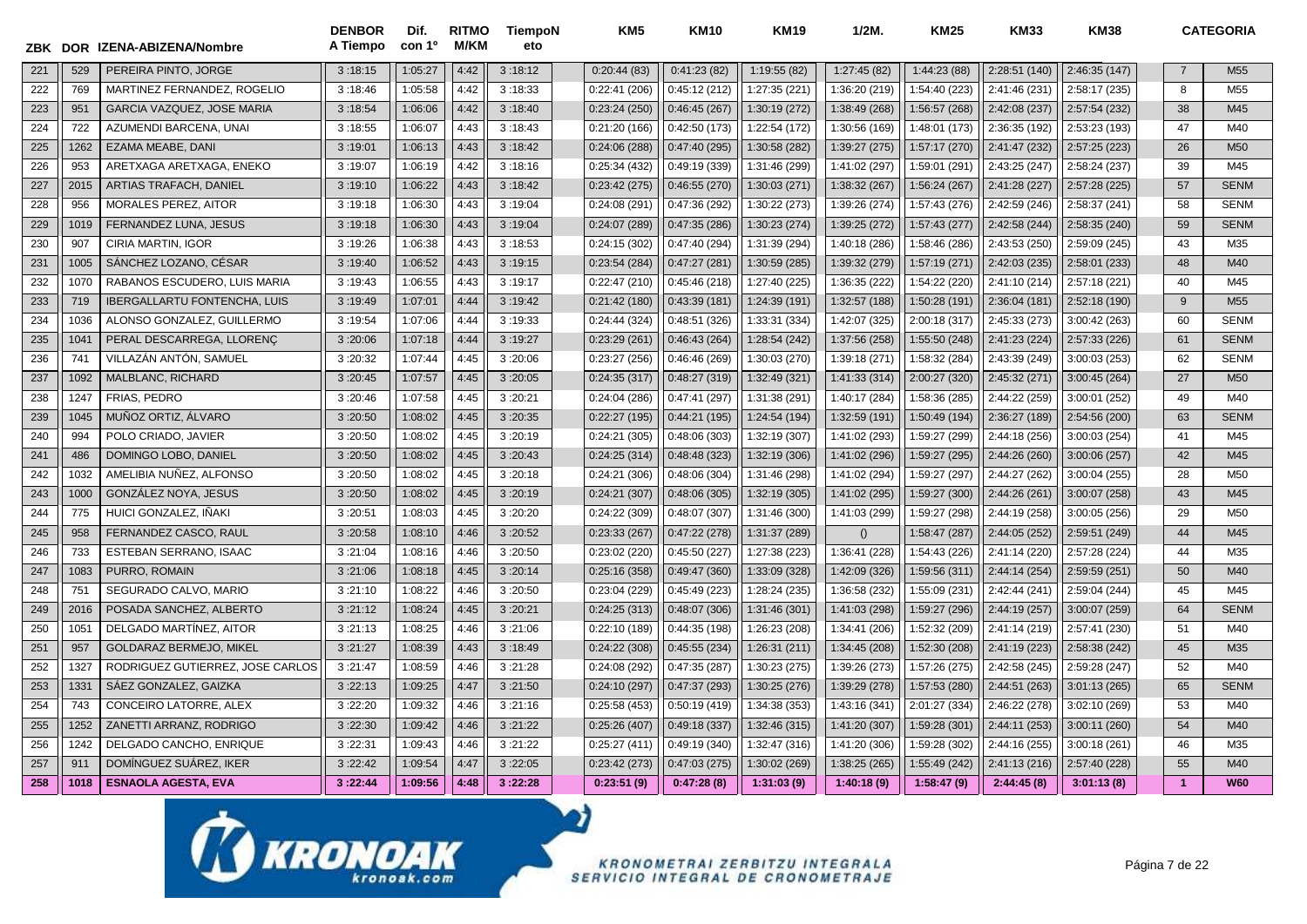| ZBK | <b>DOR</b>       | IZENA-ABIZENA/Nombre                 | <b>DENBOR</b><br>A Tiempo | Dif.<br>con 1º | <b>RITMO</b><br>M/KM | TiempoN<br>eto | KM <sub>5</sub> | <b>KM10</b>  | <b>KM19</b>   | $1/2M$ .      | <b>KM25</b>   | <b>KM33</b>   | <b>KM38</b>   |                | <b>CATEGORIA</b> |
|-----|------------------|--------------------------------------|---------------------------|----------------|----------------------|----------------|-----------------|--------------|---------------|---------------|---------------|---------------|---------------|----------------|------------------|
| 259 | 1044             | <b>CALVO GARCIA, DAVID</b>           | 3:22:55                   | 1:10:07        | 4:48                 | 3:22:38        | 0:23:30(266)    | 0:46:27(254) | 1:29:22 (247) | 1:37:53 (244) | 1:55:50 (245) | 2:41:09 (211) | 2:57:53 (231) | 47             | M35              |
| 260 | 1021             | <b>BARAUT BACH, JAIME</b>            | 3:23:09                   | 1:10:21        | 4:48                 | 3:22:45        | 0:23:30(264)    | 0:46:42(261) | 1:29:26 (263) | 1:37:55 (252) | 1:55:50 (253) | 2:42:51 (243) | 2:59:57 (250) | 30             | M50              |
| 261 | 1009             | ZARRAONANDIA AYO, IBON               | 3:23:09                   | 1:10:21        | 4:48                 | 3:22:53        | 0:23:43(277)    | 0:47:28(283) | 1:31:39 (296) | 1:40:20 (288) | 1:58:47 (289) | 2:45:02 (265) | 3:01:25(266)  | 31             | M50              |
| 262 | 976              | LÓPEZ-RIOBOO SALINAS, LUIS           | 3:23:25                   | 1:10:37        | 4:49                 | 3:22:55        | 0:23:27(258)    | 0:46:29(256) | 1:29:25 (260) | 1:37:57 (259) | 1:55:53 (261) | 2:41:44 (230) | 2:59:27 (246) | 46             | M45              |
| 263 | 1074             | GÓMEZ CORROCHANO, MIGUEL ÁNGEL       | 3:23:31                   | 1:10:43        | 4:49                 | 3:23:05        | 0:24:51(331)    | 0:48:33(322) | 1:33:02 (326) | 1:41:54 (322) | 2:00:34 (323) | 2:47:03 (286) | 3:02:54(276)  | 32             | M50              |
| 264 | 130 <sup>7</sup> | BORJA MATA, JOSE CARLOS              | 3:23:34                   | 1:10:46        | 4:48                 | 3:22:48        | 0:25:08(342)    | 0:49:22(342) | 1:34:06 (341) | 1:42:54 (335) | 2:01:20 (332) | 2:47:25 (290) | 3:02:58 (280) | 56             | M40              |
| 265 | 1302             | ROMERO ANULA, CARLOS                 | 3:23:34                   | 1:10:46        | 4:48                 | 3:22:48        | 0:25:08(343)    | 0:49:22(341) | 1:34:05 (340) | 1:42:53 (334) | 2:01:19 (331) | 2:47:25 (289) | 3:02:58 (279) | 33             | M50              |
| 266 | 972              | PEÑA DÍAZ, IGNACIO                   | 3:23:35                   | 1:10:47        | 4:49                 | 3:23:13        | 0:22:49(212)    | 0:45:09(207) | 1:25:53 (201) | 1:34:24 (203) | 1:51:35 (203) | 2:37:46 (196) | 2:58:05 (234) | 66             | <b>SENM</b>      |
| 267 | 1319             | <b>EUSA LEDO, UNAI</b>               | 3:23:38                   | 1:10:50        | 4:48                 | 3:22:40        | 0:23:42(274)    | 0:47:01(273) | 1:29:22 (251) | 1:37:53 (240) | 1:55:20 (234) | 2:42:08 (238) | 2:58:26 (238) | 48             | M35              |
| 268 | 715              | OTXOA, JOSEBA                        | 3:23:39                   | 1:10:51        | 4:48                 | 3:22:27        | 0:25:35(433)    | 0:49:36(350) | 1:33:13 (330) | 1:42:20 (331) | 2:00:33 (321) | 2:46:21 (276) | 3:02:22 (271) | 34             | M <sub>50</sub>  |
| 269 | 931              | URIA CUENCA, ASIER                   | 3:23:40                   | 1:10:52        | 4:49                 | 3:23:02        | 0:23:42(272)    | 0:47:03(276) | 1:30:01 (268) | 1:38:26 (266) | 1:55:50 (250) | 2:42:09 (240) | 2:58:57 (243) | 47             | M45              |
| 270 | 1016             | BARCENA PERNIA, ANGEL                | 3:23:49                   | 1:11:01        | 4:49                 | 3:22:57        | 0:25:51 (449)   | 0:50:04(376) | 1:35:15 (361) | 1:44:02 (353) | 2:02:01 (341) | 2:46:24 (279) | 3:02:13 (270) | 35             | M50              |
| 271 | 1225             | GOMEZ ROSADO, GONZALO                | 3:23:58                   | 1:11:10        | 4:49                 | 3:23:26        | 0:24:12(300)    | 0:47:36(291) | 1:30:58 (283) | 1:39:32 (280) | 1:57:47 (279) | 2:45:13 (268) | 3:02:03 (268) | 48             | M45              |
| 272 | 1029             | CARBONERO JARQUE, OSCAR              | 3:24:06                   | 1:11:18        | 4:49                 | 3:23:07        | 0:25:21(390)    | 0:49:19(338) | 1:32:52 (324) | 1:41:31 (312) | 1:59:38 (303) | 2:46:19 (275) | 3:02:53(274)  | 49             | M45              |
| 273 | 1203             | <b>LÓPEZ OLIVARES, TANIA</b>         | 3:24:29                   | 1:11:41        | 4:50                 | 3:23:42        | 0:24:42(15)     | 0:48:32(13)  | 1:32:39(11)   | 1:41:56(11)   | 2:00:19(11)   | 2:46:47(9)    | 3:02:58(9)    | 5              | <b>W40</b>       |
| 274 | 1049             | <b>GARCIA, FRANCISCO</b>             | 3:24:30                   | 1:11:42        | 4:50                 | 3:23:52        | 0:23:51(281)    | 0:47:28(285) | 1:31:39 (295) | 1:40:18 (287) | 1:58:48 (290) | 2:45:33 (272) | 3:02:24 (272) | 67             | <b>SENM</b>      |
| 275 | 1570             | <b>SCIACCA, ALESSIO</b>              | 3:24:38                   | 1:11:50        | 4:50                 | 3:24:11        | 0:24:08(293)    | 0:48:04(302) | 1:32:50 (322) | 1:41:49 (319) | 2:00:16 (313) | 2:46:26 (280) | 3:02:39(273)  | 68             | <b>SENM</b>      |
| 276 | 2017             | BAGGALEY, GRAHAM                     | 3:24:49                   | 1:12:01        | 4:50                 | 3:24:10        | 0:23:19(241)    | 0:46:25(242) | 1:29:16 (243) | 1:37:47 (236) | 1:55:50 (247) | 2:44:03 (251) | 3:01:42 (267) | 57             | M40              |
| 277 | 939              | ERRAZTI TXINTXURRETA, ASIER          | 3:24:52                   | 1:12:04        | 4:50                 | 3:24:12        | 0:23:25(252)    | 0:46:26(245) | 1:29:22 (250) | 1:37:53 (241) | 1:55:50 (249) | 2:42:45 (242) | 3:00:33 (262) | 69             | <b>SENM</b>      |
| 278 | 915              | LLUCH MARCO, DANIEL                  | 3:24:55                   | 1:12:07        | 4:51                 | 3:24:30        | 0:24:45(325)    | 0:48:25(317) | 1:32:49 (318) | 1:41:40 (317) | 2:00:17 (315) | 2:46:45 (283) | 3:02:56 (277) | 50             | M45              |
| 279 | 916              | SÁNCHEZ PEDREGOSA. JESÚS             | 3:24:56                   | 1:12:08        | 4:51                 | 3:24:31        | 0:24:46(326)    | 0:48:25(318) | 1:32:49 (319) | 1:41:40 (316) | 2:00:17 (316) | 2:46:47 (284) | 3:02:59 (281) | 49             | M35              |
| 280 | 1309             | RODRIGUEZ ORTEGA, JUAN FERMIN        | 3:24:58                   | 1:12:10        | 4:50                 | 3:24:08        | 0:27:00(505)    | 0:51:32(461) | 1:36:58 (428) | 1:45:40 (418) | 2:03:40 (360) | 2:49:00 (298) | 3:04:37 (291) | 51             | M45              |
| 281 | 1221             | MACIAS VALLE, JOSE MANUEL            | 3:25:16                   | 1:12:28        | 4:52                 | 3:25:06        | 0:22:59(216)    | 0:46:02(236) | 1:29:25 (259) | 1:37:54 (249) | 1:55:52 (258) | 2:42:02 (234) | 2:58:35 (239) | $\overline{2}$ | <b>M60</b>       |
| 282 | 1270             | CALLEJA CASTAÑO, JON                 | 3:25:19                   | 1:12:31        | 4:51                 | 3:24:32        | 0:25:15(355)    | 0:50:02(372) | 1:35:56 (384) | 1:44:51 (358) | 2:03:35 (359) | 2:49:20 (303) | 3:04:55 (293) | 70             | <b>SENM</b>      |
| 283 | 1059             | DE LA FUENTE DIEZ, DIEGO             | 3:25:23                   | 1:12:35        | 4:51                 | 3:24:44        | 0:24:23(312)    | 0:48:07(308) | 1:32:26 (312) | 1:41:14 (304) | 1:59:55 (309) | 2:46:22 (277) | 3:02:54(275)  | 52             | M45              |
| 284 | 949              | <b>MARTIN SEVILLANO, LUIS</b>        | 3:25:29                   | 1:12:41        | 4:51                 | 3:24:51        | 0:23:29(262)    | 0:46:43(263) | 1:28:54 (241) | 1:37:57 (261) | 1:55:53 (260) | 2:45:23 (270) | 3:03:02 (282) | 58             | M40              |
| 285 | 1269             | <b>BERRUETA GOLDARAZ, IGOR</b>       | 3:25:57                   | 1:13:09        | 4:51                 | 3:24:18        | 0:26:25(467)    | 0:50:25(422) | 1:35:04 (356) | 1:43:48 (352) | 2:02:18 (346) | 2:48:57 (297) | 3:05:03 (295) | 53             | M45              |
| 286 | 995              | <b>GARCÉS SOTO, SHIRLEY CAROLINA</b> | 3:26:07                   | 1:13:19        | 4:52                 | 3:25:19        | 0:24:47(16)     | 0:48:17(10)  | 1:31:43(10)   | 1:40:32(10)   | 1:59:12 (10)  | 2:46:51(10)   | 3:03:33(10)   | $\overline{2}$ | <b>SENF</b>      |
| 287 | 996              | GARCÍA GÓMEZ, JOSÉ MANUEL            | 3:26:09                   | 1:13:21        | 4:52                 | 3:25:20        | 0:24:47(328)    | 0:48:17(312) | 1:31:43 (297) | 1:40:32 (290) | 1:59:12 (293) | 2:46:53 (285) | 3:03:33 (284) | 59             | M40              |
| 288 | 1304             | GONZALEZ GOMEZ, ISRAEL               | 3:26:32                   | 1:13:44        | 4:52                 | 3:25:42        | 0:25:29(414)    | 0:49:55(364) | 1:35:12 (359) | 1:44:07 (355) | 2:03:14 (358) | 2:49:45 (307) | 3:05:57 (299) | 54             | M45              |
| 289 | 985              | LAMAS VILA, ELIGIO JESÚS             | 3:26:56                   | 1:14:08        | 4:54                 | 3:26:46        | 0:20:57(128)    | 0:42:25(164) | 1:23:50 (177) | 1:32:27 (182) | 1:50:48 (193) | 2:41:26 (225) | 2:59:36 (248) | 55             | M45              |
| 290 | 968              | GUTIÉRREZ SÁNCHEZ, ANTONIO           | 3:26:56                   | 1:14:08        | 4:54                 | 3:26:28        | 0:25:34(431)    | 0:50:30(424) | 1:36:02 (390) | 1:45:30 (415) | 2:04:12 (366) | 2:50:05 (309) | 3:06:09 (300) | 36             | M50              |
| 291 | 921              | SANCHEZ SANTOS, JAVIER               | 3:27:11                   | 1:14:23        | 4:54                 | 3:26:26        | 0:24:38(320)    | 0:48:25(316) | 1:32:32 (313) | 1:41:12 (303) | 1:59:51 (308) | 2:47:12 (288) | 3:04:29 (289) | 50             | M35              |
| 292 | 1062             | LANDETA RODRIGUEZ, JON               | 3:27:19                   | 1:14:31        | 4:54                 | 3:26:38        | 0:24:23(311)    | 0:48:08(310) | 1:32:33 (314) | 1:41:25 (311) | 2:00:22 (319) | 2:48:08 (292) | 3:04:46 (292) | 10             | M55              |
| 293 | 1278             | CORREDERA HURTADO, MANUEL            | 3:27:32                   | 1:14:44        | 4:54                 | 3:27:02        | 0:23:53(282)    | 0:47:11(277) | 1:30:32 (278) | 1:39:05 (269) | 1:57:20 (272) | 2:45:33 (274) | 3:02:57 (278) | 37             | M50              |
| 294 | 1014             | HERRADÓN PORTAL, JOSE MANUEL         | 3:27:58                   | 1:15:10        | 4:55                 | 3:27:09        | 0:25:12(347)    | 0:49:59(369) | 1:35:59 (389) | 1:45:03 (368) | 2:04:11 (363) | 2:51:41 (328) | 3:07:34 (314) | 56             | M45              |
| 295 | 1013             | GARCÍA BEGUÉ, FRANCISCO JAVIER       | 3:27:58                   | 1:15:10        | 4:55                 | 3:27:11        | 0:25:12(346)    | 0:49:58(367) | 1:35:58 (388) | 1:45:02 (367  | 2:04:11 (364) | 2:51:33 (326) | 3:07:32 (313) | 60             | M40              |
| 296 | 977              | NUÑEZ MUÑOZ, JOSE MANUEL             | 3:28:02                   | 1:15:14        | 4:55                 | 3:27:21        | 0:24:58(333)    | 0:48:51(324) | 1:32:14 (304) | 1:41:24 (309) | 1:59:44 (306) | 2:46:38 (282) | 3:03:37 (286) | 51             | M35              |

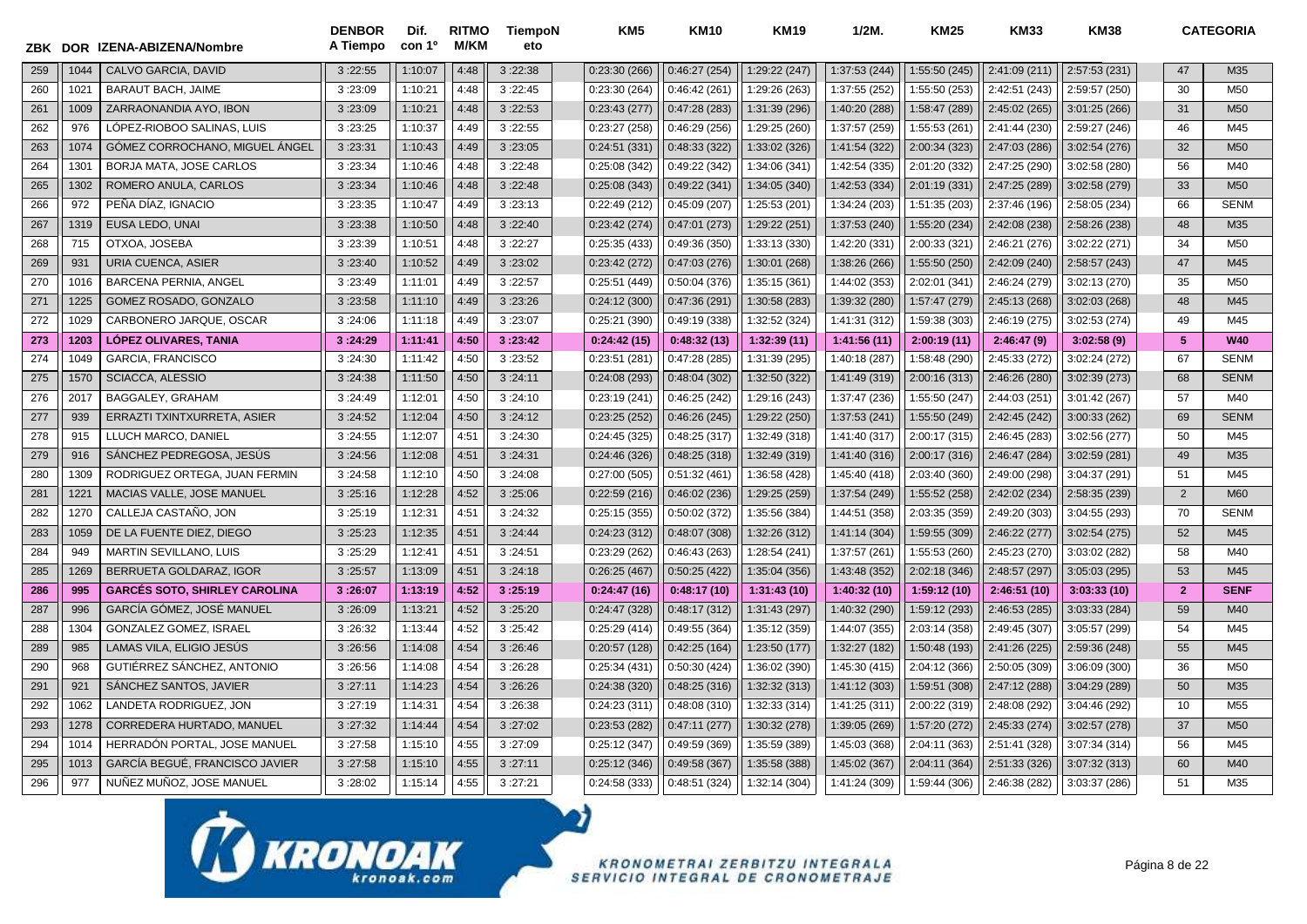| ZBK | <b>DOR</b> | IZENA-ABIZENA/Nombre              | <b>DENBOR</b><br>A Tiempo | Dif.<br>con 1º | <b>RITMO</b><br>M/KM | TiempoN<br>eto | KM5           | <b>KM10</b>   | <b>KM19</b>   | $1/2M$ .      | <b>KM25</b>   | <b>KM33</b>   | <b>KM38</b>   |                | <b>CATEGORIA</b> |
|-----|------------|-----------------------------------|---------------------------|----------------|----------------------|----------------|---------------|---------------|---------------|---------------|---------------|---------------|---------------|----------------|------------------|
| 297 | 954        | <b>MELIS, PAOLA</b>               | 3:28:09                   | 1:15:21        | 4:55                 | 3:27:39        | 0:25:20(19)   | 0:49:53(18)   | 1:35:35(16)   | 1:44:31 (13)  | 2:03:19 (12)  | 2:49:59 (12)  | 3:06:17(11)   | $\overline{2}$ | <b>W50</b>       |
| 298 | 1254       | CASTAN BOLAÑOS, ALEJANDRO         | 3:28:11                   | 1:15:23        | 4:55                 | 3:27:48        | 0:23:45(278)  | 0:47:03(274)  | 1:30:33 (279) | 1:39:18 (270) | 1:57:54 (281) | 2:47:11 (287) | 3:05:02 (294) | 71             | <b>SENM</b>      |
| 299 | 1618       | DE LA MATA GARCIA, ANGEL MARCOS   | 3:28:13                   | 1:15:25        | 4:54                 | 3:27:03        | 0:26:16(461)  | 0:50:38(429)  | 1:35:14 (360) | 1:44:27 (356) | 2:02:48 (351) | 2:49:29 (304) | 3:06:09 (301) | 3              | M60              |
| 300 | 1329       | ESTEBAN YÁÑEZ, CARLOS             | 3:28:15                   | 1:15:27        | 4:55                 | 3:27:24        | 0:25:23(400)  | 0:50:02(373)  | 1:34:37 (352) | 1:43:18 (342) | 2:01:46 (339) | 2:48:14 (293) | 3:05:17 (296) | 72             | <b>SENM</b>      |
| 301 | 713        | NEGRO AGROMSYOR, TXEMA            | 3:28:17                   | 1:15:29        | 4:55                 | 3:27:44        | 0:25:31(417)  | 0:50:24(420)  | 1:36:19 (419) | 1:45:27 (413) | 2:04:49 (410) | 2:51:31 (323) | 3:07:46 (315) | 38             | M <sub>50</sub>  |
| 302 | 771        | DIEZ PORRO, SANTIAGO              | 3:28:27                   | 1:15:39        | 4:56                 | 3:28:23        | 0:20:52(91)   | 0:42:10(97)   | 1:21:49 (159) | 1:29:54 (160) | 1:47:44 (171) | 2:42:08 (239) | 3:03:20 (283) | 57             | M45              |
| 303 | 1810       | OSTARIZ COARASA, JOSE MIGUEL (MIK | 3:28:41                   | 1:15:53        | 4:56                 | 3:28:18        | 0:25:36(437)  | 0:50:41(436)  | 1:37:29 (441) | 1:46:45 (437) | 2:06:20 (430) | 2:52:54 (358) | 3:08:23 (328) | 61             | M40              |
| 304 | 1094       | DE ORAA Y ZUBELDIA, LUIS EUGENIO  | 3:28:41                   | 1:15:53        | 4:55                 | 3:27:42        | 0:25:22 (399) | 0:50:10(406)  | 1:36:14 (413) | 1:45:17 (396) | 2:04:31 (397) | 2:52:08 (332) | 3:07:58 (322) | 11             | M <sub>55</sub>  |
| 305 | 1027       | DIEZ CERECEDA, IÑIGO              | 3:28:45                   | 1:15:57        | 4:56                 | 3:27:58        | 0:25:17(366)  | 0:50:07(384)  | 1:36:08 (398) | 1:45:15 (381) | 2:04:28 (377) | 2:52:16 (339) | 3:07:54 (319) | 73             | <b>SENM</b>      |
| 306 | 805        | ORTEGA SEGURADO, DAVID            | 3:28:48                   | 1:16:00        | 4:56                 | 3:28:28        | 0:23:04 (228) | 0:45:51(230)  | 1:28:21 (234) | 1:37:30 (234) | 1:55:52 (257) | 2:45:16 (269) | 3:03:35 (285) | 74             | <b>SENM</b>      |
| 307 | 163'       | <b>IBARRA SANCHEZ, ARKAITZ</b>    | 3:28:50                   | 1:16:02        | 4:56                 | 3:28:03        | 0:25:13(348)  | 0:49:18(336)  | 1:33:41 (337) | 1:42:21 (332) | 2:00:57 (326) | 2:48:41 (295) | 3:05:43 (298) | 75             | <b>SENM</b>      |
| 308 | 101'       | MARCO BLANCO, RAÚL                | 3:28:50                   | 1:16:02        | 4:57                 |                | 0:25:14(350)  | 0:49:26(343)  | 1:34:36 (351) | 1:43:41 (345) | 2:02:34 (349) | 2:50:35 (318) | 3:07:03 (308) | 52             | M35              |
| 309 | 1246       | AUGUSTO DIAZ, CÉSAR               | 3:29:01                   | 1:16:13        | 4:56                 | 3:28:15        | 0:25:17(367)  | 0:49:52(362)  | 1:34:18 (346) | 1:43:43 (347) | 2:02:14 (344) | 2:48:55 (296) | 3:05:38 (297) | 58             | M45              |
| 310 | 1082       | MONZÓN ALEGRÍA. EDUARDO           | 3:29:09                   | 1:16:21        | 4:55                 | 3:27:41        | 0:27:09(509)  | 0:50:31(426)  | 1:32:47 (317) | 1:41:10 (302) | 1:59:17 (294) | 2:45:05 (266) | 3:03:38 (287) | 59             | M45              |
| 311 | 1066       | ARRIAGA ARRATE, AITOR             | 3:29:12                   | 1:16:24        | 4:56                 | 3:28:25        | 0:25:22(395)  | 0:50:09(403)  | 1:36:16 (417) | 1:45:19 (403) | 2:04:32 (401) | 2:52:16 (342) | 3:08:26 (330) | 39             | M <sub>50</sub>  |
| 312 | 1052       | GONZALEZ GARCIA, IMANOL ANDONI    | 3:29:14                   | 1:16:26        | 4:57                 | 3:28:57        | 0:23:18(240)  | 0:47:00(272)  | 1:30:46 (280) | 1:40:05 (282) | 2:00:17 (314) | 2:50:27 (317) | 3:07:15 (310) | 60             | M45              |
| 313 | 1004       | VALIÑO PEREZ, FERNANDO            | 3:29:16                   | 1:16:28        | 4:56                 | 3:28:25        | 0:25:22(397)  | 0:49:40(357)  | 1:34:45 (355) | 1:43:44 (349) | 2:02:49 (352) | 2:50:24 (313) | 3:06:50 (306) | 76             | <b>SENM</b>      |
| 314 | 1003       | <b>BENITO, ANDRES</b>             | 3:29:16                   | 1:16:28        | 4:56                 | 3:28:25        | 0:25:22(392)  | 0:49:40 (359) | 1:34:11 (345) | 1:43:45 (350) | 2:02:50 (354) | 2:50:25 (314) | 3:06:50 (305) | 53             | M35              |
| 315 | 1256       | FONTECHA HERAS, ALBERTO           | 3:29:18                   | 1:16:30        | 4:57                 | 3:29:10        | 0:23:13(234)  | 0:46:45(268)  | 1:31:57 (302) | 1:40:55 (291) | 2:00:12 (312) | 2:49:04 (300) | 3:06:34 (303) | $\overline{4}$ | M60              |
| 316 | 753        | DE LA FUENTE MORENO, FERNANDO     | 3:29:21                   | 1:16:33        | 4:57                 | 3:28:49        | 0:25:32(419)  | 0:50:24(421)  | 1:35:44 (381) | 1:45:29 (414) | 2:04:49 (411) | 2:51:32 (325) | 3:07:46 (316) | 61             | M45              |
| 317 | 1207       | CONEJO GRANDOSO, JOSE MARIA       | 3:29:22                   | 1:16:34        | 4:57                 | 3:28:49        | 0:25:32(420)  | 0:50:25(423)  | 1:36:19 (420) | 1:45:27 (412) | 2:04:49 (412) | 2:51:39 (327) | 3:07:49 (317) | 62             | M40              |
| 318 | 1079       | SOLLA GARCIA, RICARDO             | 3:29:25                   | 1:16:37        | 4:57                 | 3:28:53        | 0:25:24(402)  | 0:50:11(408)  | 1:36:12 (409) | 1:45:17 (392) | 2:04:29 (383) | 2:51:54 (330) | 3:08:26 (329) | 62             | M45              |
| 319 | 1067       | VALLE GARCIA, JOSE MIGUEL         | 3:29:37                   | 1:16:49        | 4:57                 | 3:28:39        | 0:25:31(415)  | 0:50:10(407)  | 1:36:08 (399) | 1:45:15 (380) | 2:04:28 (372) | 2:52:16 (340) | 3:08:30 (331) | 40             | M <sub>50</sub>  |
| 320 | 1077       | <b>GARTZIA CANO, M.CARMEN</b>     | 3:29:37                   | 1:16:49        | 4:57                 | 3:28:39        | 0:25:31(20)   | 0:50:10(21)   | 1:36:09(18)   | 1:45:14(18)   | 2:04:28(16)   | 2:52:15(13)   | 3:08:30(13)   | $\overline{1}$ | <b>W55</b>       |
| 321 | 1028       | CERCÓS VILLANUEVA, ÀNGEL          | 3:29:50                   | 1:17:02        | 4:58                 | 3:29:31        | 0:25:18(373)  | 0:50:09(399)  | 1:35:37 (374) | 1:45:18 (398) | 2:04:30 (394) | 2:52:18 (347) | 3:08:33 (333) | 63             | M45              |
| 322 | 989        | ABAD GALZACORTA, BORJA            | 3:29:51                   | 1:17:03        | 4:56                 | 3:28:24        | 0:25:41(441)  | 0:50:13(414)  | 1:35:38 (375) | 1:45:16 (390) | 2:04:30 (391) | 2:52:16 (341) | 3:08:22 (327) | 63             | M40              |
| 323 | 718        | DE LA ORDEN BOSCH, GUSTAVO        | 3:29:54                   | 1:17:06        | 4:58                 | 3:29:45        | 0:22:58(215)  | 0:46:00(235)  | 1:27:39 (224) | 1:36:38 (224) | 1:54:49 (229) | 2:45:01 (264) | 3:04:26 (288) | 77             | <b>SENM</b>      |
| 324 | 1084       | MEAZA RODRÍGUEZ, JOSÉ MANUEL      | 3:29:59                   | 1:17:11        | 4:58                 | 3:29:51        | 0:25:14(352)  | 0:50:09(401)  | 1:35:36 (370) | 1:45:16 (389) | 2:04:30 (390) | 2:51:09 (322) | 3:08:17 (324) | $\overline{1}$ | M70              |
| 325 | 1210       | MARTÍNEZ CHUECA, ASIER            | 3:30:00                   | 1:17:12        | 4:57                 | 3:28:48        | 0:25:33(424)  | 0:49:55(363)  | 1:34:23 (347) | 1:43:47 (351) | 2:02:35 (350) | 2:49:58 (308) | 3:06:37 (304) | 64             | M40              |
| 326 | 1298       | VILLASEVIL GÓMEZ, ÁLVARO          | 3:30:12                   | 1:17:24        | 4:58                 | 3:29:25        | 0:25:16(359)  | 0:50:05(378)  | 1:36:06 (391) | 1:45:14 (372) | 2:04:28 (373) | 2:52:14 (338) | 3:08:33 (332) | 78             | <b>SENM</b>      |
| 327 | 941        | CABELLO EREÑO, ANGEL              | 3:30:15                   | 1:17:27        | 4:58                 | 3:29:25        | 0:25:21(386)  | 0:50:10(404)  | 1:36:09 (400) | 1:45:16 (388) | 2:04:30 (392) | 2:51:44 (329) | 3:07:55 (320) | 41             | M <sub>50</sub>  |
| 328 | 121        | CERRILLO CARRILLO, LUIS           | 3:30:19                   | 1:17:31        | 4:58                 | 3:29:41        | 0:25:04 (339) | 0:48:53(327)  | 1:33:23 (333) | 1:42:11 (328) | 2:00:57 (327) | 2:50:23 (312) | 3:07:23 (311) | 42             | M50              |
| 329 | 1212       | REÑON MIELGO, JUAN MANUEL         | 3:30:30                   | 1:17:42        | 4:59                 | 3:30:09        | 0:24:59(336)  | 0:50:08(394)  | 1:35:29 (366) | 1:45:07 (371) | 2:04:19 (368) | 2:52:11 (337) | 3:08:39 (335) | 54             | M35              |
| 330 | 936        | <b>GARCIA GUTIERREZ, DAVID</b>    | 3:30:30                   | 1:17:42        | 4:59                 | 3:30:11        | 0:23:22(244)  | 0:46:20(239)  | 1:28:50 (239) | 1:38:05 (262) | 1:57:07 (269) | 2:47:46 (291) | 3:06:19 (302) | 64             | M45              |
| 331 | 980        | ARANDIGOYEN VIDAURRR, OSCAR       | 3:30:45                   | 1:17:57        | 4:58                 | 3:29:49        | 0:25:16(362)  | 0:49:17(334)  | 1:34:30 (349) | 1:43:10 (339) | 2:01:32 (335) | 2:49:08 (302) | 3:07:07 (309) | 55             | M35              |
| 332 | 762        | OLAYA TAMAYO, WILMAR ALEXANDER    | 3:30:45                   | 1:17:57        | 4:59                 | 3:30:01        | 0:23:13(233)  | 0:45:47(222)  | 1:27:37 (222) | 1:36:15 (218) | 1:54:33 (221) | 2:45:11 (267) | 3:04:36 (290) | 79             | <b>SENM</b>      |
| 333 | 774        | ARRIETA ELIZALDE. KEPA            | 3:30:51                   | 1:18:03        | 4:59                 | 3:30:35        | 0:20:58(131)  | 0:42:15(139)  | 1:21:41 (121) | 1:29:27 (117  | 1:46:05 (153) | 2:38:00 (198) | 2:57:36 (227) | 80             | <b>SENM</b>      |
| 334 | 1574       | <b>WILSON, PAUL</b>               | 3:31:04                   | 1:18:16        | 4:59                 | 3:30:26        | 0:24:56(332)  | 0:49:12(333)  | 1:34:08 (343) | 1:43:03 (338) | 2:01:47 (340) | 2:49:35 (305) | 3:06:57 (307) | 65             | M40              |

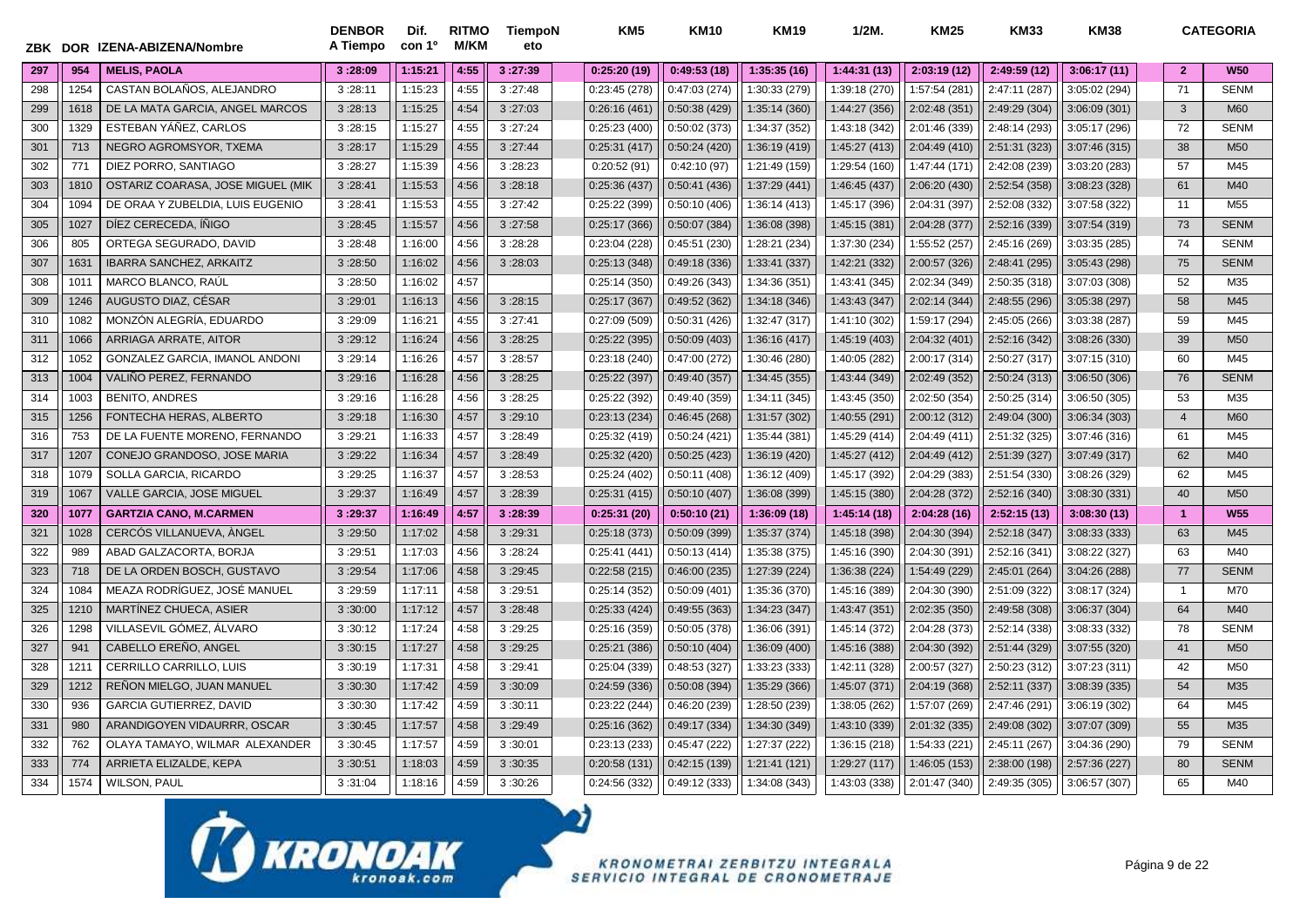| ZBK |      | DOR IZENA-ABIZENA/Nombre               | <b>DENBOR</b><br>A Tiempo | Dif.<br>con 1º | <b>RITMO</b><br><b>M/KM</b> | <b>TiempoN</b><br>eto | KM5           | <b>KM10</b>   | <b>KM19</b>   | $1/2M$ .      | <b>KM25</b>   | <b>KM33</b>   | <b>KM38</b>   |                         | <b>CATEGORIA</b> |
|-----|------|----------------------------------------|---------------------------|----------------|-----------------------------|-----------------------|---------------|---------------|---------------|---------------|---------------|---------------|---------------|-------------------------|------------------|
| 335 | 1280 | LARRAÑAGA URIEN, MIKEL                 | 3:31:09                   | 1:18:21        | 4:59                        | 3:30:02               | 0:25:37(438)  | 0:50:02(371)  | 1:35:56 (385) | 1:44:59 (362) | 2:04:05 (362) | 2:52:18 (343) | 3:08:57 (339) | 56                      | M35              |
| 336 | 1281 | LETE LARRAÑAGA, AGURTZANE              | 3:31:09                   | 1:18:21        | 4:59                        | 3:30:02               | 0:25:37(21)   | 0:50:02(19)   | 1:35:22(15)   | 1:44:59 (16)  | 2:04:05(13)   | 2:52:19(15)   | 3:08:56(14)   | $\overline{2}$          | <b>W45</b>       |
| 337 | 1585 | LEKUONA VIDAL, MIKEL                   | 3:31:14                   | 1:18:26        | 4:59                        | 3:30:16               | 0:25:14(353)  | 0:48:51(325)  | 1:33:22 (332) | 1:42:10 (327) | 2:00:47 (324) | 2:50:27 (316) | 3:08:36 (334) | 66                      | M40              |
| 338 | 1007 | <b>MERINO GAINZA, JULEN</b>            | 3:31:15                   | 1:18:27        | 4:59                        | 3:30:24               | 0:25:20(377)  | 0:50:08(390)  | 1:36:08 (397) | 1:45:15 (382) | 2:04:47 (409) | 2:52:10 (335) | 3:08:39 (336) | 57                      | M35              |
| 339 | 1347 | <b>MACIP SANCHO, ROGER</b>             | 3:31:16                   | 1:18:28        | 5:00                        | 3:31:02               | 0:25:34(427)  | 0:50:11(410)  | 1:35:38 (376) | 1:45:21 (406) | 2:04:34 (405) | 2:52:41 (355) | 3:09:19 (344) | 81                      | <b>SENM</b>      |
| 340 | 1008 | JIMENO SANTIAGO, AGUSTIN               | 3:31:24                   | 1:18:36        | 4:59                        | 3:30:37               | 0:25:20(385)  | 0:50:07(388)  | 1:36:13 (410) | 1:45:19 (402) | 2:04:43 (407) | 2:52:06 (331) | 3:09:20 (345) | 65                      | M45              |
| 341 | 1339 | GOYENECHEA BATIS, JON ANDER            | 3:31:36                   | 1:18:48        | 5:00                        | 3:31:11               | 0:24:10(296)  | 0:48:20(313)  | 1:33:36 (336) | 1:42:39 (333) | 2:02:04 (342) | 2:50:46 (320) | 3:08:21 (326) | 66                      | M45              |
| 342 | 983  | GIL MATEO, JUAN MANUEL                 | 3:31:50                   | 1:19:02        | 5:00                        | 3:31:03               | 0:25:21 (391) | 0:50:09(400)  | 1:36:11 (405) | 1:45:17 (393) | 2:04:34 (406) | 2:52:18 (346) | 3:08:53 (338) | 12                      | M <sub>55</sub>  |
| 343 | 1064 | VERON-DURAND, CHRISTOPHE               | 3:31:58                   | 1:19:10        | 5:01                        | 3:31:36               | 0:24:42(321)  | 0:49:08 (332) | 1:36:13 (411) | 1:45:22 (407) | 2:05:09 (415) | 2:52:58 (359) | 3:09:35 (349) | 43                      | M <sub>50</sub>  |
| 344 | 912  | DIEZ TEMPRANO, AITOR                   | 3:32:07                   | 1:19:19        | 5:01                        | 3:31:42               | 0:25:20(381)  | 0:50:10(405)  | 1:36:16 (416) | 1:45:27 (411) | 2:04:43 (408) | 2:53:07 (361) | 3:09:53 (351) | 67                      | M40              |
| 345 | 1068 | <b>BARBOSA DA FONSECA GAREAU, MARI</b> | 3:32:12                   | 1:19:24        | 5:02                        | 3:32:09               | 0:23:42(8)    | 0:48:19(11)   | 1:35:22 (14)  | 1:44:36 (14)  | 2:04:23(15)   | 2:52:19 (14)  | 3:09:30(15)   | $\overline{\mathbf{3}}$ | <b>W50</b>       |
| 346 | 918  | RODRIGUEZ ALVAREZ, IKER                | 3:32:16                   | 1:19:28        | 5:01                        | 3:31:29               | 0:25:45(446)  | 0:50:40(434)  | 1:37:23 (433) | 1:46:40 (428) | 2:06:02 (425) | 2:53:16 (363) | 3:09:35 (348) | 58                      | M35              |
| 347 | 1320 | MARTINEZ MONTERO. ALFON                | 3:32:17                   | 1:19:29        | 5:01                        | 3:31:23               | 0:25:22(393)  | 0:50:13(416)  | 1:35:35 (369) | 1:45:18 (397) | 2:04:32 (398) | 2:52:11 (336) | 3:09:28 (346) | 67                      | M45              |
| 348 | 943  | SAN SEGUNDO HERNÁNDEZ, ANTONIO         | 3:32:23                   | 1:19:35        | 5:01                        | 3:31:48               | 0:25:19(376)  | 0:50:12(413)  | 1:36:15(414)  | 1:45:23 (409) | 2:04:32 (402) | 2:52:27 (351) | 3:09:33 (347) | 68                      | M45              |
| 349 | 1040 | LEVOSO TOUCEDA, JOSE MARIA             | 3:32:24                   | 1:19:36        | 5:01                        | 3:31:51               | 0:24:12(299)  | 0:47:59(299)  | 1:32:23 (309) | 1:41:15 (305) | 1:59:56 (310) | 2:49:01 (299) | 3:07:50 (318) | 44                      | M <sub>50</sub>  |
| 350 | 129' | GONZÁLEZ BALSA, DIEGO                  | 3:32:30                   | 1:19:42        | 5:01                        | 3:31:35               | 0:25:22(398)  | 0:50:09(402)  | 1:36:13 (412) | 1:45:18 (399) | 2:04:31 (395) | 2:52:21 (348) | 3:09:13 (342) | 69                      | M45              |
| 351 | 1348 | SAGASTAGOITIA FORNIE, BORJA            | 3:32:40                   | 1:19:52        | 5:02                        | 3:32:20               | 0:24:43(322)  | 0:49:04(331)  | 1:34:10 (344) | 1:43:15 (340) | 2:02:16 (345) | 2:50:43 (319) | 3:08:20 (325) | 70                      | M45              |
| 352 | 1569 | <b>MATEU LLITERAS, ALICIA</b>          | 3:32:57                   | 1:20:09        | 5:01                        | 3:31:55               | 0:26:32(24)   | 0:50:47(22)   | 1:36:10(21)   | 1:45:16 (19)  | 2:04:30 (18)  | 2:52:34(16)   | 3:09:50(16)   | $\mathbf{3}$            | <b>W45</b>       |
| 353 | 922  | <b>BOLAÑOS ADRIAN. JUAN LUIS</b>       | 3:33:28                   | 1:20:40        | 5:03                        | 3:33:06               | 0:25:21 (388) | 0:50:09(397)  | 1:36:11 (406) | 1:45:15 (383) | 2:04:29 (385) | 2:52:54 (357) | 3:10:16 (353) | 68                      | M40              |
| 354 | 1340 | HAGUENIER, HALLOIN                     | 3:33:30                   | 1:20:42        | 5:03                        | 3:32:48               | 0:26:21(465)  | 0:51:37(462)  | 1:38:24 (449) | 1:47:35 (442) | 2:06:48 (437) | 2:54:56 (377) | 3:11:30 (364) | 59                      | M35              |
| 355 | 1356 | <b>FUENTES BLANCO, JAVIER</b>          | 3:33:32                   | 1:20:44        | 5:02                        | 3:32:39               | 0:25:21(387)  | 0:50:08(391)  | 1:35:32 (368) | 1:45:14 (374) | 2:04:28 (374) | 2:52:09 (334) | 3:09:52 (350) | 71                      | M45              |
| 356 | 909  | <b>GARCIA DE MARDONES, IOSU</b>        | 3:33:36                   | 1:20:48        | 5:02                        | 3:32:43               | 0:26:01(454)  | 0:51:17(457)  | 1:37:45 (445) | 1:46:40 (431) | 2:05:38 (419) | 2:54:25 (375) | 3:11:19 (359) | 60                      | M35              |
| 357 | 934  | ANDRADE, MIGUEL                        | 3:33:39                   | 1:20:51        | 5:03                        | 3:32:51               | 0:25:03(338)  | 0:49:02(330)  | 1:32:08 (303) | 1:40:25 (289) | 1:57:46 (278) | 2:54:04 (373) | 3:09:01 (340) | 69                      | M40              |
| 358 | 1255 | <b>RODRIGUEZ ROCES, AIDA</b>           | 3:33:41                   | 1:20:53        | 5:04                        | 3:33:36               | 0:25:14(18)   | 0:50:10(20)   | 1:36:10 (20)  | 1:45:17 (20)  | 2:04:30 (17)  | 2:53:24(17)   | 3:10:50(17)   | $\overline{4}$          | <b>W45</b>       |
| 359 | 2014 | MUGARZA JIMENEZ, JOSEBA                | 3:33:45                   | 1:20:57        | 5:03                        | 3:32:44               | 0:26:02(456)  | 0:51:01(450)  | 1:37:23 (434) | 1:46:40 (429) | 2:06:02(426)  | 2:53:50 (370) | 3:10:50 (357) | 70                      | M40              |
| 360 | 1546 | PUIG LARROSA, JUAN                     | 3:34:41                   | 1:21:53        | 5:04                        | 3:34:01               | 0:25:14(354)  | 0:49:38(354)  | 1:35:08 (357) | 1:44:05 (354) | 2:03:13 (357) | 2:52:18 (344) | 3:10:54 (358) | 45                      | M50              |
| 361 | 1283 | <b>VALLECILLOS MARÍN, MANEL</b>        | 3:34:51                   | 1:22:03        | 5:04                        | 3:34:02               | 0:26:35(469)  | 0:52:52(482)  | 1:41:40 (487) | 1:51:24 (475) | 2:12:09 (480) | 2:58:42 (400) | 3:14:22 (377) | 46                      | M <sub>50</sub>  |
| 362 | 923  | BAIGORROTEGUI BORDONADO, ASIER         | 3:35:09                   | 1:22:21        | 5:05                        | 3:34:46               | 0:24:09(295)  | 0:47:40(296)  | 1:31:05 (287) | 1:40:18 (285) | 1:58:47 (288) | 2:49:07 (301) | 3:07:58 (321) | 61                      | M35              |
| 363 | 1305 | PINEDA TRILL, MANUEL                   | 3:35:12                   | 1:22:24        | 5:04                        | 3:34:04               | 0:25:23(401)  | 0:49:36(351)  | 1:33:13 (331) | 1:41:54 (321) | 2:00:20 (318) | 2:50:16 (311) | 3:08:42 (337) | 72                      | M45              |
| 364 | 1034 | VALENCIA SÁNCHEZ, MIGUEL ANGEL         | 3:35:25                   | 1:22:37        | 5:05                        | 3:34:29               | 0:25:20(383)  | 0:50:08(393)  | 1:36:11 (408) | 1:45:15 (384) | 2:04:29 (380) | 2:52:49 (356) | 3:10:48 (356) | 73                      | M45              |
| 365 | 1216 | GONZALEZ GUTIERREZ, YERAY              | 3:35:37                   | 1:22:49        | 5:06                        | 3:35:15               | 0:24:15(301)  | 0:48:20(314)  | 1:32:57 (325) | 1:42:18 (329) | 2:01:24 (333) | 2:51:07 (321) | 3:11:20 (360) | 82                      | <b>SENM</b>      |
| 366 | 1295 | OLABARRI FERNÁNDEZ DE VILLARAN, J      | 3:35:49                   | 1:23:01        | 5:06                        | 3:35:07               | 0:24:38(319)  | 0:48:27(320)  | 1:32:50 (323) | 1:41:41 (318) | 2:00:33 (322) | 2:50:11 (310) | 3:09:03 (341) | 83                      | <b>SENM</b>      |
| 367 | 927  | GONZALEZ MAESTEGUI, FRANCISCO          | 3:36:06                   | 1:23:18        | 5:07                        | 3:35:48               | 0:24:49(329)  | 0:49:29(345)  | 1:35:42 (380) | 1:44:52 (359) | 2:04:24 (369) | 2:53:43 (368) | 3:11:53(367)  | 13                      | M <sub>55</sub>  |
| 368 | 1234 | PÉREZ FARRES, CRISTHYAN                | 3:36:07                   | 1:23:19        | 5:06                        | 3:35:12               | 0:26:37(480)  | 0:53:42(514)  | 1:41:43 (492) | 1:51:27 (478) | 2:11:44 (478) | 2:59:43 (407) | 3:15:14(387)  | 62                      | M35              |
| 369 | 975  | DELASHERAS SENDEROS, JOSEBA            | 3:36:14                   | 1:23:26        | 5:06                        | 3:35:30               | 0:25:17(365)  | 0:50:06(381)  | 1:36:06 (392) | 1:45:14 (375) | 2:04:29 (382) | 2:52:18 (345) | 3:09:18 (343) | 71                      | M40              |
| 370 | 1514 | CABALLERO ROMERO. IVAN                 | 3:36:23                   | 1:23:35        | 5:07                        | 3:35:43               | 0:26:19(464)  | 0:51:26(458)  | 1:39:00 (457) | 1:48:23 (448) | 2:08:17 (446) | 2:57:43 (397) | 3:14:30 (379) | 63                      | M35              |
| 371 | 1352 | ALONSO GABALDON, RUBEN                 | 3:36:24                   | 1:23:36        | 5:07                        | 3:36:03               | 0:24:28(315)  | 0:48:21(315)  | 1:32:49 (320) | 1:41:49 (320) | 2:01:08 (329) | 2:51:31 (324) | 3:09:54 (352) | 72                      | M40              |
| 372 | 1351 | MARÍN ORTEGA, HÉCTOR                   | 3:36:24                   | 1:23:36        | 5:07                        | 3:35:43               | 0:26:19(462)  | 0:51:27(460)  | 1:39:01 (458) | 1:48:23 (447) | 2:08:17 (445) | 2:57:36 (395) | 3:14:28 (378) | 64                      | M35              |

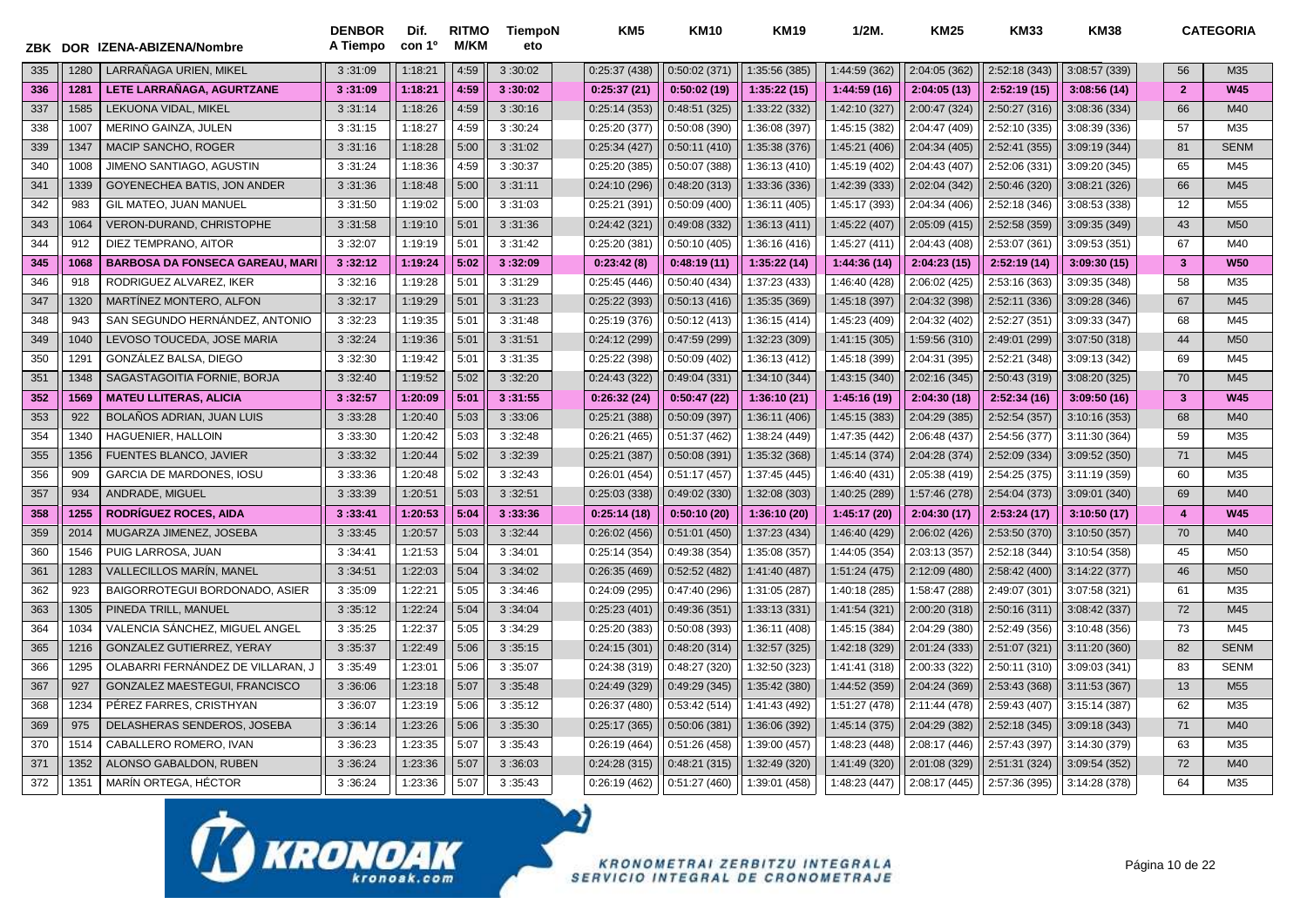| ZBK DOR |      | IZENA-ABIZENA/Nombre              | <b>DENBOR</b><br>A Tiempo | Dif.<br>con 1 <sup>o</sup> | <b>RITMO</b><br><b>M/KM</b> | <b>TiempoN</b><br>eto | KM <sub>5</sub> | <b>KM10</b>   | <b>KM19</b>   | 1/2M          | <b>KM25</b>   | <b>KM33</b>   | <b>KM38</b>   |    | <b>CATEGORIA</b> |
|---------|------|-----------------------------------|---------------------------|----------------------------|-----------------------------|-----------------------|-----------------|---------------|---------------|---------------|---------------|---------------|---------------|----|------------------|
| 373     | 1518 | BARRIUSO FERNANDEZ, BERNARDO      | 3:36:31                   | 1:23:43                    | 5:07                        | 3:35:48               | 0:25:16(360)    | 0:50:02(370)  | 1:35:56 (383) | 1:44:53 (360) | 2:04:18 (367) | 2:53:16 (362) | 3:11:41 (366) | 73 | M40              |
| 374     | 947  | <b>MARCOS SAIZ, FRANCISCO</b>     | 3:36:34                   | 1:23:46                    | 5:07                        | 3:35:47               | 0:25:19(375)    | 0:50:06(380)  | 1:36:09 (401) | 1:45:16 (386) | 2:04:28 (375) | 2:52:41 (354) | 3:10:44 (355) | 74 | M45              |
| 375     | 1560 | SOLÍS CORDERO, DELFÍN             | 3:36:55                   | 1:24:07                    | 5:07                        | 3:36:03               | 0:26:47(494)    | 0:52:19(471)  | 1:39:26 (461) | 1:48:39 (449) | 2:08:02 (443) | 2:56:40 (389) | 3:13:50 (373) | 47 | M <sub>50</sub>  |
| 376     | 1622 | <b>GARCIA CALERO, KIKE</b>        | 3:36:56                   | 1:24:08                    | 5:07                        | 3:36:06               | 0:25:41(442)    | 0:50:34(427)  | 1:37:00 (430) | 1:46:05 (423) | 2:05:00 (414) | 2:54:03 (372) | 3:12:05 (368) | 48 | M50              |
| 377     | 1539 | CASTRO CORCHERO, ALFONSO          | 3:37:07                   | 1:24:19                    | 5:07                        | 3:36:13               | 0:25:21(389)    | 0:50:07(387)  | 1:36:10 (403) | 1:45:17 (394) | 2:04:29 (381) | 2:52:09 (333) | 3:11:28(363)  | 49 | M <sub>50</sub>  |
| 378     | 952  | RODRIGUEZ CUESTA, FER             | 3:37:26                   | 1:24:38                    | 5:08                        | 3:36:15               | 0:25:17 (368)   | 0:50:04(377)  | 1:35:58 (386) | 1:44:59 (363) | 2:09:20 (451) | 2:57:17 (391) | 3:14:08 (376) | 75 | M45              |
| 379     | 1209 | BENGOETXEA ARCHANCO, SIMON        | 3:37:28                   | 1:24:40                    | 5:08                        | 3:36:34               | 0:25:16(361)    | 0:50:06(382)  | 1:36:07 (395) | 1:45:00 (364) | 2:04:05 (361) | 2:52:24 (350) | 3:10:23 (354) | 84 | <b>SENM</b>      |
| 380     | 1947 | PEÑAS URKIA, ALESANDER            | 3:37:47                   | 1:24:59                    | 5:09                        | 3:37:29               | 0:25:25(405)    | 0:50:40 (432) | 1:37:29 (439) | 1:46:45 (436) | 2:06:20 (431) | 2:57:05 (390) | 3:14:35 (380) | 50 | M <sub>50</sub>  |
| 381     | 1026 | CORUCHO, FERNANDO                 | 3:37:47                   | 1:24:59                    | 5:09                        | 3:37:06               | 0:25:25(404)    | 0:50:11(411)  | 1:36:16 (418) | 1:45:19 (401) | 2:04:32 (400) | 2:52:31 (353) | 3:13:03 (370) | 14 | M <sub>55</sub>  |
| 382     | 1290 | ÁLVAREZ TORRES, OSCAR             | 3:37:56                   | 1:25:08                    | 5:07                        | 3:35:43               | 0:23:51 (279)   | 0:46:22(240)  | 1:28:47 (238) | 1:37:51 (237) | 1:55:55 (263) | 2:48:16 (294) | 3:07:25 (312) | 76 | M45              |
| 383     | 1321 | CASTRO CORCHERO, JAVI             | 3:37:59                   | 1:25:11                    | 5:09                        | 3:37:05               | 0:25:15(356)    | 0:50:07(385)  | 1:36:11 (404) | 1:45:17 (395) | 2:04:29 (387) | 2:52:31 (352) | 3:11:37 (365) | 77 | M45              |
| 384     | 1355 | HERNANDEZ CASAMITJANA, MIGUEL AN  | 3:38:06                   | 1:25:18                    | 5:09                        | 3:37:39               | 0:26:39(485)    | 0:52:32(474)  | 1:40:44 (472) | 1:50:08 (463) | 2:09:40 (456) | 2:58:01 (398) | 3:15:06 (386) | 78 | M45              |
| 385     | 978  | <b>DINELLI. MICHELE</b>           | 3:38:10                   | 1:25:22                    | 5:09                        | 3:37:18               | 0:25:32(421)    | 0:49:37(353)  | 1:33:32 (335) | 1:42:19 (330) | 2:01:14 (330) | 2:53:19 (365) | 3:14:51 (383) | 79 | M45              |
| 386     | 1268 | <b>CASTREÑO RODRIGUEZ, MONICA</b> | 3:38:34                   | 1:25:46                    | 5:10                        | 3:38:13               | 0:24:33(14)     | 0:49:19(16)   | 1:36:09(19)   | 1:45:31(21)   | 2:05:26(20)   | 2:56:14(18)   | 3:14:23(18)   | 5  | <b>W45</b>       |
| 387     | 1226 | <b>CIRIA LAGUNAS, MÓNICA</b>      | 3:38:42                   | 1:25:54                    | 5:10                        | 3:37:50               | 0:27:39(26)     | 0:53:50(26)   | 1:41:02(25)   | 1:50:20 (25)  | 2:10:14(24)   | 2:59:58 (20)  | 3:16:53(19)   | 6  | <b>W40</b>       |
| 388     | 967  | PAVÓN PÉREZ, AGUSTIN              | 3:38:43                   | 1:25:55                    | 5:10                        | 3:38:16               | 0:25:34(430)    | 0:50:46(440)  | 1:37:40 (444) | 1:46:54 (439) | 2:06:37 (435) | 2:57:30 (393) | 3:15:31 (389) | 51 | M <sub>50</sub>  |
| 389     | 1913 | ORTIZ RODRÍGUEZ, ALBERTO          | 3:38:44                   | 1:25:56                    | 5:09                        | 3:37:37               | 0:28:22(553)    | 0:54:21(534)  | 1:42:05 (505) | 1:51:30 (494) | 2:11:02 (466) | 3:00:19(413)  | 3:17:03 (399) | 74 | M40              |
| 390     | 2009 | HERNÁNDEZ BELLÓN, RAÚL            | 3:38:44                   | 1:25:56                    | 5:09                        | 3:37:37               | 0:28:22(554)    | 0:54:21(535)  | 1:42:07 (506) | ()            | 2:11:02 (468) | 3:00:20 (415) | 3:17:04 (401) | 75 | M40              |
| 391     | 1335 | <b>BRIONES PEREZ. JULIO</b>       | 3:38:44                   | 1:25:56                    | 5:10                        | 3:37:49               | 0:28:23(557)    | 0:54:22(536)  | 1:41:29 (485) | 1:51:37 (501) | 2:11:02 (467) | 3:00:20(414)  | 3:17:03 (400) | 52 | M <sub>50</sub>  |
| 392     | 997  | RODRIGO LAFUENTE, JAVIER          | 3:39:01                   | 1:26:13                    | 5:10                        | 3:38:13               | 0:25:31(416)    | 0:50:37(428)  | 1:37:28 (436) | 1:46:44 (432) | 2:06:19 (429) | 2:56:10 (385) | 3:14:06 (375) | 76 | M40              |
| 393     | 1559 | URIBARRI, IÑIGO                   | 3:39:11                   | 1:26:23                    | 5:10                        | 3:37:53               | 0:26:56(501)    | 0:51:47(466)  | 1:37:26 (435) | 1:46:26 (426) | 2:04:59 (413) | 2:53:06 (360) | 3:11:25 (362) | 80 | M45              |
| 394     | 1080 | SERNA ORTEGA, LUIS FERNANDO       | 3:39:18                   | 1:26:30                    | 5:10                        | 3:38:20               | 0:25:20(384)    | 0:50:06(383)  | 1:36:07 (394) | 1:45:14 (377) | 2:04:28 (376) | 2:53:51 (371) | 3:13:18 (371) | 81 | M45              |
| 395     | 518  | <b>MORGAN, PHILIP</b>             | 3:39:28                   | 1:26:40                    | 5:12                        | 3:39:18               | 0:19:15(36)     | 0:38:48(37)   | 1:14:33(38)   | 1:21:45(37)   | 1:36:58(35)   | 2:15:36(35)   | 2:30:16(38)   | 85 | <b>SENM</b>      |
| 396     | 929  | CALDERON CARRASCO, OLEGARIO       | 3:39:30                   | 1:26:42                    | 5:12                        | 3:39:06               | 0:25:44(444)    | 0:50:41(437)  | 1:36:20 (421) | 1:45:23 (410) | 2:04:29 (386) | 2:56:01 (384) | 3:14:38 (381) | 77 | M40              |
| 397     | 1275 | PINO CORRALES, JUAN               | 3:39:34                   | 1:26:46                    | 5:12                        | 3:39:04               | 0:23:57(285)    | 0:48:04(301)  | 1:32:23 (308) | 1:41:20 (308) | 2:00:49 (325) | 2:52:23 (349) | 3:11:24(361)  | 82 | M45              |
| 398     | 1506 | GONZÁLEZ FERNÁNDEZ, PABLO         | 3:39:45                   | 1:26:57                    | 5:11                        | 3:38:49               | 0:26:02(457)    | 0:51:10(454)  | 1:37:29 (442) | 1:46:44 (434) | 2:06:35 (433) | 2:57:33 (394) | 3:15:27 (388) | 65 | M35              |
| 399     | 1091 | URIBE ODRIA, EDUARDO              | 3:40:09                   | 1:27:21                    | 5:13                        | 3:39:54               | 0:23:51(280)    | 0:47:27(280)  | 1:31:05 (288) | 1:41:32 (313) | 2:02:57 (355) | 2:57:24 (392) | 3:16:18 (394) | 53 | M50              |
| 400     | 2012 | ORODEA ZUECO, SERGIO              | 3:40:18                   | 1:27:30                    | 5:12                        | 3:39:44               | 0:23:21(243)    | 0:45:53(232)  | 1:27:26 (219) | 1:36:41 (230) | 1:55:25 (235) | 2:49:40 (306) | 3:13:39 (372) | 83 | M45              |
| 401     | 982  | GONZÁLEZ SÁNCHEZ, ÓSCAR           | 3:40:29                   | 1:27:41                    | 5:12                        | 3:39:30               | 0:25:22(396)    | 0:50:11(409)  | 1:35:24 (364) | 1:45:05 (370) | 2:04:29 (378) | 2:55:54 (382) | 3:14:42 (382) | 84 | M45              |
| 402     | 1048 | <b>KARAKIDIS, STEFANOS</b>        | 3:40:37                   | 1:27:49                    | 5:13                        | 3:40:08               | 0:25:00(337)    | 0:49:57(366)  | 1:35:42 (379) | 1:45:31 (417) | 2:05:15 (416) | 2:56:28 (387) | 3:16:13 (393) | 66 | M35              |
| 403     | 1224 | FERNANDEZ GONZALEZ, SERGIO        | 3:41:02                   | 1:28:14                    | 5:13                        | 3:40:10               | 0:26:11(459)    | 0:51:27(459)  | 1:38:37 (451) | 1:48:03 (446) | 2:08:16 (444) | 2:58:52 (403) | 3:16:34 (395) | 67 | M35              |
| 404     | 1073 | <b>FRAILE ROA. JOSE</b>           | 3:41:03                   | 1:28:15                    | 5:13                        | 3:40:08               | 0:27:47(534)    | 0:54:06(525)  | 1:43:06 (520) | 1:52:51 (515) | 2:13:20 (506) | 3:02:31 (424) | 3:19:01 (413) | 15 | M <sub>55</sub>  |
| 405     | 1349 | <b>SANZ MONTERO, JAVIER</b>       | 3:41:03                   | 1:28:15                    | 5:13                        | 3:40:12               | 0:27:49(535)    | 0:53:26(508)  | 1:40:14 (464) | 1:50:17 (466) | 2:10:18(461)  | 3:00:33(417)  | 3:17:53 (404) | 5  | <b>M60</b>       |
| 406     | 1343 | SANZ DE ANDRÉS, SANTIAGO          | 3:41:07                   | 1:28:19                    | 5:13                        | 3:40:10               | 0:27:00(506)    | 0:53:09(504)  | 1:41:44 (497) | 1:51:24 (474) | 2:11:30 (474) | 3:01:12 (420) | 3:18:19 (409) | 78 | M40              |
| 407     | 1629 | LEVA FUENTES, ALEJANDRO           | 3:41:14                   | 1:28:26                    | 5:13                        | 3:40:23               | 0:26:37(479)    | 0:52:55(489)  | 1:41:41 (488) | 1:51:24 (473) | 2:11:23 (470) | 3:00:17 (412) | 3:17:02 (398) | 86 | <b>SENM</b>      |
| 408     | 942  | TRUCHUELO OROBIOURRUTIA, ANDER    | 3:41:14                   | 1:28:26                    | 5:14                        | 3:40:29               | 0:23:25(253)    | 0:46:27(249)  | 1:29:23 (253) | 1:37:54 (246) | 1:55:59 (264) | 2:46:31 (281) | 3:08:11 (323) | 68 | M35              |
| 409     | 1310 | <b>GERADTS, ALEX</b>              | 3:41:15                   | 1:28:27                    | 5:14                        | 3:41:01               | 0:25:32(418)    | 0:50:53(444)  | 1:38:24 (450) | 1:47:50 (443) | 2:07:36 (441) | 2:59:15 (404) | 3:17:21 (403) | 54 | M <sub>50</sub>  |
| 410     | 1604 | SARASOLA URRESTI, JOSEBA          | 3:42:02                   | 1:29:14                    | 5:14                        | 3:41:00               | 0:26:48(496)    | 0:52:56(495)  | 1:41:06 (478) | 1:51:28 (487) | 2:12:12 (483) | 3:03:26 (429) | 3:20:47 (424) | 69 | M35              |

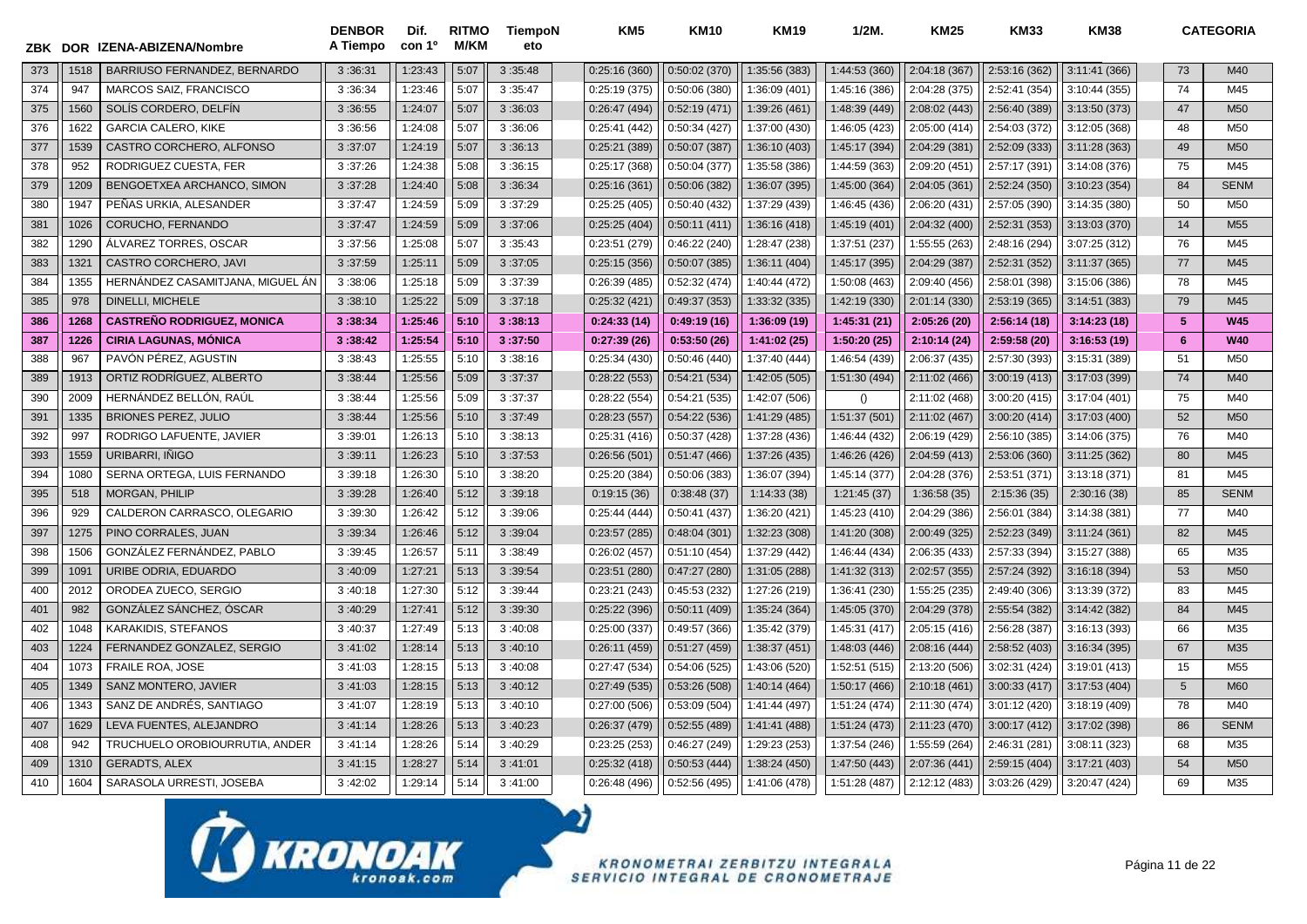| ZBK |      | DOR IZENA-ABIZENA/Nombre        | <b>DENBOR</b><br>A Tiempo | Dif.<br>con 1 <sup>o</sup> | <b>RITMO</b><br><b>M/KM</b> | TiempoN<br>eto | KM <sub>5</sub> | <b>KM10</b>   | <b>KM19</b>   | $1/2M$ .      | <b>KM25</b>   | <b>KM33</b>   | <b>KM38</b>   |                | <b>CATEGORIA</b> |
|-----|------|---------------------------------|---------------------------|----------------------------|-----------------------------|----------------|-----------------|---------------|---------------|---------------|---------------|---------------|---------------|----------------|------------------|
| 411 | 1299 | RANGEL POLANCO, FLORIAN         | 3:42:43                   | 1:29:55                    | 5:16                        | 3:42:17        | 0:25:05(340)    | 0:49:39(356)  | 1:34:06 (342) | 1:42:54 (336) | 2:01:43 (338) | 2:53:17 (364) | 3:14:02 (374) | 85             | M45              |
| 412 | 1089 | COLLADO GARCIA, JOSE LUIS       | 3:42:58                   | 1:30:10                    | 5:17                        | 3:42:48        | 0:23:39(270)    | 0:47:27(282)  | 1:31:38 (290) | 1:41:09 (300) | 1:59:44 (304) | 2:53:40 (367) | 3:15:03 (384) | 86             | M45              |
| 413 | 1088 | LAZARO SANCHEZ. JOSE LUIS       | 3:42:59                   | 1:30:11                    | 5:17                        | 3:42:48        | 0:23:40(271)    | 0:47:28(284)  | 1:31:38 (292) | 1:41:09 (301) | 1:59:44 (305) | 2:53:33 (366) | 3:15:03 (385) | 16             | M55              |
| 414 | 1312 | SANTOS FOLCH, ADOLFO            | 3:43:00                   | 1:30:12                    | 5:17                        | 3:42:42        | 0:26:38(483)    | 0:52:54(488)  | 1:41:42 (490) | 1:51:29 (491) | 2:12:20 (498) | 3:03:40 (439) | 3:21:00 (427) | 79             | M40              |
| 415 | 1219 | LOBO FERNANDEZ, RAUL            | 3:43:01                   | 1:30:13                    | 5:16                        | 3:42:12        | 0:25:17(363)    | 0:50:07(386)  | 1:35:36 (371) | 1:45:16 (391) | 2:04:29 (379) | 2:55:35 (381) | 3:15:49 (391) | 87             | <b>SENM</b>      |
| 416 | 1509 | RAMOS GUERRA, JUANMI            | 3:43:04                   | 1:30:16                    | 5:16                        | 3:42:02        | 0:26:35(470)    | 0:52:52(483)  | 1:41:04 (474) | 1:51:26 (477) | 2:12:12 (481) | 3:03:34 (436) | 3:20:54 (425) | 55             | M50              |
| 417 | 1042 | <b>MEDINA PULIDO, ANTONIO</b>   | 3:43:19                   | 1:30:31                    | 5:17                        | 3:42:43        | 0:26:37(477)    | 0:52:55(494)  | 1:41:05 (476) | 1:51:27 (485) | 2:12:13 (485) | 3:03:27 (432) | 3:20:42 (421) | 87             | M45              |
| 418 | 1259 | <b>BASCONES, OSCAR</b>          | 3:43:19                   | 1:30:31                    | 5:16                        | 3:42:27        | 0:26:19(463)    | 0:52:16(470)  | 1:40:17 (465) | 1:49:35 (459) | 2:09:25 (452) | 2:59:50 (408) | 3:19:00(412)  | 88             | M45              |
| 419 | 1580 | <b>SUNDBLAD, SOFIA</b>          | 3:43:28                   | 1:30:40                    | 5:17                        | 3:43:02        | 0:25:58(22)     | 0:51:22(23)   | 1:38:10(23)   | 1:49:24 (23)  | 2:09:09(22)   | 3:02:12(22)   | 3:20:17(21)   | $\overline{1}$ | <b>W35</b>       |
| 420 | 1237 | POL CILLERUELO. CARLOS          | 3:43:28                   | 1:30:40                    | 5:16                        | 3:42:31        | 0:25:18(369)    | 0:50:17(418)  | 1:36:15 (415) | 1:45:19 (404) | 2:04:31 (396) | 2:55:28 (379) | 3:15:53 (392) | 80             | M40              |
| 421 | 1253 | DEL RIO CUESTA, JOSEBA          | 3:43:45                   | 1:30:57                    | 5:17                        | 3:42:54        | 0:25:20(379)    | 0:50:09(395)  | 1:35:37 (373) | 1:45:16 (387) | 2:04:30 (393) | 2:56:20 (386) | 3:16:40 (396) | 70             | M35              |
| 422 | 1039 | PRADA CAO, IVAN                 | 3:43:48                   | 1:31:00                    | 5:17                        | 3:43:04        | 0:25:15(357)    | 0:50:06 (379) | 1:36:07 (393) | 1:45:15 (379) | 2:04:29 (389) | 2:55:29 (380) | 3:18:50(411)  | 71             | M35              |
| 423 | 1567 | MURUA CUESTA, GAXEN             | 3:43:53                   | 1:31:05                    | 5:17                        | 3:42:52        | 0:27:54(539)    | 0:54:26(537)  | 1:43:26 (523) | 1:53:00 (517) | 2:13:23 (507) | 3:03:32 (435) | 3:20:47 (423) | 81             | M40              |
| 424 | 1516 | GARCÍA GONZÁLEZ, ANDONI         | 3:43:53                   | 1:31:05                    | 5:17                        | 3:42:52        | 0:27:23(518)    | 0:54:02(521)  | 1:42:59 (517) | 1:52:45 (509) | 2:13:31 (509) | 3:04:09 (447) | 3:21:22 (434) | 82             | M40              |
| 425 | 1577 | CALVO GALARZA, MIKEL            | 3:43:59                   | 1:31:11                    | 5:17                        | 3:42:47        | 0:26:45(493)    | 0:52:57(497)  | 1:41:08 (481) | 1:51:28 (489) | 2:11:37 (476) | 3:01:34(421)  | 3:20:15 (419) | 88             | <b>SENM</b>      |
| 426 | 1653 | ALONSO VELASCO, JOSÉ FERNANDO   | 3:44:37                   | 1:31:49                    | 5:18                        | 3:43:46        | 0:27:22(516)    | 0:54:02(523)  | 1:43:00 (518) | 1:52:46 (511) | 2:13:32 (510) | 3:04:04 (446) | 3:21:33 (435) | 6              | M60              |
| 427 | 1277 | FLORES PIERNAGORDA, DIONISIO    | 3:44:47                   | 1:31:59                    | 5:19                        | 3:44:18        | 0:25:07(341)    | 0:49:36(349)  | 1:35:37 (372) | 1:44:57 (361) | 2:04:27 (371) | 2:58:44 (401) | 3:18:21(410)  | 17             | M <sub>55</sub>  |
| 428 | 1553 | RÍOS BÓVEDA, ANDONI             | 3:44:50                   | 1:32:02                    | 5:19                        | 3:44:16        | 0:25:40(440)    | 0:50:52(443)  | 1:39:08 (459) | 1:48:40 (450) | 2:09:13 (449) | 3:02:58 (427) | 3:21:13 (430) | 89             | M45              |
| 429 | 1575 | SANCHEZ PEREZ, ESTEBAN          | 3:44:52                   | 1:32:04                    | 5:18                        | 3:43:33        | 0:28:05(543)    | 0:53:56(520)  | 1:41:06 (477) | 1:50:22 (467) | 2:10:09 (459) | 3:02:59 (428) | 3:21:21 (433) | 18             | M <sub>55</sub>  |
| 430 | 1338 | <b>GARCÍA ARTIME, ELADIO</b>    | 3:44:55                   | 1:32:07                    | 5:18                        | 3:43:35        | 0:25:44(443)    | 0:50:31(425)  | 1:36:45 (426) | 1:46:01 (421) | 2:05:45 (420) | 2:57:43 (396) | 3:16:49 (397) | 72             | M35              |
| 431 | 1630 | COSTA, LUIS                     | 3:44:59                   | 1:32:11                    | 5:19                        | 3:44:20        | 0:26:37(478)    | 0:52:55(493)  | 1:41:45 (499) | 1:51:28 (490) | 2:12:14 (491) | 3:03:27 (430) | 3:20:56 (426) | 89             | <b>SENM</b>      |
| 432 | 1565 | JIMENEZ BRANERA, DANIEL         | 3:45:00                   | 1:32:12                    | 5:19                        | 3:44:11        | 0:26:36(471)    | 0:52:54(487)  | 1:41:05 (475) | 1:51:27 (482) | 2:12:12 (484) | 3:03:34 (437) | 3:21:20 (431) | 90             | <b>SENM</b>      |
| 433 | 1599 | <b>HERNÁNDEZ MEDINA, SUSANA</b> | 3:45:00                   | 1:32:12                    | 5:18                        | 3:43:51        | 0:28:26(31)     | 0:55:06(27)   | 1:44:14(27)   | 1:53:58(27)   | 2:14:30 (27)  | 3:04:56(24)   | 3:22:17(23)   | 6              | <b>W45</b>       |
| 434 | 1650 | MARTINEZ, JOEL                  | 3:45:03                   | 1:32:15                    | 5:19                        | 3:44:15        | 0:26:41 (489)   | 0:53:01(503)  | 1:41:15 (483) | 1:51:33 (500) | 2:12:14 (492) | 3:03:27 (431) | 3:21:08 (428) | 19             | M <sub>55</sub>  |
| 435 | 703  | CALVO GARCÍA, IÑIGO             | 3:45:16                   | 1:32:28                    | 5:19                        | 3:44:27        | 0:25:34(429)    | 0:51:14(456)  | 1:38:43 (453) | 1:48:01 (445) | 2:08:01 (442) | 3:02:33(425)  | 3:20:45 (422) | 56             | M50              |
| 436 | 1643 | LASGLEYSES, CÉDRIC              | 3:45:19                   | 1:32:31                    | 5:19                        | 3:44:21        | 0:25:29(413)    | 0:50:13(415)  | 1:35:58 (387) | 1:46:05 (422) | 2:06:44 (436) | 3:00:48 (418) | 3:20:00 (418) | 73             | M35              |
| 437 | 1336 | BARRANQUERO CAMPOS, CARLOS      | 3:45:34                   | 1:32:46                    | 5:20                        | 3:44:45        | 0:26:36(475)    | 0:52:54(485)  | 1:41:43 (491) | 1:51:27 (483) | 2:12:13 (488) | 3:03:36 (438) | 3:21:20 (432) | 90             | M45              |
| 438 | 1282 | SANTAMARIA BARANDA, DANIEL      | 3:45:57                   | 1:33:09                    | 5:20                        | 3:45:01        | 0:24:11 (298)   | 0:47:36(288)  | 1:30:57 (281) | 1:39:28 (276) | 1:57:59 (283) | 2:55:17 (378) | 3:18:00(405)  | 74             | M35              |
| 439 | 1538 | AMORRORTU LICERANZU, ZUGAITZ    | 3:46:04                   | 1:33:16                    | 5:20                        | 3:45:17        | 0:26:36(474)    | 0:52:37(477)  | 1:40:21 (466) | 1:49:47 (461) | 2:09:50 (458) | 2:59:58 (411) | 3:18:02 (406) | 91             | M45              |
| 440 | 1263 | ARTOLOZAGA LÓPEZ, ELEDER        | 3:46:18                   | 1:33:30                    | 5:21                        | 3:45:39        | 0:27:24(521)    | 0:53:48(515)  | 1:42:08 (507) | 1:52:28 (504) | 2:13:02 (501) | 3:03:43 (440) | 3:21:11 (429) | 75             | M35              |
| 441 | 1521 | <b>GARCÍA CORRAL, RAUL</b>      | 3:46:28                   | 1:33:40                    | 5:22                        | 3:46:10        | 0:25:26(409)    | 0:50:14(417)  | 1:36:41 (425) | 1:45:55 (420) | 2:05:54 (422) | 2:58:32 (399) | 3:18:03 (408) | 83             | M40              |
| 442 | 959  | <b>RUIZ MANZANO, CRISTINA</b>   | 3:46:32                   | 1:33:44                    | 5:21                        | 3:45:45        | 0:25:07(17)     | 0:49:43(17)   | 1:36:01 (17)  | 1:45:09 (17)  | 2:04:31 (19)  | 2:56:43 (19)  | 3:17:50(20)   | $\overline{7}$ | <b>W40</b>       |
| 443 | 1323 | LÓPEZ POMBO, DAVID              | 3:47:02                   | 1:34:14                    | 5:22                        | 3:46:25        | 0:24:46(327)    | 0:49:39(355)  | 1:36:56 (427) | 1:46:37 (427) | 2:07:11 (440) | 3:02:09 (422) | 3:21:51 (437) | 84             | M40              |
| 444 | 1230 | PARDO ALVAREZ. RUBÉN            | 3:47:02                   | 1:34:14                    | 5:21                        | 3:46:00        | 0:27:22(513)    | 0:55:38(558)  | 1:44:08 (529) | 1:54:23 (523) | 2:14:50 (522) | 3:05:55 (459) | 3:23:35 (446) | 91             | <b>SENM</b>      |
| 445 | 1228 | PARDO PÉREZ, JUAN ANTONIO       | 3:47:02                   | 1:34:14                    | 5:21                        | 3:46:00        | 0:27:22(515)    | 0:55:37(557)  | 1:44:09 (530) | 1:54:23 (524) | 2:14:50 (523) | 3:06:02 (460) | 3:23:34 (444) | 20             | M <sub>55</sub>  |
| 446 | 1229 | PARDO ALVAREZ, JUANJO           | 3:47:02                   | 1:34:14                    | 5:21                        | 3:46:00        | 0:27:23(517)    | 0:55:38(559)  | 1:44:47 (540) | 1:54:23 (522) | 2:14:50 (521) | 3:06:02 (461) | 3:23:34 (445) | 92             | <b>SENM</b>      |
| 447 | 991  | DEL AMO HERRERO, NÉSTOR         | 3:47:12                   | 1:34:24                    | 5:23                        | 3:46:57        | 0:23:03(222)    | 0:45:50(228)  | 1:28:10 (229) | 1:36:41 (227) | 1:54:43 (225) | 2:54:12 (374) | 3:15:42 (390) | 85             | M40              |
| 448 | 1345 | GÓMEZ VALLEJO, FRANCISCO JAVIER | 3:47:18                   | 1:34:30                    | 5:22                        | 3:46:31        | 0:25:20(378)    | 0:50:08(389)  | 1:35:32 (367) | 1:45:14 (376) | 2:04:32 (399) | 2:58:49 (402) | 3:19:25 (415) | 21             | M55              |

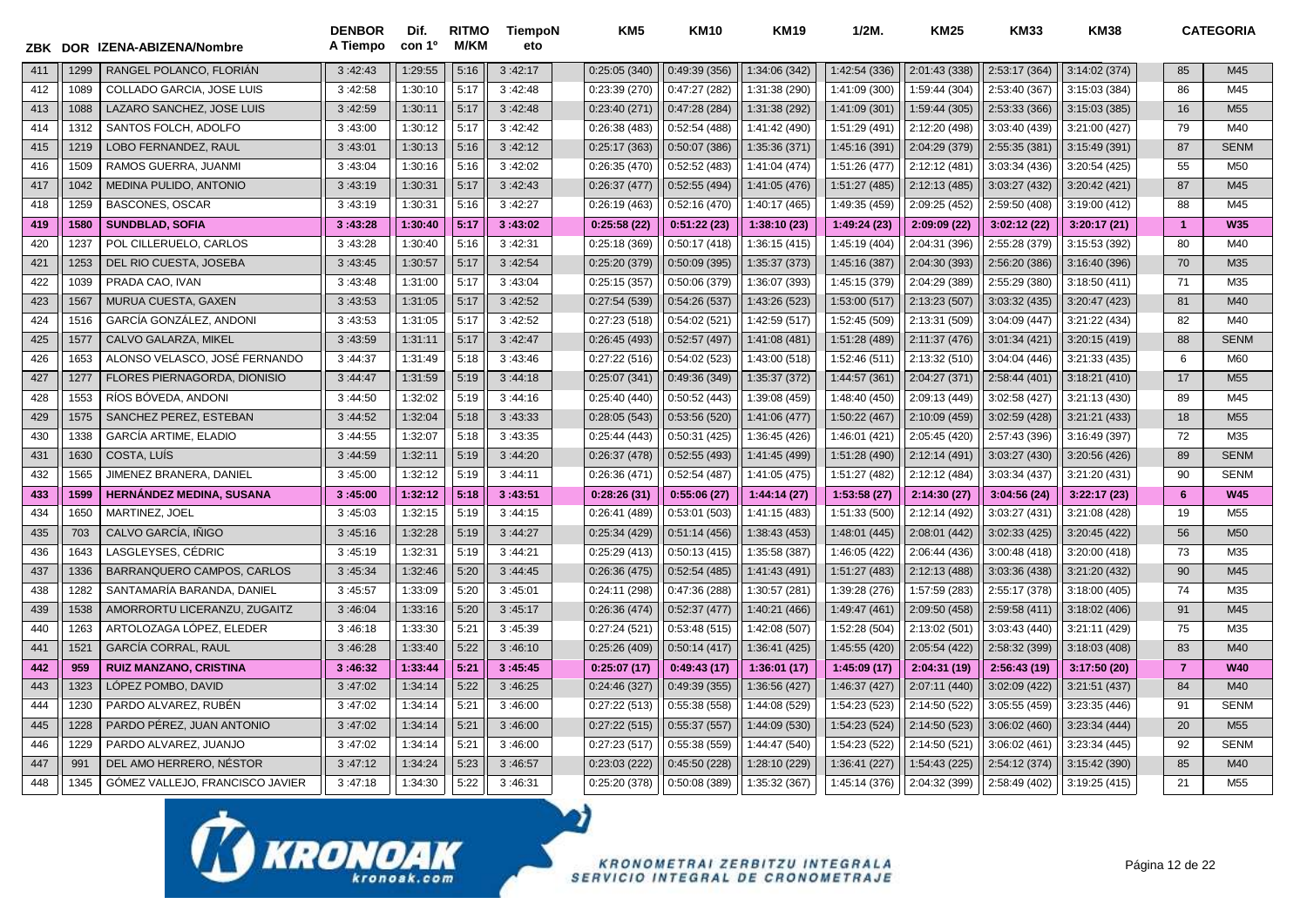|     |      | ZBK DOR IZENA-ABIZENA/Nombre     | <b>DENBOR</b><br>A Tiempo | Dif.<br>con 1º | <b>RITMO</b><br>M/KM | <b>TiempoN</b><br>eto | KM <sub>5</sub> | <b>KM10</b>  | <b>KM19</b>   | $1/2M$ .      | <b>KM25</b>   | KM33          | <b>KM38</b>   |                | <b>CATEGORIA</b> |
|-----|------|----------------------------------|---------------------------|----------------|----------------------|-----------------------|-----------------|--------------|---------------|---------------|---------------|---------------|---------------|----------------|------------------|
| 449 | 1550 | RUSSO, JOAO R                    | 3:47:27                   | 1:34:39        | 5:23                 | 3:46:56               | 0:28:39(567)    | 0:56:25(572) | 1:46:35 (561) | 1:56:37 (552) | 2:16:59 (537) | 3:07:32 (471) | 3:25:24(457)  | 22             | M <sub>55</sub>  |
| 450 | 1272 | SANTAMARÍA PASCUAL. JORGE        | 3:47:30                   | 1:34:42        | 5:22                 | 3:46:42               | 0:25:26(406)    | 0:50:39(430) | 1:37:22 (432) | 1:46:40 (430) | 2:06:02 (427) | 2:53:44 (369) | 3:13:03 (369) | 92             | M45              |
| 451 | 1244 | CALZADA, JOSERRA                 | 3:47:30                   | 1:34:42        | 5:22                 | 3:46:43               | 0:25:26(408)    | 0:50:40(431) | 1:37:33 (443) | 1:46:45 (435) | 2:06:35(432)  | 2:59:25 (406) | 3:19:03(414)  | 93             | M45              |
| 452 | 1968 | NUÑEZ PEREZ. RAMÓN               | 3:47:49                   | 1:35:01        | 5:23                 | 3:47:06               | 0:27:27(524)    | 0:54:15(531) | 1:44:11 (531) | 1:55:04 (534) | 2:16:04 (532) | 3:07:52 (473) | 3:25:02 (455) | 57             | M50              |
| 453 | 1090 | JIMÉNEZ CASARES, AITOR           | 3:47:54                   | 1:35:06        | 5:23                 | 3:47:22               | 0:24:22(310)    | 0:48:07(309) | 1:32:25 (311) | 1:41:36 (315) | 2:01:33 (336) | 2:56:00 (383) | 3:17:05 (402) | 94             | M45              |
| 454 | 1512 | <b>MARTINEZ GARCIA, SUSANA</b>   | 3:47:54                   | 1:35:06        | 5:23                 | 3:47:09               | 0:24:20(12)     | 0:48:31(12)  | 1:34:44 (12)  | 1:44:59 (15)  | 2:05:47(21)   | 3:02:02(21)   | 3:21:43(22)   | $\overline{7}$ | <b>W45</b>       |
| 455 | 482  | AZEVEDO MENDES, MANUEL           | 3:47:57                   | 1:35:09        | 5:23                 | 3:46:58               | 0:26:36(473)    | 0:52:44(480) | 1:41:12 (482) | 1:50:56 (470) | 2:11:25 (471) | 3:06:26 (463) | 3:24:25(451)  | 23             | M <sub>55</sub>  |
| 456 | 1807 | ALBERDI OSA, MIKEL               | 3:48:05                   | 1:35:17        | 5:22                 | 3:46:36               | 0:27:18(512)    | 0:51:00(449) | 1:36:23 (423) | 1:45:20 (405) | 2:05:55 (423) | 2:59:53 (409) | 3:19:44(417)  | 95             | M45              |
| 457 | 1624 | <b>CALVO INGELMO, LAURA</b>      | 3:48:11                   | 1:35:23        | 5:23                 | 3:46:59               | 0:26:36(25)     | 0:52:53(25)  | 1:41:43(26)   | 1:51:29 (26)  | 2:12:13 (26)  | 3:04:16(23)   | 3:23:11(24)   | 8              | <b>W45</b>       |
| 458 | 926  | DIEZ MARTINEZ, RAFAEL            | 3:48:30                   | 1:35:42        | 5:24                 | 3:47:43               | 0:26:36(476)    | 0:52:54(486) | 1:41:44 (496) | 1:51:28 (486) | 2:12:13 (486) | 3:03:29 (433) | 3:22:05 (438) | 24             | M <sub>55</sub>  |
| 459 | 1645 | <b>GLESS, ETIENNE</b>            | 3:48:57                   | 1:36:09        | 5:24                 | 3:47:38               | 0:28:56(579)    | 0:54:43(541) | 1:44:30 (535) | 1:54:29 (526) | 2:15:25 (527) | 3:07:55 (474) | 3:25:31 (460) | 58             | M <sub>50</sub>  |
| 460 | 1558 | NIN VINYETA, XAVIER              | 3:49:14                   | 1:36:26        | 5:25                 | 3:48:14               | 0:27:44(531)    | 0:54:13(526) | 1:43:16 (521) | 1:52:51 (516) | 2:13:16 (505) | 3:04:22 (450) | 3:23:01 (441) | 25             | M <sub>55</sub>  |
| 461 | 1609 | DIEGO SANTA COLOMA, UNAI         | 3:49:34                   | 1:36:46        | 5:25                 | 3:48:41               | 0:25:29(412)    | 0:50:09(398) | 1:36:10 (402) | 1:45:15 (385) | 2:04:33 (403) | 2:59:20 (405) | 3:20:38 (420) | 59             | M <sub>50</sub>  |
| 462 | 814  | ALONSO ECHEVARRIA, FERNANDO      | 3:49:43                   | 1:36:55        | 5:25                 | 3:48:50               | 0:26:41(487)    | 0:52:55(492) | 1:41:44 (494) | 1:51:27 (479) | 2:12:39 (500) | 3:04:58(455)  | 3:23:53(447)  | 86             | M40              |
| 463 | 1202 | ASENSIO GARCIA, BORJA            | 3:49:44                   | 1:36:56        | 5:25                 | 3:48:50               | 0:26:41(488)    | 0:52:55(491) | 1:41:44 (495) | 1:51:28 (488) | 2:12:14 (494) | 3:04:58(454)  | 3:23:54(448)  | 87             | M40              |
| 464 | 1326 | LÓPEZ GOYANES. KEVIN             | 3:49:51                   | 1:37:03        | 5:25                 | 3:48:40               | 0:26:44(491)    | 0:52:16(469) | 1:40:37 (471) | 1:50:15 (464) | 2:10:49 (465) | 3:05:27 (458) | 3:24:25 (452) | 60             | M <sub>50</sub>  |
| 465 | 806  | MOSTEIRO LÓPEZ, XESÚS MANUEL     | 3:49:51                   | 1:37:03        | 5:26                 | 3:49:35               | 0:22:29(197)    | 0:44:20(194) | 1:24:03 (182) | 1:32:06 (177) | 1:49:05 (175) | 2:33:24 (161) | 2:49:32 (170) | 26             | M <sub>55</sub>  |
| 466 | 1288 | MERENCIANO ESTELLÉS. JOSE BENJAM | 3:49:58                   | 1:37:10        | 5:26                 | 3:49:07               | 0:26:39(484)    | 0:53:30(513) | 1:41:46 (503) | 1:51:31 (496) | 2:12:16 (495) | 3:03:54 (444) | 3:23:03 (442) | 27             | M <sub>55</sub>  |
| 467 | 1354 | PRIETO LLORET, JESÚS             | 3:50:21                   | 1:37:33        | 5:26                 | 3:49:17               | 0:27:17(511)    | 0:53:27(509) | 1:43:16 (522) | 1:53:09 (518) | 2:14:26 (519) | 3:08:19 (477) | 3:26:34(464)  | 96             | M45              |
| 468 | 1223 | <b>GOMEZ ARRAUSI, JORGE</b>      | 3:50:24                   | 1:37:36        | 5:27                 | 3:50:02               | 0:26:24(466)    | 0:52:36(476) | 1:40:33 (469) | 1:50:44 (469) | 2:11:13 (469) | 3:05:14(457)  | 3:23:56 (449) | 88             | M40              |
| 469 | 1060 | MARCO AZNAR, JON                 | 3:50:35                   | 1:37:47        | 5:27                 | 3:50:00               | 0:26:15(460)    | 0:52:03(467) | 1:39:33 (463) | 1:49:03 (457) | 2:09:08 (447) | 2:59:57 (410) | 3:19:28(416)  | 93             | <b>SENM</b>      |
| 470 | 1267 | OJEDA SILES, JESUS               | 3:51:22                   | 1:38:34        | 5:28                 | 3:50:28               | 0:26:37(481)    | 0:52:58(502) | 1:41:45 (498) | 1:51:29 (492) | 2:12:14 (493) | 3:03:53(443)  | 3:22:33 (440) | 28             | M <sub>55</sub>  |
| 471 | 1866 | <b>GARCIA MARTIN, MANUEL</b>     | 3:51:27                   | 1:38:39        | 5:28                 | 3:50:36               | 0:26:36(472)    | 0:52:52(481) | 1:41:42 (489) | 1:51:26 (476) | 2:12:12 (482) | 3:05:00 (456) | 3:24:53(453)  | 61             | M <sub>50</sub>  |
| 472 | 189' | OROZ ECHAVIDE, PRUDEN            | 3:51:45                   | 1:38:57        | 5:29                 | 3:51:12               | 0:27:53(538)    | 0:55:10(545) | 1:45:55 (552) | 1:55:50 (543) | 2:17:11 (540) | 3:10:23 (491) | 3:28:29 (473) | 62             | M50              |
| 473 | 154' | EIZAGUIRRE, BORJA                | 3:52:03                   | 1:39:15        | 5:28                 | 3:50:59               | 0:25:18(370)    | 0:49:35(348) | 1:33:50 (338) | 1:43:19 (343) | 2:03:10 (356) | 3:08:40 (481) | 3:28:29(474)  | 94             | <b>SENM</b>      |
| 474 | 1015 | MAZA SARABIA, JOSE MARIA         | 3:52:12                   | 1:39:24        | 5:30                 | 3:52:01               | 0:25:09(344)    | 0:50:03(374) | 1:35:40 (378) | 1:45:31 (416) | 2:05:16 (417) | 3:00:30 (416) | 3:21:48 (436) | 89             | M40              |
| 475 | 1839 | VELASCO SANTAMARÍA, JOSE ANTONIO | 3:52:15                   | 1:39:27        | 5:28                 | 3:50:41               | 0:29:07(587)    | 0:56:52(580) | 1:48:36 (574) | 1:59:30 (569) | 2:21:05(577)  | 3:13:25(511)  | 3:31:02 (489) | 90             | M40              |
| 476 | 1840 | VELASCO SANTAMARÍA, RAÚL         | 3:52:16                   | 1:39:28        | 5:28                 | 3:50:41               | 0:29:06(586)    | 0:56:51(579) | 1:49:14 (583) | 1:59:30 (570) | 2:21:05 (576) | 3:13:24(510)  | 3:31:02 (488) | 76             | M35              |
| 477 | 1526 | <b>GARRIDO RAMOS, LOLA</b>       | 3:52:39                   | 1:39:51        | 5:29                 | 3:51:35               | 0:28:50(33)     | 0:56:38(33)  | 1:48:06(31)   | 1:58:11(31)   | 2:19:23 (31)  | 3:12:23(27)   | 3:30:15(27)   | $\overline{2}$ | <b>W55</b>       |
| 478 | 1870 | PEREZ PEREZ, JORGE JAVIER        | 3:52:43                   | 1:39:55        | 5:29                 | 3:51:17               | 0:27:46 (533)   | 0:54:38(539) | 1:44:36 (536) | 1:55:06 (538) | 2:15:28 (528) | 3:08:05 (476) | 3:26:52 (466) | 29             | M <sub>55</sub>  |
| 479 | 1921 | ETXEBARRIA CASTAÑOS, ARKAITZ     | 3:52:47                   | 1:39:59        | 5:29                 | 3:51:31               | 0:28:22(552)    | 0:55:19(552) | 1:45:17 (545) | 1:55:04 (532) | 2:15:55 (531) | 3:08:37 (479) | 3:27:22 (467) | 97             | M45              |
| 480 | 1644 | <b>GARCES PEINADO, ROSARIO</b>   | 3:53:02                   | 1:40:14        | 5:31                 | 3:52:56               | 0:24:17(11)     | 0:49:04(15)  | 1:36:30 (22)  | 1:47:01 (22)  | 2:09:42 (23)  | 3:06:36(26)   | 3:26:52(26)   | 8              | <b>W40</b>       |
| 481 | 1534 | PERCAZ ILUNDAIN, JAVIER          | 3:53:09                   | 1:40:21        | 5:30                 | 3:51:55               | 0:25:52(450)    | 0:51:00(447) | 1:38:38 (452) | 1:48:57 (456) | 2:09:31 (454) | 3:03:49(441)  | 3:24:08 (450) | 95             | <b>SENM</b>      |
| 482 | 1853 | <b>VALERA BEJDA, SOFIA</b>       | 3:53:10                   | 1:40:22        | 5:31                 | 3:52:45               | 0:26:00(23)     | 0:51:38(24)  | 1:39:50(24)   | 1:50:15(24)   | 2:11:26(25)   | 3:06:31(25)   | 3:26:15(25)   | 9              | <b>W40</b>       |
| 483 | 1220 | FERNÁNDEZ LÓPEZ, JOSÉ ANTONIO    | 3:53:14                   | 1:40:26        | 5:30                 | 3:52:09               | 0:28:18(551)    | 0:55:40(561) | 1:46:22 (556) | 1:56:33 (548) | 2:17:48 (549) | 3:11:13(498)  | 3:29:33 (480) | 30             | M <sub>55</sub>  |
| 484 | 1260 | CIANCA ARENAS, RAFAEL            | 3:53:29                   | 1:40:41        | 5:31                 | 3:52:48               | 0:25:40(439)    | 0:51:42(464) | 1:39:29 (462) | 1:49:08 (458) | 2:09:47 (457) | 3:03:52 (442) | 3:24:54(454)  | 96             | <b>SENM</b>      |
| 485 | 1674 | CASTRO RODRIGUEZ, KIKE           | 3:53:41                   | 1:40:53        | 5:32                 | 3:53:08               | ()              | 0:53:29(512) | 1:42:10 (508) | 1:52:41 (508) | 2:13:52 (512) | 3:07:09 (466) | 3:26:38(465)  | 91             | M40              |
| 486 | 1850 | ALCALDE, IMANOL                  | 3:53:42                   | 1:40:54        | 5:32                 | 3:53:09               | 0:28:55(575)    | 0:55:33(554) | 1:45:08 (543) | 1:54:50 (530) | 2:15:14 (525) | 3:06:53 (465) | 3:27:24 (468) | 97             | <b>SENM</b>      |

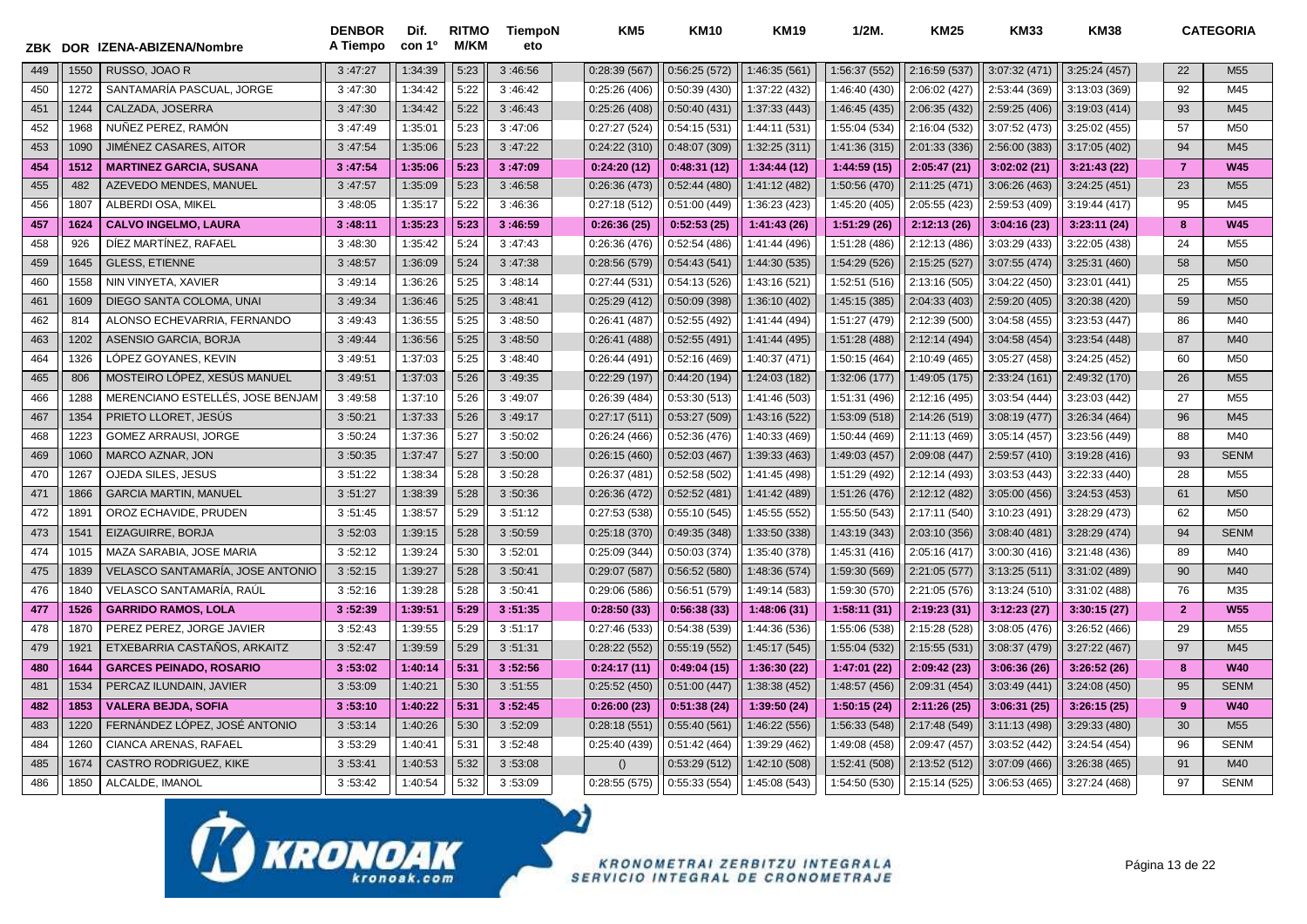| ZBK | <b>DOR</b> | IZENA-ABIZENA/Nombre             | <b>DENBOR</b><br>A Tiempo | Dif.<br>con 1 <sup>o</sup> | <b>RITMO</b><br>M/KM | TiempoN<br>eto | KM <sub>5</sub> | <b>KM10</b>   | <b>KM19</b>   | $1/2M$ .      | <b>KM25</b>   | <b>KM33</b>   | <b>KM38</b>   |                | <b>CATEGORIA</b> |
|-----|------------|----------------------------------|---------------------------|----------------------------|----------------------|----------------|-----------------|---------------|---------------|---------------|---------------|---------------|---------------|----------------|------------------|
| 487 | 992        | RUBIÑO, RUBIÑO                   | 3:54:09                   | 1:41:21                    | 5:32                 | 3:53:13        | 0:24:16(303)    | 0:47:36(289)  | 1:30:59 (286) | 1:41:25 (310) | 2:01:37 (337) | 3:00:49 (419) | 3:23:03(443)  | 98             | M45              |
| 488 | 1502       | ORTEGA MARTINEZ, ENRIQUE         | 3:54:12                   | 1:41:24                    | 5:33                 | 3:53:51        | 0:27:11(510)    | 0:54:46 (542) | 1:45:54 (551) | 1:55:50 (542) | 2:17:12 (542) | 3:10:28 (492) | 3:29:10 (478) | 99             | M45              |
| 489 | 1904       | MARTINEZ PEÑA, EDUARDO           | 3:54:22                   | 1:41:34                    | 5:32                 | 3:53:10        | 0:27:40(529)    | 0:53:53(519)  | 1:42:27 (513) | 1:52:46 (512) | 2:13:59(513)  | 3:07:58 (475) | 3:27:33 (469) | 92             | M40              |
| 490 | 1300       | SANDIA RODRIGUEZ, KIKE           | 3:54:25                   | 1:41:37                    | 5:32                 | 3:53:39        | 0:25:20(380)    | 0:50:08(392)  | 1:36:07 (396) | 1:45:15 (378) | 2:04:29 (388) | 3:02:26 (423) | 3:26:30 (463) | 98             | <b>SENM</b>      |
| 491 | 1017       | SANCHEZ SAN MARTIN, RAUL         | 3:55:15                   | 1:42:27                    | 5:33                 | 3:54:28        | 0:25:13(349)    | 0:49:59 (368) | 1:35:27 (365) | 1:45:04 (369) | 2:04:11 (365) | 2:54:30 (376) | 3:18:02 (407) | 93             | M40              |
| 492 | 1025       | ANTON LANSEROS, FRANCISCO        | 3:55:17                   | 1:42:29                    | 5:33                 | 3:54:12        | 0:26:44(490)    | 0:52:53(484)  | 1:41:43 (493) | 1:51:27 (484) | 2:13:39 (511) | 3:08:50 (482) | 3:32:27 (500) | 63             | M50              |
| 493 | 902        | TEJEDO PALACIOS, ARKAITZ         | 3:55:38                   | 1:42:50                    | 5:34                 | 3:55:14        | 0:25:36(435)    | 0:50:47(442)  | 1:38:56 (455) | 1:48:46 (452) | 2:10:27 (464) | 3:07:17 (468) | 3:28:09(471)  | 77             | M35              |
| 494 | 1876       | ANDALUZ SANCHEZ, ISMAEL          | 3:55:46                   | 1:42:58                    | 5:34                 | 3:54:53        | 0:26:51 (499)   | 0:52:44(478)  | 1:41:02 (473) | 1:50:44 (468) | 2:11:52 (479) | 3:07:24 (469) | 3:28:06 (470) | 94             | M40              |
| 495 | 1337       | GONZÁLEZ FERNÁNDEZ, JUAN         | 3:55:54                   | 1:43:06                    | 5:35                 | 3:55:30        | 0:25:33(425)    | 0:51:00(446)  | 1:39:14 (460) | 1:48:57 (455) | 2:09:31 (453) | 3:08:20 (478) | 3:29:49 (482) | 99             | <b>SENM</b>      |
| 496 | 1659       | ANGOITIA VARELA, JON MIKEL       | 3:56:17                   | 1:43:29                    | 5:35                 | 3:55:50        | 0:29:03(584)    | 0:56:55(582)  | 1:48:18 (573) | 1:58:19 (563) | 2:19:35 (559) | 3:11:59 (502) | 3:31:15(491)  | 78             | M35              |
| 497 | 1505       | FERNANDEZ MENDIVIL, ABEL         | 3:56:22                   | 1:43:34                    | 5:36                 | 3:56:05        | 0:25:36(436)    | 0:51:12(455)  | 1:41:33 (486) | 1:51:27 (481) | 2:13:23 (508) | 3:11:09 (496) | 3:31:44(495)  | 95             | M40              |
| 498 | 1812       | LAVIÑA. JON                      | 3:56:30                   | 1:43:42                    | 5:35                 | 3:55:16        | 0:30:12(642)    | 0:58:28 (630) | 1:50:56 (621) | 2:01:18 (611) | 2:23:24 (606) | 3:16:39 (534) | 3:34:25 (509) | 79             | M35              |
| 499 | 1529       | MENIKA BARTOLOME, KEPA           | 3:56:48                   | 1:44:00                    | 5:35                 | 3:55:53        | 0:25:33(423)    | 0:50:04(375)  | 1:35:20 (363) | 1:45:00 (365) | 2:06:13 (428) | 3:04:26 (452) | 3:25:30 (458) | 100            | M45              |
| 500 | 1249       | ERRAZTI TXINTXURRETA. ENEKO      | 3:56:51                   | 1:44:03                    | 5:36                 | 3:56:11        | 0:24:43(323)    | 0:48:54(328)  | 1:35:53 (382) | 1:45:14 (373) | 2:05:50 (421) | 3:03:57(445)  | 3:26:16(462)  | 100            | <b>SENM</b>      |
| 501 | 920        | MAGALHÃES, HUGO                  | 3:57:04                   | 1:44:16                    | 5:37                 | 3:56:47        | 0:26:44(492)    | 0:52:44(479)  | 1:40:35 (470) | 1:50:56 (471) | 2:11:25 (472) | 3:06:21 (462) | 3:26:14(461)  | 80             | M35              |
| 502 | 1595       | SANTAMARÍA MARTOS, FERNANDO      | 3:57:13                   | 1:44:25                    | 5:35                 | 3:55:53        | 0:29:51(614)    | 0:58:09(602)  | 1:49:18 (591) | 1:59:32 (573) | 2:20:57 (570) | 3:15:36 (518) | 3:33:37 (506) | 101            | <b>SENM</b>      |
| 503 | 1589       | AGUILERA AYUSO, MIGUEL           | 3:57:13                   | 1:44:25                    | 5:35                 | 3:55:53        | 0:29:51(615)    | 0:58:08(599)  | 1:49:18 (592) | 1:59:32 (571) | 2:20:57 (569) | 3:15:35(517)  | 3:33:37 (505) | 101            | M45              |
| 504 | 990        | BANDRÉS RUBÍN DE CELIS, JAVI     | 3:57:13                   | 1:44:25                    | 5:35                 | 3:55:53        | 0:29:50(612)    | 0:58:08(600)  | 1:48:42 (577) | 1:59:32 (575) | 2:20:57 (571) | 3:15:37 (519) | 3:33:39 (507) | 96             | M40              |
| 505 | 1598       | VILLAR BERNAOLA. INIGO           | 3:57:17                   | 1:44:29                    | 5:36                 | 3:56:02        | 0:30:05(618)    | 0:58:16(608)  | 1:49:49 (601) | 1:59:53 (583) | 2:21:16 (579) | 3:15:47 (520) | 3:34:27(510)  | 102            | M45              |
| 506 | 1201       | <b>TERRADILLOS, ASIER</b>        | 3:57:41                   | 1:44:53                    | 5:37                 | 3:56:55        | 0:27:52(537)    | 0:54:50(543)  | 1:44:12 (532) | 1:54:39 (528) | 2:15:52 (530) | 3:08:56 (485) | 3:29:10 (477) | 102            | <b>SENM</b>      |
| 507 | 1614       | <b>ADAMES, ADRIAN</b>            | 3:58:01                   | 1:45:13                    | 5:37                 | 3:57:02        | 0:24:33(316)    | 0:47:47(298)  | 1:33:04 (327) | 1:42:01 (324) | 2:02:04 (343) | 3:02:50 (426) | 3:25:21(456)  | 103            | <b>SENM</b>      |
| 508 | 1257       | <b>VASCO GIL. MIGUEL</b>         | 3:58:08                   | 1:45:20                    | 5:38                 | 3:57:29        | 0:27:24(522)    | 0:53:50(518)  | 1:42:11 (509) | 1:52:29 (506) | 2:13:04 (503) | 3:08:52 (483) | 3:30:29(485)  | $\mathbf{1}$   | M65              |
| 509 | 1628       | AZCUNE ARRIZABALAGA, FERMÍN      | 3:58:27                   | 1:45:39                    | 5:37                 | 3:57:18        | 0:29:02(581)    | 0:56:19(568)  | 1:47:18 (564) | 1:57:22 (557) | 2:18:40 (554) | 3:12:30(505)  | 3:31:42 (493) | $\overline{7}$ | M60              |
| 510 | 1627       | <b>BIKARREGI URIARTE, EUKENI</b> | 3:58:31                   | 1:45:43                    | 5:38                 | 3:57:22        | 0:29:02(582)    | 0:56:20(569)  | 1:47:18 (565) | 1:57:23 (558) | 2:18:40 (555) | 3:12:30 (506) | 3:31:43 (494) | 31             | M <sub>55</sub>  |
| 511 | 1662       | MANCEÑIDO VÉLEZ, JESÚS           | 3:58:44                   | 1:45:56                    | 5:38                 | 3:57:29        | 0:30:09(633)    | 0:58:18(617)  | 1:49:16 (587) | 2:00:24 (599) | 2:22:18 (594) | 3:16:27(527)  | 3:34:52(517)  | 64             | M <sub>50</sub>  |
| 512 | 1667       | HERNANDO ALBERT, JAVIER          | 3:58:44                   | 1:45:56                    | 5:38                 | 3:57:30        | 0:30:06(620)    | 0:58:18(614)  | 1:49:15 (584) | 2:00:22 (591) | 2:22:18 (592) | 3:16:26 (526) | 3:34:51(513)  | 32             | M <sub>55</sub>  |
| 513 | 1892       | <b>IZQUIERDO PEREZ, ELVIRA</b>   | 3:58:44                   | 1:45:56                    | 5:38                 | 3:57:24        | 0:30:09(47)     | 0:58:18(42)   | 1:49:55(41)   | 2:00:23(41)   | 2:22:17(37)   | 3:16:26(31)   | 3:34:47 (29)  | $\overline{2}$ | <b>W35</b>       |
| 514 | 1949       | REVUELTA PRIMO, VÍCTOR           | 3:58:45                   | 1:45:57                    | 5:38                 | 3:57:31        | 0:30:08(632)    | 0:58:17(611)  | 1:49:55 (608) | 2:00:21 (590) | 2:22:17 (588) | 3:16:34 (529) | 3:34:52(514)  | 104            | <b>SENM</b>      |
| 515 | 131'       | <b>WOLBRINK, TOMMY</b>           | 3:58:45                   | 1:45:57                    | 5:38                 | 3:57:51        | 0:24:59(335)    | 0:49:37(352)  | 1:36:11 (407) | 1:45:41 (419) | 2:06:35 (434) | 3:06:43 (464) | 3:30:44 (487) | 103            | M45              |
| 516 | 1934       | <b>EGUZKIZA LETURIO, INES</b>    | 3:58:45                   | 1:45:57                    | 5:39                 | 3:58:21        | 0:28:15(30)     | 0:56:25(32)   | 1:49:15 (35)  | 1:59:49 (33)  | 2:22:03 (34)  | 3:16:46(35)   | 3:34:58(31)   | 10             | <b>W40</b>       |
| 517 | 1651       | <b>BARRIGA ALONSO, VANESSA</b>   | 3:58:46                   | 1:45:58                    | 5:38                 | 3:57:30        | 0:30:08(45)     | 0:58:18(43)   | 1:49:54 (40)  | 2:00:22 (39)  | 2:22:17 (38)  | 3:16:35 (33)  | 3:34:51(30)   | 3              | <b>W35</b>       |
| 518 | 1903       | CORTÉS BELLO, DAMIAN             | 3:58:49                   | 1:46:0'                    | 5:38                 | 3:57:35        | 0:30:11(637)    | 0:58:24(628)  | 1:49:53 (604) | 2:01:03 (609) | 2:22:19 (595) | 3:16:32 (528) | 3:35:08 (521) | 33             | M <sub>55</sub>  |
| 519 | 1956       | DA COSTA GARCIA, MARIO           | 3:58:50                   | 1:46:02                    | 5:38                 | 3:57:37        | 0:30:07(622)    | 0:58:17(610)  | 1:49:54 (605) | 2:00:23 (594) | 2:22:16 (586) | 3:16:34(530)  | 3:34:51(512)  | 104            | M45              |
| 520 | 901        | ZAZO CARRANZA, EDUARDO           | 3:59:02                   | 1:46:14                    | 5:39                 | 3:58:33        | 0:23:01(218)    | 0:44:53(204)  | 1:27:05 (214) | 1:35:53 (216) | 1:55:35 (238) | 3:04:26 (451) | 3:28:15(472)  | 105            | M45              |
| 521 | 1608       | MAZARIEGOS BASTERRA, JOAQUIN     | 3:59:13                   | 1:46:25                    | 5:39                 | 3:58:11        | 0:28:12(548)    | 0:54:42(540)  | 1:42:58 (516) | 1:52:22 (502) | 2:13:07 (504) | 3:12:03(503)  | 3:31:45 (496) | 97             | M40              |
| 522 | 1276       | MARTINEZ CAMPAÑA, FRANCISCO JESU | 3:59:16                   | 1:46:28                    | 5:40                 | 3:58:46        | 0:25:33(422)    | 0:50:42(438)  | 1:37:29 (440) | 1:46:52 (438) | 2:06:52 (438) | 3:04:47 (453) | 3:25:31 (459) | 81             | M35              |
| 523 | 1528       | FACILA CIDONCHA, JOSE MARIA      | 3:59:28                   | 1:46:40                    | 5:39                 | 3:58:44        | 0:27:37(528)    | 0:54:35(538)  | 1:45:14 (544) | 1:55:06 (537) | 2:16:12 (533) | 3:11:26 (500) | 3:31:35(492)  | 65             | M <sub>50</sub>  |
| 524 | 1588       | <b>BLANCO GOMEZ, HIGINIO</b>     | 3:59:35                   | 1:46:47                    | 5:39                 | 3:58:22        | 0:30:01(617)    | 0:58:14(606)  | 1:49:13 (581) | 2:00:08 (588) | 2:22:39 (601) | 3:16:17 (522) | 3:34:52 (516) | 82             | M35              |

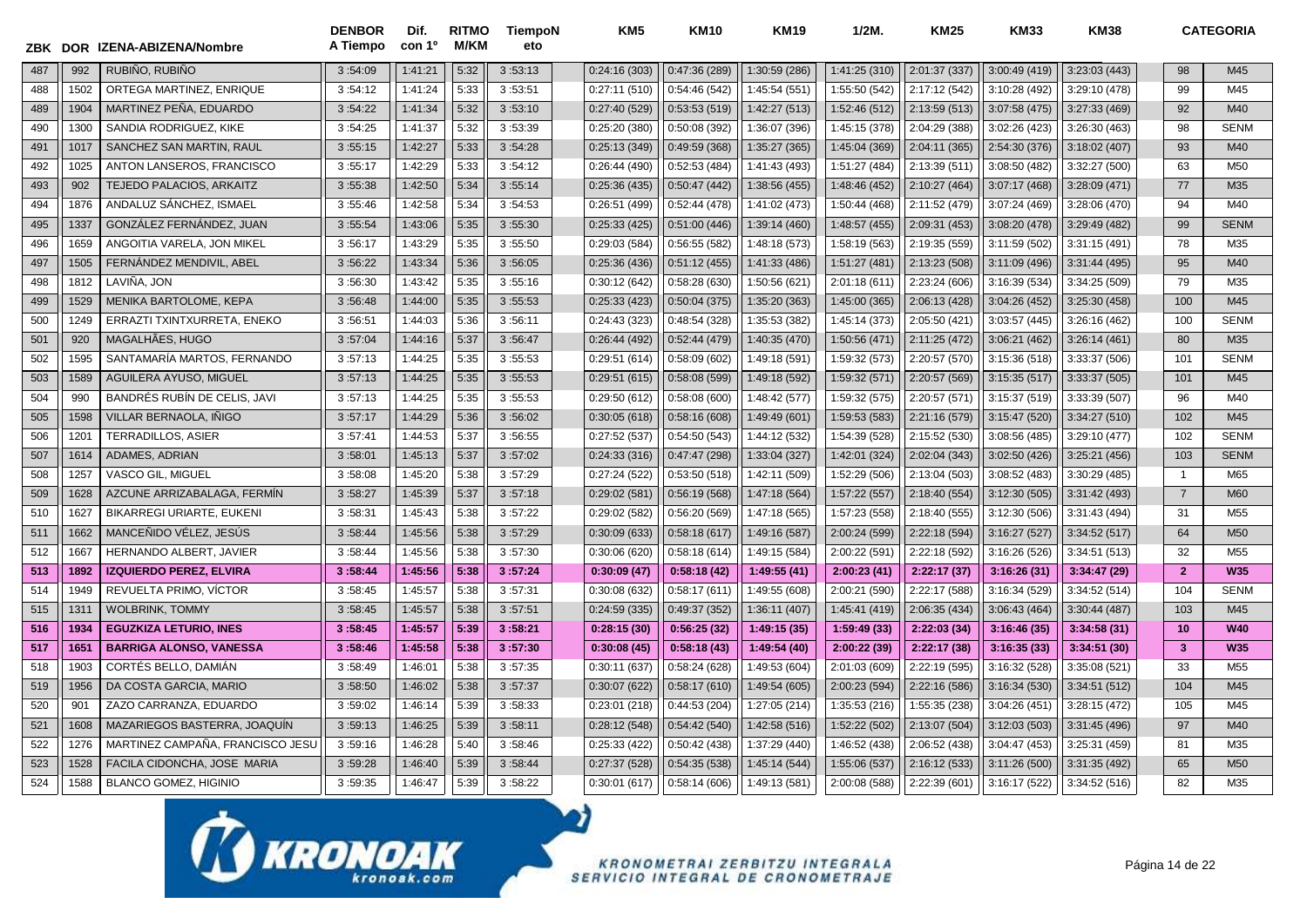|     | ZBK DOR | IZENA-ABIZENA/Nombre                | <b>DENBOR</b><br>A Tiempo | Dif.<br>con 1 <sup>o</sup> | <b>RITMO</b><br>M/KM | TiempoN<br>eto | KM <sub>5</sub> | <b>KM10</b>  | <b>KM19</b>   | $1/2M$ .      | <b>KM25</b>   | <b>KM33</b>   | <b>KM38</b>   |                         | <b>CATEGORIA</b> |
|-----|---------|-------------------------------------|---------------------------|----------------------------|----------------------|----------------|-----------------|--------------|---------------|---------------|---------------|---------------|---------------|-------------------------|------------------|
| 525 | 1657    | VÁZQUEZ ORTEGA, DAVID               | 3:59:37                   | 1:46:49                    | 5:39                 | 3:58:27        | 0:26:06(458)    | 0:51:00(448) | 1:38:58 (456) | 1:48:55 (454) | 2:10:11 (460) | 3:07:28 (470) | 3:29:04 (476) | 106                     | M45              |
| 526 | 1205    | <b>ESPINOSA CABRERA, IGDIARA</b>    | 3:59:45                   | 1:46:57                    | 5:40                 | 3:59:04        | 0:28:09(29)     | 0:55:12(28)  | 1:46:39 (28)  | 1:57:03 (28)  | 2:18:54 (28)  | 3:14:17(28)   | 3:34:11(28)   | $\overline{4}$          | <b>W35</b>       |
| 527 | 1324    | <b>CORTAZAR CORTES. IGOR</b>        | 4:00:01                   | 1:47:13                    | 5:40                 | 3:59:06        | 0:26:57(503)    | 0:52:57(498) | 1:41:46 (501) | 1:51:32 (499) | 2:12:16 (496) | 3:09:48 (487) | 3:31:13 (490) | 107                     | M45              |
| 528 | 1562    | <b>GALLEGO PAJARO, AITOR</b>        | 4:00:08                   | 1:47:20                    | 5:41                 | 3:59:38        | 0:25:51(448)    | 0:52:26(472) | 1:43:53 (525) | 1:53:59 (521) | 2:15:19 (526) | 3:10:53 (495) | 3:32:19 (499) | 105                     | <b>SENM</b>      |
| 529 | 1596    | IGLESIAS. TOÑO                      | 4:00:10                   | 1:47:22                    | 5:40                 | 3:58:54        | 0:30:07(624)    | 0:58:19(619) | 1:49:54 (607) | 2:00:22 (593) | 2:22:18 (591) | 3:16:36 (531) | 3:34:52 (515) | 108                     | M45              |
| 530 | 1344    | SAAVEDRA JUCHANI, WILLIAM           | 4:00:11                   | 1:47:23                    | 5:41                 | 3:59:38        | 0:25:18(372)    | 0:49:30(346) | 1:35:09 (358) | 1:44:29 (357) | 2:05:56 (424) | 3:07:51 (472) | 3:30:32 (486) | 106                     | <b>SENM</b>      |
| 531 | 1353    | HEBRERO ALVARO, JOSE RAMON          | 4:00:21                   | 1:47:33                    | 5:41                 | 3:59:30        | 0:25:24(403)    | 0:50:40(435) | 1:37:28 (437) | 1:47:07 (440) | 2:09:09 (448) | 3:03:29 (434) | 3:32:30(501)  | 66                      | M <sub>50</sub>  |
| 532 | 717     | PÉREZ DE LA PUENTE, IAGOBA          | 4:00:23                   | 1:47:35                    | 5:40                 | 3:59:21        | 0:29:01(580)    | 0:55:14(547) | 1:44:38 (537) | 1:53:52 (520) | 2:14:09 (515) | 3:11:12 (497) | 3:32:31 (502) | 98                      | M40              |
| 533 | 1639    | ARGÜESO JORRÍN, VÍCTOR              | 4:00:41                   | 1:47:53                    | 5:41                 | 3:59:30        | 0:28:12(546)    | 0:55:19(549) | 1:46:07 (555) | 1:56:08 (546) | 2:17:31 (546) | 3:12:59(507)  | 3:33:28 (504) | 109                     | M45              |
| 534 | 1665    | FERNANDEZ FERRERA, JAVI             | 4:00:41                   | 1:47:53                    | 5:41                 | 3:59:31        | 0:28:12(547)    | 0:55:19(550) | 1:45:30 (548) | 1:56:08 (547) | 2:17:32 (547) | 3:13:19(509)  | 3:34:02 (508) | 110                     | M45              |
| 535 | 1623    | ROBLEDO RENERO, MARIANO             | 4:00:41                   | 1:47:53                    | 5:41                 | 3:59:30        | 0:28:11(545)    | 0:55:19(551) | 1:45:29 (547) | 1:56:08 (545) | 2:17:30 (545) | 3:13:00 (508) | 3:33:28 (503) | 111                     | M45              |
| 536 | 1670    | GONZALEZ MARTINEZ, JOSE LUIS        | 4:00:47                   | 1:47:59                    | 5:40                 | 3:59:25        | 0:28:30(562)    | 0:55:10(544) | 1:44:48 (541) | 1:54:40 (529) | 2:15:35 (529) | 3:10:11 (490) | 3:32:18 (498) | 34                      | M <sub>55</sub>  |
| 537 | 1965    | SANCHEZ GARCIA, IVAN                | 4:00:53                   | 1:48:05                    | 5:41                 | 3:59:56        | 0:26:57(502)    | 0:52:57(501) | 1:41:07 (480) | 1:51:30 (493) | 2:12:34 (499) | 3:08:39 (480) | 3:29:21 (479) | 83                      | M35              |
| 538 | 1592    | <b>MARTÍN NIETO, VERÓNICA</b>       | 4:00:57                   | 1:48:09                    | 5:41                 | 3:59:39        | 0:30:12(48)     | 0:59:02(47)  | 1:51:38(44)   | 2:02:05(44)   | 2:23:44(43)   | 3:18:15(38)   | 3:37:01(38)   | $\overline{4}$          | <b>W50</b>       |
| 539 | 1953    | GÓMEZ DÍEZ, ALFONSO                 | 4:00:57                   | 1:48:09                    | 5:41                 | 3:59:39        | 0:30:11(638)    | 0:59:01(642) | 1:50:56 (620) | 2:02:04 (619) | 2:23:44 (607) | 3:18:07(545)  | 3:37:02 (532) | 67                      | M <sub>50</sub>  |
| 540 | 2005    | AHEDO DIEZ, ALEJANDRO               | 4:00:57                   | 1:48:09                    | 5:41                 | 3:59:40        | 0:30:11(639)    | 0:59:01(641) | 1:50:57 (622) | 2:02:04 (618) | 2:23:44 (608) | 3:18:15(546)  | 3:37:01 (531) | 8                       | M60              |
| 541 | 1668    | <b>TURI. ALESSANDRA</b>             | 4:01:07                   | 1:48:19                    | 5:41                 | 3:59:54        | 0:28:05(28)     | 0:55:51(29)  | 1:47:17 (30)  | 1:57:22 (29)  | 2:19:04 (30)  | 3:15:42(29)   | 3:35:24(32)   | $\overline{\mathbf{3}}$ | <b>W55</b>       |
| 542 | 1346    | MACIP ESTELLER, SANTIAGO            | 4:01:14                   | 1:48:26                    | 5:43                 | 4:01:04        | 0:25:33(426)    | 0:50:11(412) | 1:35:39 (377) | 1:45:22 (408) | 2:04:34 (404) | 2:56:36 (388) | 3:22:16 (439) | 9                       | M60              |
| 543 | 1919    | <b>MARTÍN MENÉNDEZ, MARÍA</b>       | 4:01:25                   | 1:48:37                    | 5:42                 | 4:00:30        | 0:28:58(36)     | 0:57:16(35)  | 1:49:57 (43)  | 2:00:24(42)   | 2:22:18 (39)  | 3:16:47(36)   | 3:36:07(34)   | 9                       | <b>W45</b>       |
| 544 | 1543    | VALLADARES SANTIBAÑEZ, JOSEBA       | 4:01:49                   | 1:49:0'                    | 5:43                 | 4:01:07        | 0:25:35(434)    | 0:50:55(445) | 1:38:55 (454) | 1:48:42 (451) | 2:09:32 (455) | 3:07:10 (467) | 3:29:41 (481) | 107                     | <b>SENM</b>      |
| 545 | 1586    | <b>KUSNIK, VINCENT</b>              | 4:01:50                   | 1:49:02                    | 5:42                 | 4:00:38        | 0:29:30(600)    | 0:57:48(595) | 1:50:27 (617) | 2:00:52(607)  | 2:22:23 (599) | 3:16:37 (532) | 3:35:45 (524) | 99                      | M40              |
| 546 | 1920    | EGUSKIZA IBARBENGOETXEA, BITTOR     | 4:02:08                   | 1:49:20                    | 5:43                 | 4:00:55        | 0:29:05(585)    | 0:57:12(589) | 1:49:47 (598) | 2:00:07 (587) | 2:22:15 (584) | 3:17:17 (540) | 3:36:39 (528) | 112                     | M45              |
| 547 | 1213    | CILLERUELO ORTIZ DE ZARATE, RAÚL    | 4:02:10                   | 1:49:22                    | 5:43                 | 4:01:06        | 0:28:55(574)    | 0:56:22(570) | 1:47:21 (566) | 1:57:24 (559) | 2:18:56 (557) | 3:16:21(524)  | 3:36:47 (529) | 113                     | M45              |
| 548 | 1646    | ALONSO OJEMBARRENA, GUILLERMO       | 4:02:15                   | 1:49:27                    | 5:43                 | 4:01:28        | 0:26:37(482)    | 0:52:55(490) | 1:41:06 (479) | 1:51:27 (480) | 2:12:13 (487) | 3:04:09 (448) | 3:30:22 (483) | 108                     | <b>SENM</b>      |
| 549 | 1261    | DURAN SANCHEZ, JONATAN              | 4:02:24                   | 1:49:36                    | 5:44                 | 4:01:46        | 0:27:24(519)    | 0:53:49(517) | 1:42:45 (514) | 1:52:28 (505) | 2:13:03 (502) | 3:08:53 (484) | 3:30:28 (484) | 84                      | M35              |
| 550 | 2006    | <b>ETXEGARAI GOIKOETXEA, OIHANE</b> | 4:02:25                   | 1:49:37                    | 5:43                 | 4:01:12        | 0:29:40(40)     | 0:57:42(37)  | 1:49:10 (32)  | 2:00:07 (37)  | 2:22:15 (36)  | 3:17:16(37)   | 3:36:44(35)   | 11                      | <b>W40</b>       |
| 551 | 1548    | <b>JIMENEZ GOICURIA. JOSE ANGEL</b> | 4:02:30                   | 1:49:42                    | 5:43                 | 4:01:26        | 0:27:33(525)    | 0:54:15(530) | 1:43:46 (524) | 1:53:22 (519) | 2:14:29 (520) | 3:10:46 (494) | 3:31:59 (497) | 85                      | M35              |
| 552 | 1561    | FIGUEROA PLAZA, OSCAR               | 4:02:42                   | 1:49:54                    | 5:44                 | 4:01:43        | 0:26:50(497)    | 0:52:35(475) | 1:40:30 (468) | 1:50:05 (462) | 2:10:23 (462) | 3:09:20 (486) | 3:28:46 (475) | 109                     | <b>SENM</b>      |
| 553 | 1284    | AGUILERA JIMÉNEZ, EUGENIO DAVID     | 4:02:50                   | 1:50:02                    | 5:42                 | 4:00:23        | 0:28:23(556)    | 0:55:11(546) | 1:45:49 (549) | 1:56:34 (550) | 2:17:53 (550) | 3:14:23 (513) | 3:35:01 (519) | 86                      | M35              |
| 554 | 1287    | MONTES. MIGUEL ANGEL                | 4:02:58                   | 1:50:10                    | 5:44                 | 4:01:45        | 0:29:42(605)    | 0:56:58(583) | 1:45:56 (553) | 1:56:37 (554) | 2:18:39 (553) | 3:15:48 (521) | 3:36:05(526)  | 10                      | M60              |
| 555 | 1615    | PAÑOS PEREZ, DAVID                  | 4:03:03                   | 1:50:15                    | 5:44                 | 4:02:00        | 0:28:51(573)    | 0:56:38(575) | 1:47:27 (568) | 1:58:11 (561) | 2:19:24 (558) | 3:15:16(515)  | 3:35:36 (523) | 114                     | M45              |
| 556 | 1838    | <b>GROSELLI, FÁTIMA</b>             | 4:03:42                   | 1:50:54                    | 5:45                 | 4:02:21        | 0:30:25(49)     | 0:58:15(39)  | 1:49:51 (39)  | 2:00:11 (38)  | 2:21:58(33)   | 3:16:38(34)   | 3:35:57(33)   | 3                       | <b>SENF</b>      |
| 557 | 1922    | RÍO MUÑOZ, ENDIKA                   | 4:03:46                   | 1:50:58                    | 5:45                 | 4:02:23        | 0:30:12(641)    | 0:58:28(629) | 1:50:57 (623) | 2:01:18 (610) | 2:23:21 (604) | 3:17:38(543)  | 3:37:07 (534) | 87                      | M35              |
| 558 | 1635    | MUGICA BENGOECHEA, IGNACIO          | 4:04:17                   | 1:51:29                    | 5:46                 | 4:02:59        | 0:29:18(596)    | 0:57:19(591) | 1:49:20 (593) | 1:59:33 (576) | 2:21:06 (578) | 3:16:54(538)  | 3:37:09 (535) | 35                      | M <sub>55</sub>  |
| 559 | 1929    | CAMPINA RUIZ DE LAZCANO, JORGE      | 4:04:20                   | 1:51:32                    | 5:46                 | 4:03:36        | 0:29:50(613)    | 0:58:16(607) | 1:49:12 (580) | 1:59:59 (585) | 2:21:54 (581) | 3:16:18(523)  | 3:34:48 (511) | 115                     | M45              |
| 560 | 1656    | SANCHEZ CAMPOS, ALBERTO             | 4:04:44                   | 1:51:56                    | 5:47                 | 4:03:52        | 0:27:22(514)    | 0:54:03(524) | 1:42:27 (512) | 1:52:49 (514) | 2:14:12 (518) | 3:14:12(512)  | 3:35:59 (525) | 88                      | M35              |
| 561 | 1954    | MICHELENA, PERE                     | 4:04:50                   | 1:52:02                    | 5:47                 | 4:04:18        | 0:28:47(571)    | 0:57:09(587) | 1:49:51 (602) | 2:00:23 (595) | 2:22:19 (596) | 3:18:01 (544) | 3:38:08 (536) | 11                      | M60              |
| 562 | 1563    | <b>URIBE ARCE, VERÓNICA</b>         | 4:04:56                   | 1:52:08                    | 5:47                 | 4:04:21        | 0:27:45(27)     | 0:56:04(30)  | 1:49:14 (34)  | 1:59:49 (32)  | 2:22:03 (35)  | 3:18:23(39)   | 3:38:30 (39)  | 12                      | <b>W40</b>       |

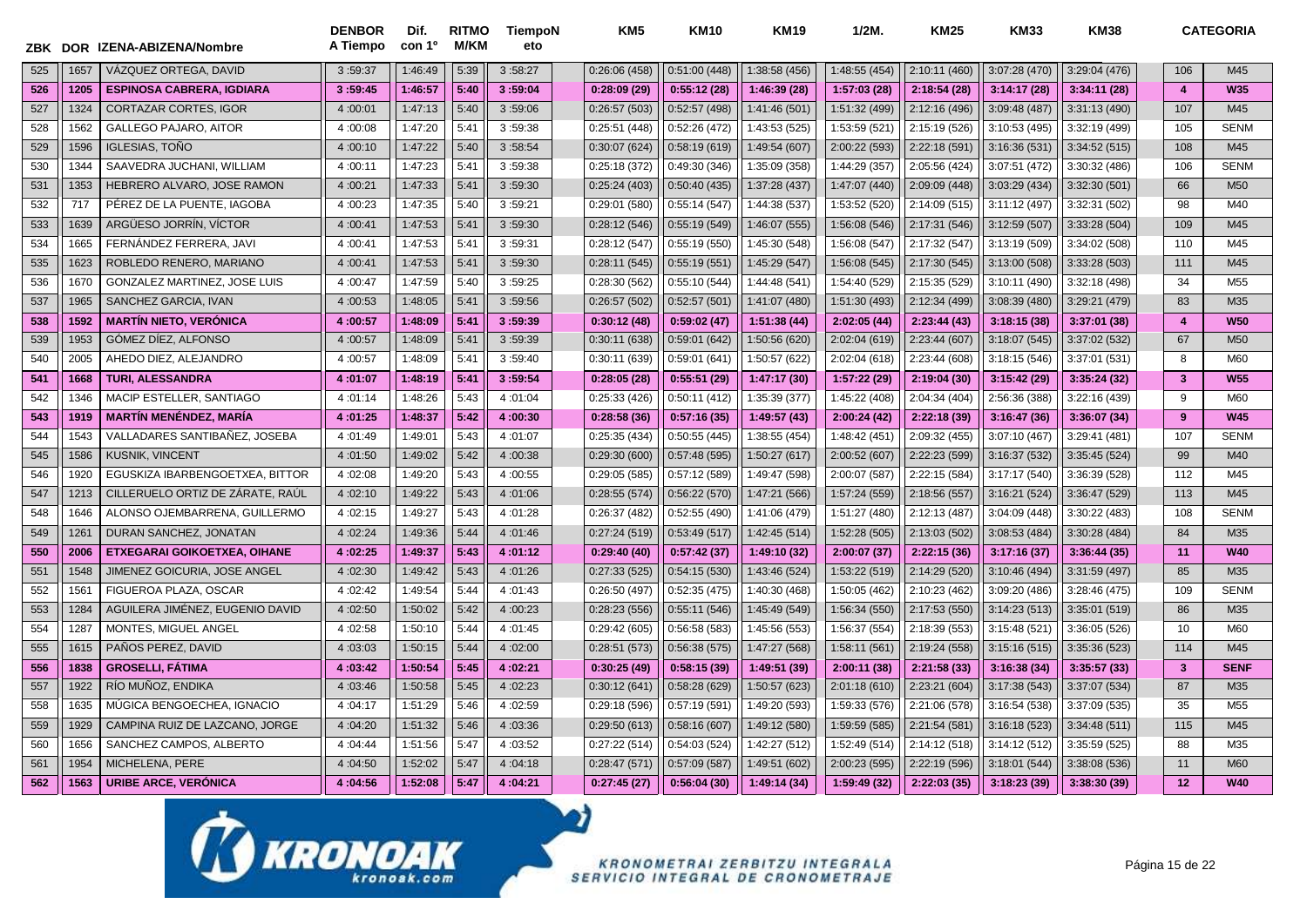|     |      | ZBK DOR IZENA-ABIZENA/Nombre        | <b>DENBOR</b><br>A Tiempo | Dif.<br>con 1 <sup>o</sup> | <b>RITMO</b><br><b>M/KM</b> | TiempoN<br>eto | KM <sub>5</sub> | <b>KM10</b>   | <b>KM19</b>   | $1/2M$ .      | <b>KM25</b>   | <b>KM33</b>   | <b>KM38</b>   |                 | <b>CATEGORIA</b> |
|-----|------|-------------------------------------|---------------------------|----------------------------|-----------------------------|----------------|-----------------|---------------|---------------|---------------|---------------|---------------|---------------|-----------------|------------------|
| 563 | 1819 | <b>LÁZARO PLATERO, ANA</b>          | 4:05:12                   | 1:52:24                    | 5:47                        | 4:04:07        | 0:28:55(35)     | 0:56:22(31)   | 1:46:43(29)   | 1:57:23(30)   | 2:18:56 (29)  | 3:16:25(30)   | 3:37:00(37)   | 10 <sup>1</sup> | <b>W45</b>       |
| 564 | 1894 | <b>ROLDAN GARCIA, MONICA</b>        | 4:05:25                   | 1:52:37                    | 5:48                        | 4:04:40        | 0:29:51(44)     | 0:58:16(40)   | 1:49:14(33)   | 1:59:59 (35)  | 2:21:54 (32)  | 3:16:30 (32)  | 3:36:57(36)   | 13              | <b>W40</b>       |
| 565 | 1911 | TREGENZA, TIMOTHY                   | 4:05:39                   | 1:52:51                    | 5:48                        | 4:04:46        | 0:27:49(536)    | 0:55:52(563)  | 1:47:17 (563) | 1:57:41 (560) | 2:20:49 (567) | 3:19:22 (552) | 3:39:37 (541) | 36              | M <sub>55</sub>  |
| 566 | 1578 | ELIZALDE LOPEZ. IKER                | 4:05:46                   | 1:52:58                    | 5:48                        | 4:04:37        | 0:30:12(640)    | 0:58:21(624)  | 1:49:56 (610) | 2:00:24 (598) | 2:22:19 (597) | 3:18:25(547)  | 3:38:44 (539) | 110             | <b>SENM</b>      |
| 567 | 1933 | <b>VILLAMAYOR MERINO, AURELIO</b>   | 4:06:08                   | 1:53:20                    | 5:49                        | 4:05:44        | 0:28:15(550)    | 0:56:24(571)  | 1:48:36 (575) | 1:59:49 (579) | 2:22:03 (583) | 3:17:07 (539) | 3:36:57 (530) | 37              | M <sub>55</sub>  |
| 568 | 1515 | BERMEJO GARCIA, ALBERTO             | 4:06:10                   | 1:53:22                    | 5:48                        | 4:05:02        | 0:28:36(566)    | 0:55:40(562)  | 1:46:31 (558) | 1:56:58 (555) | 2:19:40 (560) | 3:17:23 (541) | 3:38:43 (538) | 116             | M45              |
| 569 | 904  | SANCHEZ ESCRIBANO, ANTONIO          | 4:06:18                   | 1:53:30                    | 5:50                        | 4:05:49        | 0:24:49(330)    | 0:49:57(365)  | 1:36:59 (429) | 1:47:51 (444) | 2:10:25 (463) | 3:11:19 (499) | 3:35:23(522)  | 100             | M40              |
| 570 | 1532 | MARTINEZ CASTRO, RICARDO            | 4:06:22                   | 1:53:34                    | 5:49                        | 4:05:19        | 0:27:05(507)    | 0:53:11(505)  | 1:41:47 (504) | 1:51:30 (495) | 2:12:16 (497) | 3:10:00 (488) | 3:35:06 (520) | 117             | M45              |
| 571 | 1564 | CANDAL FERNANDEZ, JAVIER            | 4:06:42                   | 1:53:54                    | 5:49                        | 4:05:24        | 0:29:45(609)    | 0:58:18(618)  | 1:49:08 (578) | 1:59:51 (581) | 2:21:55 (582) | 3:16:41 (535) | 3:37:05 (533) | 101             | M40              |
| 572 | 1917 | LÓPEZ GALLO, VÍCTOR JOSÉ            | 4:06:57                   | 1:54:09                    | 5:49                        | 4:05:20        | 0:30:08(629)    | 0:58:20(622)  | 1:49:55 (609) | 2:00:24 (597) | 2:22:19 (598) | 3:16:37 (533) | 3:39:45 (542) | 111             | <b>SENM</b>      |
| 573 | 1266 | OAR ETXEBARRIA, IZUKAITZ            | 4:07:22                   | 1:54:34                    | 5:50                        | 4:06:11        | 0:27:56(541)    | 0:54:16(532)  | 1:42:16 (510) | 1:52:46 (510) | 2:14:00 (514) | 3:11:57(501)  | 3:34:55(518)  | 89              | M35              |
| 574 | 1936 | RAMOS DURAN, ANTONIO                | 4:08:29                   | 1:55:41                    | 5:51                        | 4:07:06        | 0:31:37(664)    | 1:01:50 (663) | 1:56:36 (651) | 2:07:01 (642) | 2:28:49 (640) | 3:24:37 (571) | 3:43:41 (556) | 118             | M45              |
| 575 | 1855 | <b>VECINO SOLER, ANA MARIA</b>      | 4:09:59                   | 1:57:11                    | 5:54                        | 4:08:42        | 0:31:06(56)     | 1:00:25(50)   | 1:53:42 (47)  | 2:04:35 (45)  | 2:27:36 (45)  | 3:24:43(43)   | 3:44:36(42)   | $\overline{4}$  | <b>W55</b>       |
| 576 | 1612 | FERNÁNDEZ BAUDOR, AITOR             | 4:10:34                   | 1:57:46                    | 5:55                        | 4:09:54        | 0:26:02(455)    | 0:51:02(452)  | 1:38:08 (448) | 1:48:54 (453) | 2:11:40 (477) | 3:15:33(516)  | 3:40:29 (544) | 112             | <b>SENM</b>      |
| 577 | 1350 | MONFORT BADENEDS, JOAQUIN           | 4:10:43                   | 1:57:55                    | 5:56                        | 4:10:08        | 0:26:55(500)    | 0:52:56(496)  | 1:44:58 (542) | 1:55:51 (544) | 2:19:52 (562) | 3:21:14(561)  | 3:42:31 (553) | 12              | M60              |
| 578 | 1632 | KETTEL, RALPH                       | 4:10:52                   | 1:58:04                    | 5:55                        | 4:09:55        | 0:28:28(560)    | 0:56:00(565)  | 1:47:49 (569) | 1:58:44 (566) | 2:21:04 (573) | 3:19:41 (554) | 3:41:26 (548) | 68              | M50              |
| 579 | 1621 | <b>TAING, MICHEL</b>                | 4:11:01                   | 1:58:13                    | 5:56                        | 4:10:10        | 0:26:51(498)    | 0:53:28(510)  | 1:44:22 (534) | 1:55:46 (540) | 2:18:37 (552) | 3:19:22 (553) | 3:41:45 (549) | 90              | M35              |
| 580 | 1330 | <b>GOTI APRAIZ, AITOR</b>           | 4:11:03                   | 1:58:15                    | 5:55                        | 4:09:55        | 0:27:24(520)    | 0:54:02(522)  | 1:43:04 (519) | 1:52:49 (513) | 2:14:12 (517) | 3:16:52 (537) | 3:41:18(546)  | 119             | M45              |
| 581 | 159  | <b>BERISTAIN GARCÍA, BEGOÑA</b>     | 4:11:05                   | 1:58:17                    | 5:55                        | 4:09:55        | 0:29:18(39)     | 0:57:18(36)   | 1:49:40 (36)  | 2:00:00(36)   | 2:22:32 (42)  | 3:22:30 (41)  | 3:43:39(41)   | 5               | <b>W50</b>       |
| 582 | 1603 | <b>FERNÁNDEZ VILLA, MIREN IDOIA</b> | 4:11:26                   | 1:58:38                    | 5:57                        | 4:10:44        | 0:28:39(32)     | 0:57:11(34)   | 1:49:48 (38)  | 2:01:08(43)   | 2:24:12 (44)  | 3:23:58 (42)  | 3:44:38(43)   | 6               | <b>W50</b>       |
| 583 | 1640 | RUIZ FUENTES, JUAN PABLO            | 4:11:28                   | 1:58:40                    | 5:56                        | 4:10:02        | 0:28:22(555)    | 0:55:18(548)  | 1:46:07 (554) | 1:57:20 (556) | 2:19:43 (561) | 3:19:14 (551) | 3:42:11 (552) | 91              | M35              |
| 584 | 1937 | RAMOS MOREN, JOSE MIGUEL            | 4:11:35                   | 1:58:47                    | 5:56                        | 4:10:12        | 0:31:37(666)    | 1:01:50 (664) | 1:56:37 (652) | 2:07:02 (643) | 2:28:49 (641) | 3:24:50 (575) | 3:44:49 (563) | 113             | <b>SENM</b>      |
| 585 | 1600 | <b>JULIA TERREROS, JUANA MARIA</b>  | 4:11:37                   | 1:58:49                    | 5:56                        | 4:10:28        | 0:29:14(38)     | 0:58:17(41)   | 1:49:56 (42)  | 2:00:23(40)   | 2:22:27(41)   | 3:21:50(40)   | 3:43:08(40)   | 11              | <b>W45</b>       |
| 586 | 2007 | ARTOLATXIPI SIERRA, ROBERTO         | 4:11:43                   | 1:58:55                    | 5:56                        | 4:10:38        | 0:28:32(564)    | 0:56:42(576)  | 1:50:13 (614) | 2:01:47 (615) | 2:25:00 (617) | 3:23:38 (566) | 3:44:06 (560) | 69              | M <sub>50</sub>  |
| 587 | 1966 | VIGNES, JÉRÔME JOSÉ                 | 4:12:00                   | 1:59:12                    | 5:57                        | 4:11:01        | 0:28:08(544)    | 0:55:57(564)  | 1:47:23 (567) | 1:58:27 (564) | 2:20:32 (565) | 3:17:29(542)  | 3:39:29(540)  | 102             | M40              |
| 588 | 970  | <b>VEGA CAMPS, PEP</b>              | 4:12:31                   | 1:59:43                    | 5:58                        | 4:11:39        | 0:26:30(468)    | 0:51:43(465)  | 1:37:54 (446) | 1:47:10 (441) | 2:07:05 (439) | 3:16:24 (525) | 3:39:47 (543) | 103             | M40              |
| 589 | 1846 | MONTALVO ORTEGA, JUAN FRANCISCO     | 4:12:38                   | 1:59:50                    | 5:57                        | 4:11:20        | 0:28:56(577)    | 0:56:31(574)  | 1:47:08 (562) | 1:58:15 (562) | 2:20:29(564)  | 3:18:45 (548) | 3:41:20(547)  | 70              | M50              |
| 590 | 1816 | <b>VELASCO AGUIRRE, ASIER</b>       | 4:12:41                   | 1:59:53                    | 5:58                        | 4:11:38        | 0:28:56(576)    | 0:57:18(590)  | 1:49:16 (585) | 2:00:51 (606) | 2:24:00 (610) | 3:23:15(565)  | 3:44:12(561)  | 104             | M40              |
| 591 | 1536 | FERNANDEZ DIAZ, CESAR               | 4:12:46                   | 1:59:58                    | 5:57                        | 4:11:24        | 0:30:10(635)    | 0:58:24(627)  | 1:50:00 (613) | 2:00:27 (603) | 2:22:40 (602) | 3:19:01 (549) | 3:42:08(551)  | 92              | M35              |
| 592 | 960  | RODRÍGUEZ CACHO, JAVIER             | 4:12:55                   | 2:00:07                    | 5:59                        | 4:12:38        | 0:24:58(334)    | 0:49:50(361)  | 1:37:55 (447) | 1:49:43 (460) | 2:15:09 (524) | 3:20:52 (559) | 3:43:59 (558) | 105             | M40              |
| 593 | 1587 | <b>MEDINA MEDINA, JOSE</b>          | 4:13:21                   | 2:00:33                    | 5:59                        | 4:12:17        | 0:30:05(619)    | 0:58:14(605)  | 1:49:21 (594) | ()            | 2:20:55 (568) | ()            | 3:43:45 (557) | 106             | M40              |
| 594 | 1964 | SAN EPIFANIO GUTIERREZ SOLANA, AIT  | 4:13:36                   | 2:00:48                    | 6:00                        | 4:12:57        | 0:28:33(565)    | 0:56:54(581)  | 1:49:28 (596) | 2:00:34 (604) | 2:22:17 (587) | 3:19:02 (550) | 3:41:55 (550) | 114             | <b>SENM</b>      |
| 595 | 1317 | ANTA ESCUREDO, ALBERTO              | 4:13:51                   | 2:01:03                    | 5:59                        | 4:12:31        | 0:30:07(621)    | 0:58:17(609)  | 1:49:54 (606) | 2:00:22 (592) | 2:22:17 (590) | 3:21:13(560)  | 3:44:02 (559) | 120             | M45              |
| 596 | 1862 | NIETO REGIDOR, DAVID                | 4:13:56                   | 2:01:08                    | 6:00                        | 4:13:23        | 0:29:19(597)    | 0:59:00(639)  | 1:53:01 (637) | 2:04:30 (629) | 2:27:20 (631) | 3:25:20 (576) | 3:47:11(570)  | 107             | M40              |
| 597 | 1955 | <b>CASANOVA GARRIGOS, GEORGINA</b>  | 4:14:13                   | 2:01:25                    | 6:00                        | 4:13:19        | 0:31:07(58)     | 1:01:00(58)   | 1:56:27(53)   | 2:07:48 (52)  | 2:31:37 (52)  | 3:28:45(47)   | 3:48:57(45)   | 14              | <b>W40</b>       |
| 598 | 166' | CORPION IRIONDO, JUAN               | 4:14:14                   | 2:01:26                    | 6:00                        | 4:13:15        | 0:28:25(559)    | 0:56:43(577)  | 1:50:54 (618) | 2:01:47 (616) | 2:25:00 (618) | 3:24:35 (570) | 3:45:16 (567) | 121             | M45              |
| 599 | 1617 | DIEGUEZ ZUBIAGA, ZIGOR              | 4:14:27                   | 2:01:39                    | 6:00                        | 4:13:21        | 0:28:47(572)    | 0:57:26(593)  | 1:49:16 (586) | 1:59:34 (577) | 2:21:04 (574) | 3:20:05(555)  | 3:42:33 (554) | 71              | M50              |
| 600 | 1673 | PEDROSA GÓMEZ, EDUARDO              | 4:14:47                   | 2:01:59                    | 6:01                        | 4:14:12        | 0:26:40(486)    | 0:53:29(511)  | 1:42:16 (511) | 1:52:41 (507) | 2:14:10 (516) | 3:12:06 (504) | 3:36:38 (527) | 122             | M45              |

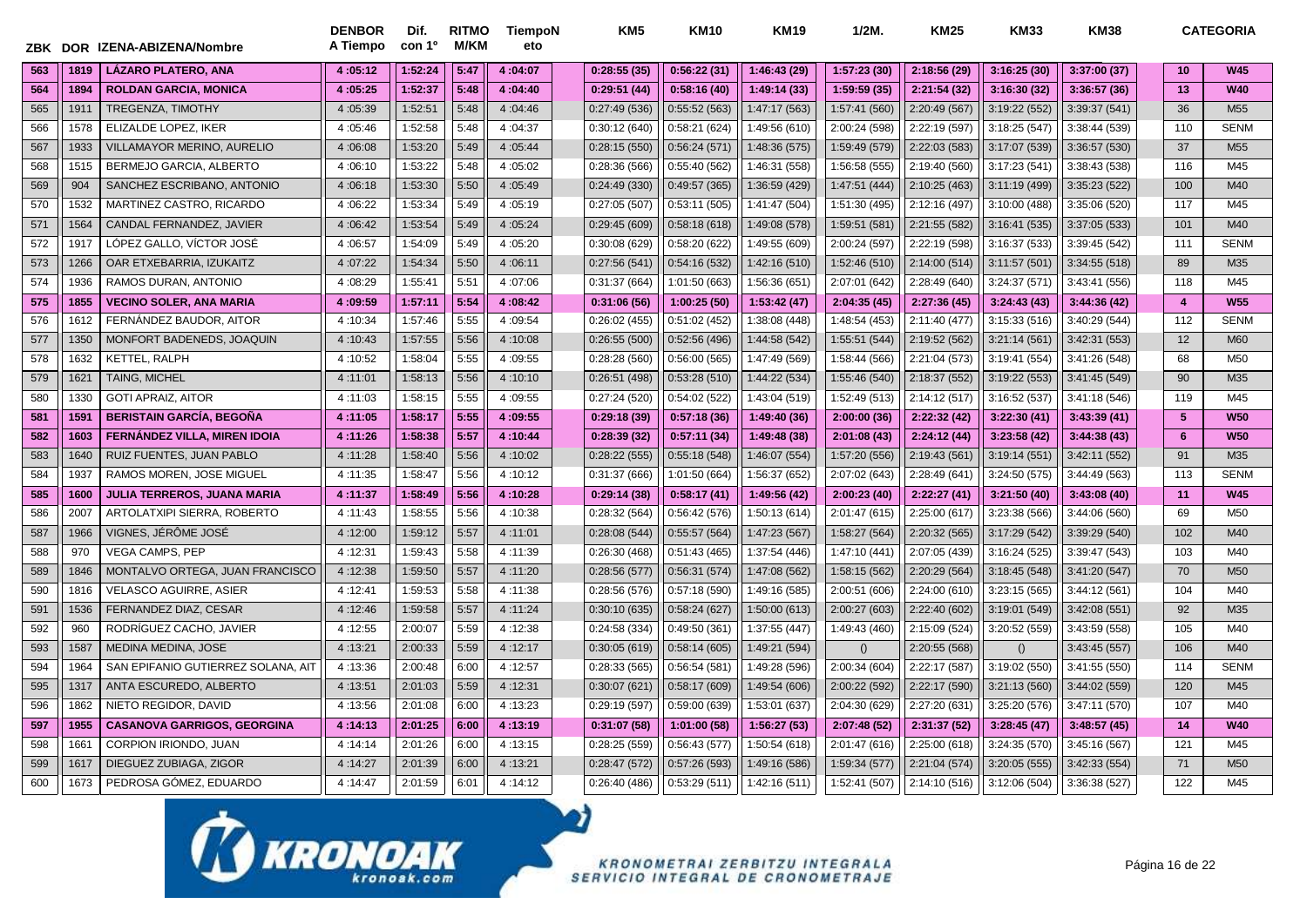| ZBK |      | DOR IZENA-ABIZENA/Nombre           | <b>DENBOR</b><br>A Tiempo | Dif.<br>con 1 <sup>o</sup> | <b>RITMO</b><br>M/KM | TiempoN<br>eto | KM <sub>5</sub> | <b>KM10</b>   | <b>KM19</b>   | $1/2M$ .      | <b>KM25</b>   | <b>KM33</b>   | <b>KM38</b>   |                  | <b>CATEGORIA</b> |
|-----|------|------------------------------------|---------------------------|----------------------------|----------------------|----------------|-----------------|---------------|---------------|---------------|---------------|---------------|---------------|------------------|------------------|
| 601 | 1905 | NAVAS RODRÍGUEZ. LESTER LEONEL     | 4:14:48                   | 2:02:00                    | 6:01                 | 4:14:12        | 0:27:34(526)    | 0:54:13(527)  | 1:44:43 (538) | 1:55:04 (533) | 2:16:32 (536) | 3:20:41 (558) | 3:44:57 (566) | 115              | <b>SENM</b>      |
| 602 | 1907 | VILAR ROLLAN, ALVARO               | 4:14:50                   | 2:02:02                    | 6:01                 | 4:14:12        | 0:27:44(530)    | 0:54:13(528)  | 1:44:05 (528) | 1:55:04 (535) | 2:16:32 (535) | 3:20:40 (557) | 3:44:47 (562) | 116              | <b>SENM</b>      |
| 603 | 1906 | <b>GOMEZ ALCAÑIZ, ALBERTO</b>      | 4:14:52                   | 2:02:04                    | 6:02                 | 4:14:15        | 0:27:35(527)    | 0:54:14(529)  | 1:44:43 (539) | 1:55:05 (536) | 2:16:31 (534) | 3:20:40 (556) | 3:44:56 (565) | 108              | M40              |
| 604 | 1864 | RODRÍGUEZ ZALDUA, RUBEN            | 4:15:32                   | 2:02:44                    | 6:02                 | 4:14:15        | 0:29:16(594)    | 0:56:58(584)  | 1:46:34 (560) | 1:56:33 (549) | 2:17:00 (538) | 3:14:36(514)  | 3:38:12 (537) | 93               | M35              |
| 605 | 193' | MAZA PEÑA, PEDRO JAVIER            | 4:15:57                   | 2:03:09                    | 6:02                 | 4:14:52        | 0:30:33(650)    | 0:59:34(649)  | 1:53:41 (640) | 2:04:35 (631) | 2:27:37 (632) | 3:26:47 (578) | 3:48:34 (573) | 72               | M <sub>50</sub>  |
| 606 | 1519 | <b>RIBEIRO, ALDA</b>               | 4:16:15                   | 2:03:27                    | 6:04                 | 4:15:58        | 0:29:43(41)     | 0:59:04(48)   | 1:54:03 (49)  | 2:05:05 (49)  | 2:28:27(47)   | 3:27:58(46)   | 3:48:52 (44)  | 5                | <b>W35</b>       |
| 607 | 1897 | LIEDO ROJO, JUAN                   | 4:16:25                   | 2:03:37                    | 6:03                 | 4:15:20        | 0:30:32(649)    | 0:59:34(648)  | 1:52:59 (635) | 2:04:35 (630) | 2:27:37 (633) | 3:27:00 (579) | 3:48:41 (575) | 73               | M50              |
| 608 | 1820 | AURREKOETXEA URRUTIA, AITZIBER     | 4:16:28                   | 2:03:40                    | 6:03                 | 4:15:26        | 0:29:47(43)     | 0:58:52(46)   | 1:53:56 (48)  | 2:04:49(47)   | 2:27:46 (46)  | 3:27:19(45)   | 3:49:06(46)   | 12               | <b>W45</b>       |
| 609 | 1890 | PRATS GUTIERREZ, ANTONIO           | 4:16:34                   | 2:03:46                    | 6:03                 | 4:15:10        | 0:31:35(658)    | 1:01:47 (657) | 1:57:47 (659) | 2:09:02 (647) | 2:32:21 (648) | 3:30:04 (590) | 3:50:20 (580) | 38               | M <sub>55</sub>  |
| 610 | 1824 | <b>LOPEZ, IRATI</b>                | 4:16:39                   | 2:03:51                    | 6:04                 | 4:15:38        | 0:30:43(50)     | 1:00:46(51)   | 1:55:41 (50)  | 2:07:12 (50)  | 2:30:35 (49)  | 3:29:21 (49)  | 3:49:59(48)   | $\boldsymbol{A}$ | <b>SENF</b>      |
| 611 | 1959 | DIAZ GARCIA, JOSE FERNANDO         | 4:16:44                   | 2:03:56                    | 6:03                 | 4:15:18        | 0:28:45(569)    | 0:55:40(560)  | 1:46:30 (557) | 1:56:34 (551) | 2:17:39 (548) | 3:10:46 (493) | 3:40:35 (545) | 109              | M40              |
| 612 | 103' | VALLEJO SETIEN, GONTZAL            | 4:16:46                   | 2:03:58                    | 6:05                 | 4:16:27        | 0:27:05(508)    | 0:53:19(506)  | 1:41:23 (484) | 1:51:05 (472) | 2:11:34 (475) | 3:10:06 (489) | 3:45:46 (569) | 123              | M45              |
| 613 | 1817 | <b>SANTOYO APARICIO, MÓNICA</b>    | 4:16:48                   | 2:04:00                    | 6:03                 | 4:15:28        | 0:31:35(60)     | 1:01:48(59)   | 1:57:50 (60)  | 2:09:04 (59)  | 2:32:22 (56)  | 3:30:07 (51)  | 3:50:30(51)   | 15               | <b>W40</b>       |
| 614 | 1898 | <b>PIPPO, FAUSTA</b>               | 4:16:48                   | 2:04:00                    | 6:03                 | 4:15:32        | 0:31:35(61)     | 1:01:54(62)   | 1:57:47 (59)  | 2:09:02 (58)  | 2:32:21 (55)  | 3:30:03(50)   | 3:50:20(50)   | 16               | <b>W40</b>       |
| 615 | 1899 | MANNUCCI, MARCO                    | 4:16:48                   | 2:04:00                    | 6:03                 | 4:15:32        | 0:31:35(659)    | 1:01:49 (659) | 1:57:47 (658) | 2:09:02 (649) | 2:32:21 (647) | 3:30:04 (589) | 3:50:21 (581) | 110              | M40              |
| 616 | 1830 | <b>ABASOLO PEREZ, EIDER</b>        | 4:16:58                   | 2:04:10                    | 6:04                 | 4:15:58        | 0:30:44(52)     | 1:00:48(52)   | 1:56:21(51)   | 2:07:23 (51)  | 2:30:38 (50)  | 3:29:13 (48)  | 3:49:58 (47)  | 6                | <b>W35</b>       |
| 617 | 1835 | DURÁN GARÍN, ENDIKA                | 4:17:43                   | 2:04:55                    | 6:06                 | 4:17:09        | 0:29:13(590)    | 0:58:53(637)  | 1:51:55 (633) | 2:03:16 (627) | 2:25:39 (624) | 3:24:16 (567) | 3:44:50 (564) | 117              | <b>SENM</b>      |
| 618 | 1944 | ROJAS GÓMEZ, ANTONIO               | 4:18:07                   | 2:05:19                    | 6:05                 | 4:17:01        | 0:31:06(655)    | 1:00:59 (654) | 1:55:47 (649) | 2:07:48 (645) | 2:31:35 (645) | 3:31:55 (599) | 3:52:39 (587) | $\overline{2}$   | M65              |
| 619 | 1590 | GAY, RALPH                         | 4:19:28                   | 2:06:40                    | 6:07                 | 4:18:05        | 0:31:35(661)    | 1:01:49 (658) | 1:57:48 (660) | 2:09:02 (648) | 2:32:21 (646) | 3:30:01 (588) | 3:50:41 (582) | 39               | M <sub>55</sub>  |
| 620 | 1910 | SÁNCHEZ, LUIS                      | 4:19:34                   | 2:06:46                    | 6:07                 | 4:18:21        | 0:29:42(606)    | 0:57:04(586)  | 1:48:17 (572) | 1:58:36 (565) | 2:20:28 (563) | 3:22:00 (563) | 3:47:38 (572) | 111              | M40              |
| 621 | 1823 | <b>SUAZO DOÑA, MIRIAN</b>          | 4:20:19                   | 2:07:31                    | 6:09                 | 4:19:38        | 0:30:47(53)     | 1:00:50(54)   | 1:56:25(52)   | 2:08:32 (55)  | 2:32:01 (53)  | 3:31:35(52)   | 3:52:39(52)   | 13               | <b>W45</b>       |
| 622 | 1524 | SANCHEZ-BEASKOETXEA, JAVIER        | 4:20:26                   | 2:07:38                    | 6:10                 | 4:20:04        | 0:27:56 (540)   | 0:56:04(566)  | 1:48:15 (570) | 1:58:58 (567) | 2:22:16 (585) | 3:24:45 (573) | 3:48:54 (576) | 40               | M <sub>55</sub>  |
| 623 | 153' | ASPIAZU ITUARTE, ARKAITZ           | 4:20:41                   | 2:07:53                    | 6:10                 | 4:19:57        | 0:29:40(604)    | 0:59:40(651)  | 1:53:58 (645) | 2:05:05 (635) | 2:28:37 (637) | 3:31:29 (595) | 3:53:03 (588) | 94               | M35              |
| 624 | 1654 | <b>ASPIAZU ITUARTE, OINATZ</b>     | 4:20:41                   | 2:07:53                    | 6:10                 | 4:19:58        | 0:29:40(603)    | 0:59:40(650)  | 1:53:58 (643) | 2:05:05 (636) | 2:28:38 (638) | 3:31:21 (593) | 3:53:03 (589) | 112              | M40              |
| 625 | 1222 | BASAURI VAZQUEZ, GORKA             | 4:21:07                   | 2:08:19                    | 6:08                 | 4:19:08        | 0:29:02(583)    | 0:56:51(578)  | 1:49:16 (588) | 1:59:45 (578) | 2:22:50 (603) | 3:24:33 (569) | 3:48:34 (574) | 95               | M35              |
| 626 | 1648 | ZAZPE, FERNANDO                    | 4:21:08                   | 2:08:20                    | 6:10                 | 4:19:53        | 0:29:10 (588)   | 0:56:29(573)  | 1:46:32 (559) | 1:56:37 (553) | 2:18:47 (556) | 3:24:45 (574) | 3:50:04 (578) | 13               | M60              |
| 627 | 1214 | MUÑOZ RODRIGUEZ, KOLDO             | 4:21:11                   | 2:08:23                    | 6:10                 | 4:19:58        | 0:30:08(630)    | 0:58:23(625)  | 1:50:59 (625) | 2:01:41 (612) | 2:24:08 (612) | 3:24:19(568)  | 3:50:19 (579) | 14               | <b>M60</b>       |
| 628 | 1616 | CANA RODRIGUEZ, ALVARO             | 4:21:14                   | 2:08:26                    | 6:10                 | 4:20:05        | 0:30:01(616)    | 0:58:36(631)  | 1:50:21 (616) | 2:01:53 (617) | 2:25:32 (620) | 3:28:38 (585) | 3:51:35(583)  | 118              | <b>SENM</b>      |
| 629 | 1856 | <b>ALFONSO SELVA, CRISTINA</b>     | 4:21:18                   | 2:08:30                    | 6:10                 | 4:20:03        | 0:30:09(46)     | 0:58:21(44)   | 1:49:45 (37)  | 1:59:52 (34)  | 2:22:23 (40)  | 3:27:07 (44)  | 3:50:17 (49)  | 14               | <b>W45</b>       |
| 630 | 1607 | MOLINA PULGAR, MIGUEL ANGEL        | 4:22:02                   | 2:09:14                    | 6:11                 | 4:21:12        | 0:31:06 (656)   | 1:00:59 (653) | 1:56:29 (650) | 2:07:49 (646) | 2:31:35 (644) | 3:29:11 (586) | 3:51:59 (584) | 74               | M50              |
| 631 | 184  | GARCÍA SÁNCHEZ, ENEKO              | 4:22:05                   | 2:09:17                    | 6:12                 | 4:21:32        | 0:29:14(591)    | 0:58:53(638)  | 1:52:36 (634) | 2:03:16 (626) | 2:25:38 (623) | 3:24:39 (572) | 3:47:24 (571) | 119              | <b>SENM</b>      |
| 632 | 1652 | GONZALEZ TOBARRA, PEDRO            | 4:22:08                   | 2:09:20                    | 6:11                 | 4:20:46        | 0:30:48(652)    | 1:00:15 (652) | 1:55:41 (648) | 2:06:36 (640) | 2:30:23 (643) | 3:30:16 (591) | 3:52:24 (586) | 41               | M <sub>55</sub>  |
| 633 | 1322 | GONZALEZ FERNANDEZ, JUANMA         | 4:22:41                   | 2:09:53                    | 6:14                 |                | 0:30:18(646)    | 0:58:51(634)  | 1:51:32 (626) | 2:02:29 (621) | 2:25:57 (625) | 3:27:21 (581) | 3:49:35 (577) | 75               | M50              |
| 634 | 183' | ALBORT BERNIA, BERNARDO            | 4:23:29                   | 2:10:41                    | 6:13                 | 4:22:09        | 0:28:04(542)    | 0:54:19(533)  | 1:44:19 (533) | 1:54:29 (527) | 2:17:02 (539) | 3:21:50 (562) | 3:45:41 (568) | 113              | M40              |
| 635 | 1821 | <b>MAFFIOLI, VERONICA</b>          | 4:24:28                   | 2:11:40                    | 6:15                 | 4:23:26        | 0:30:44(51)     | 1:00:50(53)   | 1:57:08(58)   | 2:08:32 (56)  | 2:32:02 (54)  | 3:32:00 (53)  | 3:55:02(53)   | 15               | <b>W45</b>       |
| 636 | 1825 | <b>OUBORG, MARK</b>                | 4:26:10                   | 2:13:22                    | 6:16                 | 4:24:46        | 0:32:49(670)    | 1:03:54 (671) | 2:01:39 (663) | 2:13:08 (657) | 2:37:14 (659) | 3:37:33 (610) | 3:58:25 (600) | 76               | M50              |
| 637 | 1948 | RODRÍGUEZ SÁNCHEZ, ALICIA          | 4:26:36                   | 2:13:48                    | 6:19                 | 4:26:23        | 0:28:53(34)     | 0:57:47(38)   | 1:53:33(46)   | 2:04:55 (48)  | 2:29:22 (48)  | 3:33:20 (54)  | 3:56:38(54)   | 17               | <b>W40</b>       |
| 638 | 1844 | <b>GONZALEZ FERNANDEZ, BEATRIZ</b> | 4:26:56                   | 2:14:08                    | 6:18                 | 4:25:31        | 0:31:36(62)     | 1:01:54(61)   | 1:57:50(61)   | 2:09:05(60)   | 2:32:32 (57)  | 3:35:50 (55)  | 3:59:33(55)   | $\overline{7}$   | <b>W35</b>       |

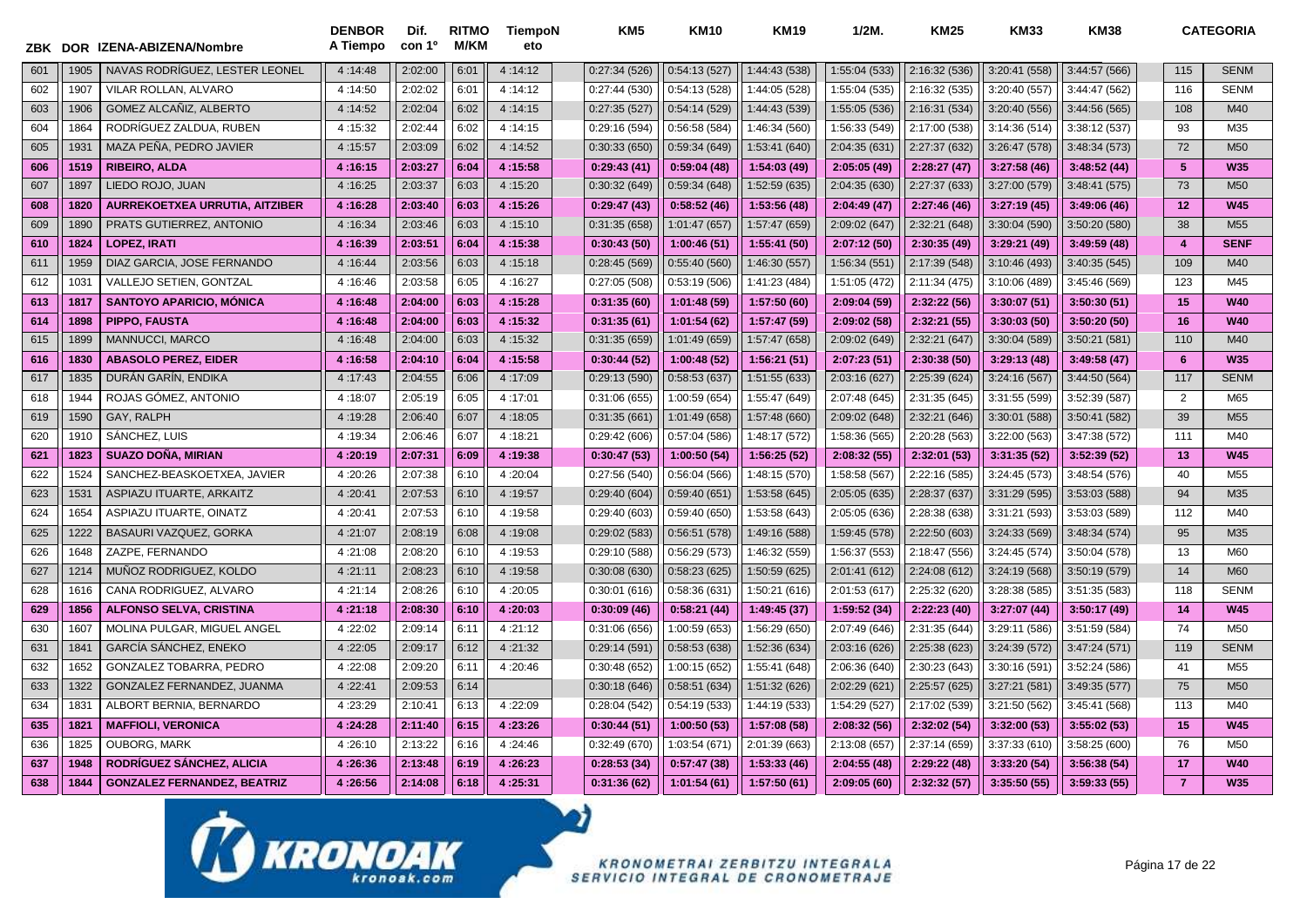| ZBK |                  | DOR IZENA-ABIZENA/Nombre           | <b>DENBOR</b><br>A Tiempo | Dif.<br>con 1 <sup>o</sup> | <b>RITMO</b><br><b>M/KM</b> | <b>TiempoN</b><br>eto | KM5          | <b>KM10</b>   | <b>KM19</b>   | 1/2M.         | <b>KM25</b>   | <b>KM33</b>   | <b>KM38</b>   |     | <b>CATEGORIA</b> |
|-----|------------------|------------------------------------|---------------------------|----------------------------|-----------------------------|-----------------------|--------------|---------------|---------------|---------------|---------------|---------------|---------------|-----|------------------|
| 639 | 1860             | ARREGUI SALABERRI, DANIEL MANUEL   | 4:27:17                   | 2:14:29                    | 6:18                        | 4:26:05               | 0:30:11(636) | 0:58:18(615)  | 1:49:48 (599) | 1:59:52 (582) | 2:20:45 (566) | 3:26:33 (577) | 3:52:06 (585) | 15  | <b>M60</b>       |
| 640 | 1664             | BARINAGARREMENTERIA ERRASTI, JOS   | 4:27:55                   | 2:15:07                    | 6:20                        | 4:27:13               | 0:28:39(568) | 0:56:59(585)  | 1:49:09 (579) | 2:00:24 (596) | 2:22:18 (593) | 3:16:51(536)  | 3:43:28(555)  | 16  | M60              |
| 641 | 1957             | <b>BARON, JACQUES</b>              | 4:28:39                   | 2:15:51                    | 6:21                        | 4:28:14               | 0:29:12(589) | 0:58:38(632)  | 1:53:21 (638) | 2:04:56 (632) | 2:28:46 (639) | 3:34:57(605)  | 3:58:00 (599) | 42  | M <sub>55</sub>  |
| 642 | 1932             | JABONERO, RICARDO                  | 4:29:21                   | 2:16:33                    | 6:21                        | 4:27:53               | 0:30:18(647) | 0:58:51(635)  | 1:51:33 (628) | 2:02:29 (622) | 2:25:58 (627) | 3:31:39 (597) | 3:57:52 (597) | 114 | M40              |
| 643 | 1961             | GONZÁLEZ FERNANDEZ. FRAN           | 4:29:21                   | 2:16:33                    | 6:21                        | 4:27:54               | 0:30:17(645) | 0:58:51 (636) | 1:51:32 (627) | 2:02:29 (623) | 2:25:58 (626) | 3:31:35 (596) | 3:57:53 (598) | 115 | M40              |
| 644 | 1945             | ORTIGADO ÁLVAREZ, FERNANDO         | 4:30:04                   | 2:17:16                    | 6:22                        | 4:28:28               | 0:30:26(648) | 0:59:02(643)  | 1:51:36 (630) | 2:02:05 (620) | 2:24:03 (611) | 3:32:10 (602) | 3:57:47 (596) | 77  | M50              |
| 645 | 1504             | ARTECHE PIÑAR, JAVIER              | 4:30:20                   | 2:17:32                    | 6:24                        | 4:29:59               | 0:27:45(532) | 0:56:05(567)  | 1:49:14 (582) | 1:59:50 (580) | 2:23:46 (609) | 3:30:46 (592) | 3:56:23 (593) | 124 | M45              |
| 646 | 1075             | <b>GÁRATE AGUIRRE, NAGORE</b>      | 4:30:35                   | 2:17:47                    | 6:24                        | 4:30:14               | 0:22:56(6)   | 0:46:04(7)    | 1:29:46(7)    | 1:38:46(7)    | 1:58:01(8)    | 2:48:26 (11)  | 3:07:28(12)   | 18  | <b>W40</b>       |
| 647 | 1946             | DESBIEYS, CHRISTOPHE               | 4:30:46                   | 2:17:58                    | 6:23                        | 4:29:38               | 0:29:32(601) | 0:57:34(594)  | 1:49:51 (603) | 2:00:50 (605) | 2:25:38 (622) | 3:31:21 (594) | 3:57:27 (595) | 96  | M35              |
| 648 | 1895             | ANGULO BRIONES, LUIS JAVIER        | 4:31:09                   | 2:18:21                    | 6:24                        | 4:29:44               | 0:28:46(570) | 0:55:35(556)  | 1:45:18 (546) | 1:55:19 (539) | 2:17:12 (544) | 3:27:18 (580) | 3:53:05 (590) | 78  | M <sub>50</sub>  |
| 649 | 188'             | VILA LAFARGA, FRANCESC             | 4:31:32                   | 2:18:44                    | 6:24                        | 4:30:17               | 0:30:08(628) | 0:58:21(623)  | 1:50:55 (619) | 2:01:46 (614) | 2:25:04 (619) | 3:29:13 (587) | 3:55:34 (592) | 79  | M <sub>50</sub>  |
| 650 | 933              | GUTIERREZ GARCIA, ISKANDER         | 4:32:19                   | 2:19:31                    | 6:26                        | 4:31:14               | 0:30:07(623) | 0:58:18(613)  | 1:50:16 (615) | 2:00:24 (600) | 2:24:52(615)  | 3:33:21(603)  | 3:59:21 (603) | 120 | <b>SENM</b>      |
| 651 | 1915             | PALERMI, THOMAS                    | 4:33:06                   | 2:20:18                    | 6:26                        | 4:31:42               | 0:31:49(667) | 1:02:02 (666) | 1:57:08 (656) | 2:09:05 (653) | 2:32:42 (652) | 3:35:30 (607) | 3:58:54(602)  | 121 | <b>SENM</b>      |
| 652 | 1958             | FORNES BOVER, SALVADOR             | 4:33:22                   | 2:20:34                    | 6:26                        | 4:31:46               | 0:31:57(668) | 1:02:37 (668) | 1:57:51 (661) | 2:09:03 (652) | 2:32:22 (651) | 3:32:03(601)  | 3:56:28 (594) | 80  | M <sub>50</sub>  |
| 653 | 1865             | ARRIZABALAGA, BERNARDO             | 4:34:09                   | 2:21:21                    | 6:28                        | 4:32:51               | 0:29:17(595) | 0:57:11(588)  | 1:49:25 (595) | 2:00:20 (589) | 2:25:38 (621) | 3:33:56 (604) | 3:59:55(606)  | 125 | M45              |
| 654 | 1877             | GARCÍA PEÑA, JOSÉ LUIS             | 4:34:53                   | 2:22:05                    | 6:29                        | 4:33:27               | 0:31:36(663) | 1:01:49 (662) | 1:57:06 (655) | 2:09:02 (650) | 2:32:22 (650) | 3:35:37 (609) | 4:01:08 (608) | 97  | M35              |
| 655 | 1952             | SÁENZ OLIVER, FRANCISCO JAVIER     | 4:35:25                   | 2:22:37                    | 6:30                        | 4:34:00               | 0:31:36(662) | 1:01:49 (661) | 1:57:06 (654) | 2:09:39 (655) | 2:34:18 (655) | 3:41:25(616)  | 4:04:50 (613) | 43  | M <sub>55</sub>  |
| 656 | 1882             | <b>RODRIGUEZ SELMES, ROSA ELSA</b> | 4:35:26                   | 2:22:38                    | 6:30                        | 4:34:11               | 0:31:39(63)  | 1:01:49 (60)  | 1:58:22 (62)  | 2:09:39(61)   | 2:34:18(61)   | 3:41:35 (59)  | 4:04:49 (56)  | 16  | <b>W45</b>       |
| 657 | 1813             | RUIZ MARIN, JESUS M.               | 4:35:38                   | 2:22:50                    | 6:30                        | 4:34:09               | 0:31:05(654) | 1:01:00 (655) | 1:57:34 (657) | 2:09:06 (654) | 2:33:09 (653) | 3:38:17(611)  | 4:01:17 (609) | 126 | M45              |
| 658 | 1926             | GARCÍA MARTOS, MIGUEL ÁNGEL        | 4:35:55                   | 2:23:07                    | 6:31                        | 4:34:38               | 0:29:45(610) | 0:58:09(603)  | 1:49:29 (597) | 2:00:04 (586) | 2:23:22 (605) | 3:31:41 (598) | 4:02:53 (610) | 122 | <b>SENM</b>      |
| 659 | 1896             | <b>APARICIO TARIN, AMAIA</b>       | 4:37:31                   | 2:24:43                    | 6:34                        | 4:37:03               | 0:29:12(37)  | 0:59:14(49)   | 1:56:59(57)   | 2:08:57(57)   | 2:34:09(60)   | 3:41:28(58)   | 4:05:08 (59)  | 17  | <b>W45</b>       |
| 660 | 1286             | SAEZ BRI, MARC                     | 4:38:01                   | 2:25:13                    | 6:33                        | 4:36:41               | 0:33:07(671) | 1:05:23 (672) | 2:03:04 (664) | 2:14:23 (658) | 2:38:48 (660) | 3:40:51 (615) | 4:03:01 (611) | 123 | <b>SENM</b>      |
| 661 | 1900             | ALONSO RODRIGUEZ, JESÚS            | 4:38:40                   | 2:25:52                    | 6:35                        | 4:38:02               | 0:31:19(657) | 1:02:31 (667) | 2:00:17 (662) | 2:12:01 (656) | 2:37:02 (658) | 3:42:30 (618) | 4:06:37 (615) | 44  | M <sub>55</sub>  |
| 662 | 1861             | TIÑANA DÍAZ, PATRICIA              | 4:38:52                   | 2:26:04                    | 6:36                        | 4:38:29               | 0:30:50(54)  | 1:00:59 (57)  | 1:56:30 (56)  | 2:07:50 (53)  | 2:32:47 (59)  | 3:39:24 (57)  | 4:05:07 (58)  | 18  | <b>W45</b>       |
| 663 | 1851             | <b>ORTEGA DE MUES, ARANTXA</b>     | 4:38:52                   | 2:26:04                    | 6:37                        |                       | 0:30:50(55)  | 1:00:58(55)   | 1:56:28 (54)  | $\mathbf{0}$  | 2:32:47 (58)  | 3:39:22 (56)  | 4:05:04 (57)  | 19  | <b>W45</b>       |
| 664 | 1863             | GUTIERREZ FERNANDEZ, JOSE LUIS     | 4:38:58                   | 2:26:10                    | 6:34                        | 4:37:19               | 0:30:43(651) | 0:59:32(647)  | 1:53:55 (642) | 2:05:20 (638) | 2:28:04 (634) | 3:35:01 (606) | 4:03:20 (612) | 45  | M <sub>55</sub>  |
| 665 | 190 <sup>°</sup> | CASTILLO BARROS, JUAN JESÚS        | 4:39:15                   | 2:26:27                    | 6:36                        | 4:38:22               | 0:26:58(504) | 0:53:21(507)  | 1:44:02 (526) | 1:54:59 (531) | 2:21:29 (580) | 3:35:36 (608) | 4:05:05 (614) | 116 | M40              |
| 666 | 150 <sup>°</sup> | FERNANDEZ MARTIN, AITOR            | 4:39:48                   | 2:27:00                    | 6:36                        | 4:38:32               | 0:28:13(549) | 0:55:32(553)  | 1:48:16 (571) | 1:58:59 (568) | 2:22:31 (600) | 3:31:57 (600) | 3:58:45(601)  | 117 | M40              |
| 667 | 1669             | BORJABAZ FERNÁNDEZ, ANDONI         | 4:41:54                   | 2:29:06                    | 6:39                        | 4:40:34               | 0:29:44(608) | 0:58:07(597)  | 1:49:16 (589) | 1:59:32 (572) | 2:21:04 (572) | 3:22:25 (564) | 3:53:46 (591) | 124 | <b>SENM</b>      |
| 668 | 2004             | BORJABAZ MODREGO. ANDONI           | 4:41:54                   | 2:29:06                    | 6:39                        | 4:40:34               | 0:29:44(607) | 0:58:07(598)  | 1:48:38 (576) | 1:59:32 (574) | 2:21:04 (575) | 3:28:12 (584) | 4:00:16 (607) | 81  | M50              |
| 669 | 1914             | MUÑOZ TRAPERO, MIGUEL ANGEL        | 4:43:26                   | 2:30:38                    | 6:41                        | 4:42:18               | 0:32:00(669) | 1:03:38 (670) | 2:03:57 (665) | 2:15:59 (659) | 2:42:12 (661) | 3:49:13 (620) | 4:12:56 (619) | 82  | M <sub>50</sub>  |
| 670 | 1672             | PEDROSA, GONZALO                   | 4:46:04                   | 2:33:16                    | 6:46                        | 4:45:31               | 0:29:15(592) | 0:58:09(601)  | 1:51:49 (632) | 2:02:58 (625) | 2:26:38 (628) | 3:28:10 (583) | 3:59:47 (605) | 127 | M45              |
| 671 | 167              | <b>MARTIN URIARTE, RAFA</b>        | 4:46:07                   | 2:33:19                    | 6:46                        | 4:45:34               | 0:29:16(593) | 0:58:09(604)  | 1:51:48 (631) | 2:02:57 (624) | 2:26:42 (629) | 3:28:10 (582) | 3:59:43 (604) | 128 | M45              |
| 672 | 1638             | <b>VEGAS ORTIZ, MOISES</b>         | 4:46:21                   | 2:33:33                    | 6:45                        | 4:44:55               | 0:31:35(660) | 1:01:49 (660) | 1:57:05 (653) | 2:09:02 (651) | 2:32:21 (649) | 3:39:46 (613) | 4:07:04 (616) | 3   | M65              |
| 673 | 1584             | <b>GASTON, PEDRO</b>               | 4:47:42                   | 2:34:54                    | 6:47                        | 4:46:28               | 0:30:10(634) | 0:58:19(620)  | 1:49:59 (611) | 2:00:59 (608) | 2:26:46 (630) | 3:40:51(614)  | 4:13:45 (620) | 46  | M <sub>55</sub>  |
| 674 | 1845             | SANTOYO MEDINA, FERRAN             | 4:47:42                   | 2:34:54                    | 6:48                        | 4:47:14               | 0:33:19(673) | 1:06:11 (673) | 2:07:10 (666) | 2:19:05 (660) | 2:45:07 (662) | 3:52:23 (622) | 4:16:22 (621) | 83  | M50              |
| 675 | 1842             | <b>GIL MORO, MIREN NEKANE</b>      | 4:48:11                   | 2:35:23                    | 6:48                        | 4:46:49               | 0:33:24(66)  | 1:05:31(66)   | 2:05:03(64)   | 2:16:59(63)   | 2:43:22 (62)  | 3:50:20(60)   | 4:15:16 (60)  | 19  | <b>W40</b>       |
| 676 | 1878             | PARZNIEWSKA, AGNIESZKA             | 4:48:11                   | 2:35:23                    | 6:48                        | 4:46:51               | 0:32:15(65)  | 1:03:45(65)   | 2:04:43(63)   | 2:16:59 (62)  | 2:43:22 (63)  | 3:50:30(61)   | 4:15:22 (61)  | 20  | <b>W40</b>       |

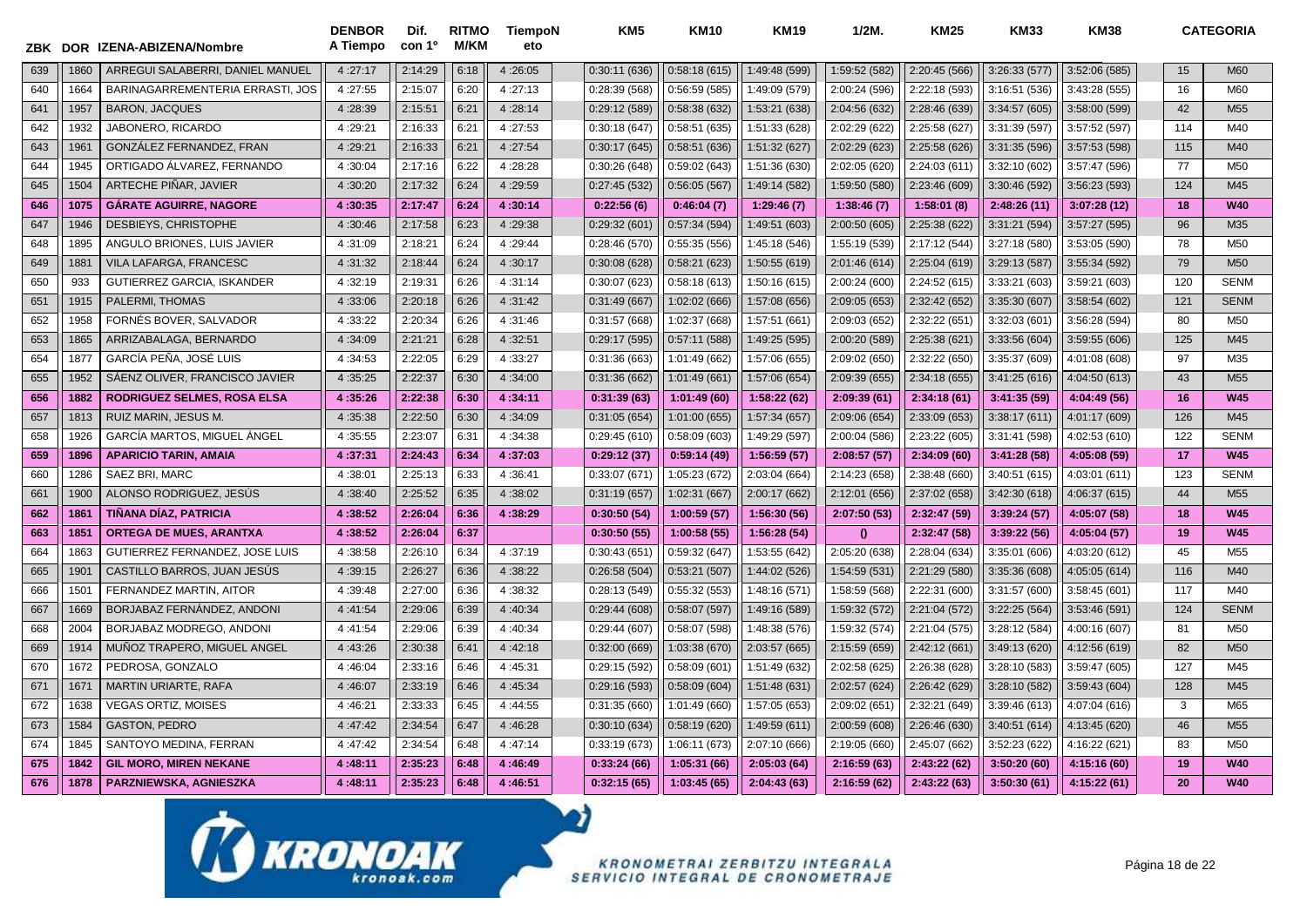|            |      | ZBK DOR IZENA-ABIZENA/Nombre     | <b>DENBOR</b><br>A Tiempo | Dif.<br>con 1 <sup>o</sup> | <b>RITMO</b><br>M/KM | <b>TiempoN</b><br>eto | KM5           | <b>KM10</b>   | <b>KM19</b>   | $1/2M$ .      | <b>KM25</b>   | <b>KM33</b>   | <b>KM38</b>   |                 | <b>CATEGORIA</b> |
|------------|------|----------------------------------|---------------------------|----------------------------|----------------------|-----------------------|---------------|---------------|---------------|---------------|---------------|---------------|---------------|-----------------|------------------|
| 677        | 1909 | <b>IGLESIAS BARRIO, JULIÁN</b>   | 4:49:06                   | 2:36:18                    | 6:50                 | 4:48:01               | 0:33:08(672)  | 1:06:11(674)  | 2:07:21 (667) | 2:20:34 (662) | 2:46:57 (664) | 3:54:24(625)  | 4:18:03 (622) | 47              | M <sub>55</sub>  |
| 678        | 1962 | HUERTA GARCÍA, ANTONIO           | 4:52:13                   | 2:39:25                    | 6:54                 | 4:51:06               | 0:33:29(674)  | 1:06:26 (675) | 2:09:32 (670) | 2:22:09 (663) | 2:49:11 (665) | 3:57:19 (626) | 4:21:10 (626) | $\overline{4}$  | M65              |
| 679        | 944  | CASTELLOTE GARCÍA, IKER          | 4:53:06                   | 2:40:18                    | 6:55                 | 4:52:00               | 0:30:07(626)  | 0:58:18(616)  | 1:49:17 (590) | 2:00:25 (602) | 2:24:52(616)  | 3:42:20(617)  | 4:12:19(618)  | 125             | <b>SENM</b>      |
| 680        | 1503 | RONCERO GALLO, VICENTE           | 4:53:42                   | 2:40:54                    | 6:56                 | 4:52:53               | 0:28:56(578)  | 0:57:21(592)  | 1:54:01 (646) | 2:06:25 (639) | 2:35:30 (656) | 3:53:36 (624) | 4:20:10 (625) | 118             | M40              |
| 681        | 1854 | BALCARCE GOMEZ, RAUL             | 4:55:07                   | 2:42:19                    | 6:59                 | 4:54:51               | 0:28:24(558)  | 0:57:55(596)  | 1:51:36 (629) | 2:05:06 (637) | 2:28:21 (635) | 3:39:45 (612) | 4:10:37 (617) | $5\phantom{.0}$ | M65              |
| 682        | 1879 | VILA, ROGER                      | 4:57:44                   | 2:44:56                    | 7:02                 | 4:56:44               | 0:29:36(602)  | 0:59:07(645)  | 1:55:40 (647) | 2:07:45 (644) | 2:36:54 (657) | 3:51:54 (621) | 4:19:58 (624) | 126             | <b>SENM</b>      |
| 683        | 1963 | BILBAO ALDEKOA-OTALORA, ALEXANDE | 5:00:31                   | 2:47:43                    | 7:05                 | 4:59:11               | 0:30:14(643)  | 0:59:04(644)  | 1:53:01 (636) | 2:04:00 (628) | 2:28:33(636)  | 3:48:43(619)  | 4:18:52 (623) | 119             | M40              |
| 684        | 1858 | MORENO SENOSIAIN, FRANCISCO      | 5:06:32                   | 2:53:44                    | 7:15                 | 5:06:00               | 0:29:20 (598) | 0:59:01 (640) | 1:53:58 (644) | 2:06:44 (641) | 2:34:16 (654) | 3:53:34 (623) | 4:24:13 (627) | 98              | M35              |
| 685        | 1893 | HITOS OLIVERA, SANTIAGO          | 5:28:03                   | 3:15:15                    | 7:45                 | 5:27:06               | 0:34:52(676)  | 1:08:45 (677) | 2:12:40 (671) | 2:26:45 (665) | 2:54:46 (667) | 4:17:12 (627) | 4:48:53 (628) | 17              | <b>M60</b>       |
| 686        | 1827 | <b>MUZIC, JASMINKA</b>           | 5:30:15                   | 3:17:27                    | 7:47                 | 5:28:38               | 0:32:05(64)   | 1:03:45(64)   | 2:05:25(65)   | 2:19:40 (64)  | 2:52:34(66)   | 4:17:13 (62)  | 4:50:51 (63)  | $5\phantom{.0}$ | <b>W55</b>       |
| 687        | 1925 | <b>JIMEMEZ CUE, CARMEN</b>       | 5:30:16                   | 3:17:28                    | 7:48                 | 5:29:21               | 0:31:23(59)   | 1:02:54(63)   | 2:08:58(67)   | 2:21:57(66)   | 2:51:13(65)   | 4:17:13 (63)  | 4:50:51 (62)  | 20              | <b>W45</b>       |
| 688        | 1308 | ADRIANO FERREIRA MARQUES DA SILV | 5:35:31                   | 3:22:43                    | 7:56                 | 5:34:31               | 0:31:05(653)  | 1:03:01 (669) | 2:08:06 (669) | 2:22:10 (664) | 2:53:15 (666) | 4:20:11 (628) | 4:52:39 (629) | 18              | M60              |
| <b>DNF</b> | 946  | GARICANO GOLDARAZ, FERNANDO      |                           |                            |                      |                       |               |               |               |               |               |               |               |                 | M35              |
| <b>DNF</b> | 1232 | VILLORAS MARTIN, JORGE           |                           |                            |                      |                       |               |               |               |               |               |               |               |                 | M40              |
| <b>DNF</b> | 403  | ORTIZ ESCORIAL, MIKEL            |                           |                            |                      |                       |               |               |               |               |               |               |               |                 | M35              |
| <b>DNF</b> | 1828 | GOMEZ CARRASCO, JOSE ANGEL       |                           |                            |                      |                       |               |               |               |               |               |               |               |                 | M50              |
| <b>DNF</b> | 2030 | PASCUAL ALCALDE, DIEGO           |                           |                            |                      |                       |               |               |               |               |               |               |               |                 | <b>SENM</b>      |
| <b>DNF</b> | 1035 | MORÁN CAMPOS, ANDRÉS             |                           |                            |                      |                       |               |               |               |               |               |               |               |                 | <b>SENM</b>      |
| <b>DNF</b> | 336  | AGIRRESAROBE LIZARRA, AIMAR      |                           |                            |                      |                       |               |               |               |               |               |               |               |                 | M40              |
| <b>DNF</b> | 410  | TELLETXEA GARAI, ASIER           |                           |                            |                      |                       |               |               |               |               |               |               |               |                 | M45              |
| <b>DNF</b> | 950  | GASSÓ JORDANA, JOSEP             |                           |                            |                      |                       |               |               |               |               |               |               |               |                 | M35              |
| <b>DNF</b> | 541  | LLORENTE PUENTE, JUAN            |                           |                            |                      |                       |               |               |               |               |               |               |               |                 | M35              |
| <b>DNF</b> | 474  | MONTESINOS RODRIGUEZ, JOSE DANIE |                           |                            |                      |                       |               |               |               |               |               |               |               |                 | M45              |
| <b>DNF</b> | 750  | BOLLEGUI VILLALUENGA, EDUARDO    |                           |                            |                      |                       |               |               |               |               |               |               |               |                 | M40              |
| <b>DNF</b> | 1938 | RAMOS DURAN, JOSE MIGUEL         |                           |                            |                      |                       |               |               |               |               |               |               |               |                 | M60              |
| <b>DNF</b> | 1271 | MARTÍNEZ SALCEDO, DAVID          |                           |                            |                      |                       |               |               |               |               |               |               |               |                 | <b>SENM</b>      |
| <b>DNF</b> | 437  | BARRAL MERINO, DAVID             |                           |                            |                      |                       |               |               |               |               |               |               |               |                 | M45              |
| <b>DNF</b> | 433  | GONZÁLEZ CHATO, JOSE RAMÓN       |                           |                            |                      |                       |               |               |               |               |               |               |               |                 | M45              |
| <b>DNF</b> | 1537 | LOPEZ LANDA, JOSE ENRIQUE        |                           |                            |                      |                       |               |               |               |               |               |               |               |                 | M60              |
| <b>DNF</b> | 778  | <b>BALERDI ATXEGA, GARIKOITZ</b> |                           |                            |                      |                       |               |               |               |               |               |               |               |                 | <b>SENM</b>      |
| <b>DNF</b> | 1545 | RUIZ APARICIO, AMAIA             |                           |                            |                      |                       |               |               |               |               |               |               |               |                 | <b>SENF</b>      |
| <b>DNF</b> | 779  | COLLADO LOPEZ, ENRIQUE           |                           |                            |                      |                       |               |               |               |               |               |               |               |                 | M35              |
| <b>DNF</b> | 1289 | ESPIÑA ALVAREZ, IÑIGO            |                           |                            |                      |                       |               |               |               |               |               |               |               |                 | M35              |
| <b>DNF</b> | 6    | DE MATA LOMBÓ, JAVIER            |                           |                            |                      |                       |               |               |               |               |               |               |               |                 | M40              |
| <b>DNF</b> | 2008 | SANCHEZ ORDOVAS, JAVIER          |                           |                            |                      |                       |               |               |               |               |               |               |               |                 | M45              |
| <b>DNF</b> | 987  | ALAMAN MORALES, ROMAN            |                           |                            |                      |                       |               |               |               |               |               |               |               |                 | M40              |
| <b>DNF</b> | 979  | MUÑOZ VIEDMA, VÍCTOR             |                           |                            |                      |                       |               |               |               |               |               |               |               |                 | M40              |
| <b>DNF</b> | 445  | <b>BLANCO ARRIOLA, DAVID</b>     |                           |                            |                      |                       |               |               |               |               |               |               |               |                 | M <sub>50</sub>  |
|            |      | 工                                |                           |                            |                      |                       |               |               |               |               |               |               |               |                 |                  |

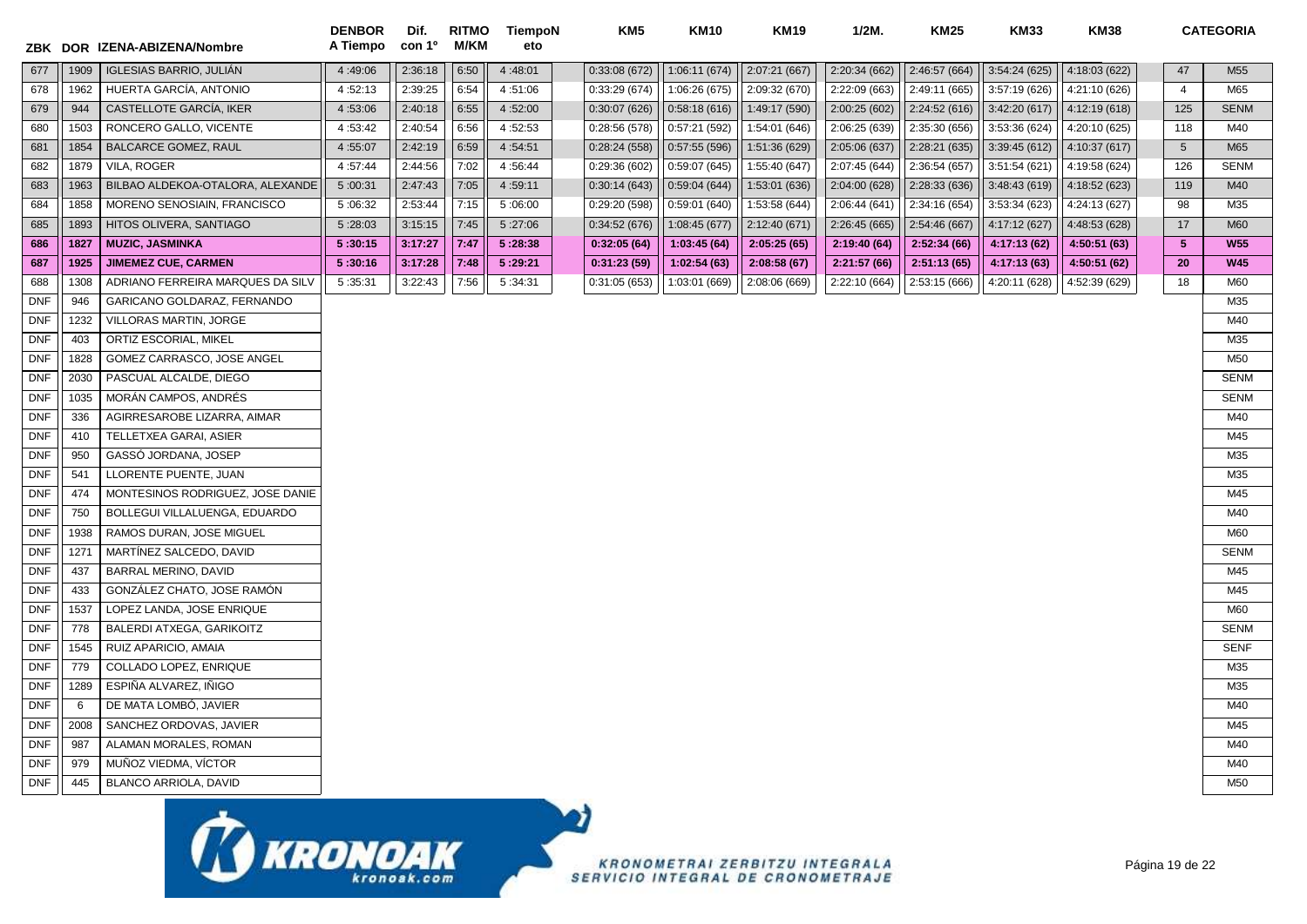|            |      | ZBK DOR IZENA-ABIZENA/Nombre | <b>DENBOR</b><br>A Tiempo con 1º | Dif. | <b>M/KM</b> | RITMO TiempoN<br>eto | KM <sub>5</sub> | <b>KM10</b> | <b>KM19</b> | $1/2M$ . | <b>KM25</b> | <b>KM33</b> | <b>KM38</b> | <b>CATEGORIA</b> |
|------------|------|------------------------------|----------------------------------|------|-------------|----------------------|-----------------|-------------|-------------|----------|-------------|-------------|-------------|------------------|
| <b>DNF</b> | 1318 | LOPETEGUI GARCÍA, JOSEBA     |                                  |      |             |                      |                 |             |             |          |             |             |             | <b>SENM</b>      |
| <b>DNF</b> | 1085 | IMAZ GOMEZ, JORGE            |                                  |      |             |                      |                 |             |             |          |             |             |             | M45              |
| <b>DNF</b> | 1551 | SANMARTIN FRANCO, LUIS       |                                  |      |             |                      |                 |             |             |          |             |             |             | M40              |
| <b>DNF</b> | 5    | <b>GARCIA GOMEZ, JAVIER</b>  |                                  |      |             |                      |                 |             |             |          |             |             |             | M45              |
| <b>DNF</b> | 442  | INFANTE PINEDA, ROBERTO      |                                  |      |             |                      |                 |             |             |          |             |             |             | M45              |
| <b>DNF</b> | 1239 | PASTOR RODRIGUEZ, ASIER      |                                  |      |             |                      |                 |             |             |          |             |             |             | M35              |
| <b>DNF</b> | 1238 | ESTRELLA, JUAN               |                                  |      |             |                      |                 |             |             |          |             |             |             | M40              |
| DNF        | 2001 | BENITO BILBAO, IMANOL        |                                  |      |             |                      |                 |             |             |          |             |             |             | M35              |
| <b>DNF</b> | 1658 | MANGUERO, MIGUEL             |                                  |      |             |                      |                 |             |             |          |             |             |             | M45              |
| <b>DNF</b> | 1583 | MUGARRA SAN MARTIN, IKER     |                                  |      |             |                      |                 |             |             |          |             |             |             | M45              |
| <b>DNF</b> | 1660 | ETXANIZ MONASTERIO, JON KEPA |                                  |      |             |                      |                 |             |             |          |             |             |             | M45              |
| <b>DNF</b> | 803  | TORRES FERNANDEZ, ANDONI     |                                  |      |             |                      |                 |             |             |          |             |             |             | M45              |
| <b>DNF</b> | 1078 | AMEZAGA ETXEBARRIA, ENDIKA   |                                  |      |             |                      |                 |             |             |          |             |             |             | <b>SENM</b>      |
| <b>DNF</b> | 316  | GABARAIN SALABERRIA, IÑAKI   |                                  |      |             |                      |                 |             |             |          |             |             |             | M35              |
| <b>DNF</b> | 1012 | SANZ RUIZ, JAVIER            |                                  |      |             |                      |                 |             |             |          |             |             |             | M35              |
| <b>DNF</b> | 325  | MENDEZ ESCALANTE, JOSE LUIS  |                                  |      |             |                      |                 |             |             |          |             |             |             | M45              |
| <b>DNF</b> | 315  | GARCIA MORODO, JULIAN        |                                  |      |             |                      |                 |             |             |          |             |             |             | M40              |
| <b>DNF</b> | 1061 | MITTERER, KLAUS              |                                  |      |             |                      |                 |             |             |          |             |             |             | M40              |
| <b>DNF</b> | 1303 | RODRIGUEZ, NACHO             |                                  |      |             |                      |                 |             |             |          |             |             |             | M40              |
| <b>DNF</b> | 2002 | BARANDIARAN AGUIRRE, URTZI   |                                  |      |             |                      |                 |             |             |          |             |             |             | M40              |
| <b>DNF</b> | 1663 | EREÑA ETXEBARRIA, JOSU       |                                  |      |             |                      |                 |             |             |          |             |             |             | M50              |
| <b>DNF</b> | 1941 | GONZÁLEZ CAUNEDO, JORGE      |                                  |      |             |                      |                 |             |             |          |             |             |             | <b>SENM</b>      |
| <b>DNF</b> | 1801 | FARNIER, XAVIER              |                                  |      |             |                      |                 |             |             |          |             |             |             | M45              |
| <b>DNF</b> | 1802 | USON, ANDERE                 |                                  |      |             |                      |                 |             |             |          |             |             |             | W40              |
| <b>DNF</b> | 1803 | MARTINEZ BARCENA, BLANCA     |                                  |      |             |                      |                 |             |             |          |             |             |             | W50              |
| DNF        | 485  | ZABALA ERDOIZA, MIKEL        |                                  |      |             |                      |                 |             |             |          |             |             |             | M35              |
| <b>DNF</b> | 1642 | BERASATEGUI SALAZAR, JAVIER  |                                  |      |             |                      |                 |             |             |          |             |             |             | M50              |
| <b>DNF</b> | 940  | HURTADO BARBADILLA, MARCOS   |                                  |      |             |                      |                 |             |             |          |             |             |             | M35              |
| <b>DNF</b> | 1245 | SANADO FERNÁNDEZ, JAVIER     |                                  |      |             |                      |                 |             |             |          |             |             |             | <b>SENM</b>      |
| <b>DNF</b> | 1292 | PLUIM, ANN-MARIE             |                                  |      |             |                      |                 |             |             |          |             |             |             | W40              |
| <b>DNF</b> | 497  | ORTUÑO LOPEZ, ROBERTO        |                                  |      |             |                      |                 |             |             |          |             |             |             | M <sub>55</sub>  |
| <b>DNF</b> | 479  | VINIEGRA BERNAL, HÉCTOR      |                                  |      |             |                      |                 |             |             |          |             |             |             | M35              |
| <b>DNF</b> | 313  | VIZCAYA, PABLO               |                                  |      |             |                      |                 |             |             |          |             |             |             | M40              |
| DQ         | 1967 | BETEGÓN PEREDO, CARLOS       | RC 55.10                         |      |             |                      |                 |             |             |          |             |             |             | M65              |
| DQ         | 1274 | URRUZOLA ZABALETA, XABIER    | art. 55.10                       |      |             |                      |                 |             |             |          |             |             |             | <b>SENM</b>      |
| DQ         | 1215 | <b>GOMEZ ARRAUSI, FELIX</b>  | art. 55.10                       |      |             |                      |                 |             |             |          |             |             |             | M60              |
| DQ         | 906  | BASALDUA GARAY, JAVIER       | RC 55.10                         |      |             |                      |                 |             |             |          |             |             |             | M50              |
| DQ         | 791  | CARRILLO RAMOS, JUAN MANUEL  | RC 55.10                         |      |             |                      |                 |             |             |          |             |             |             | <b>SENM</b>      |
|            |      | $\mathbf{r}$                 |                                  |      |             | s)                   |                 |             |             |          |             |             |             |                  |

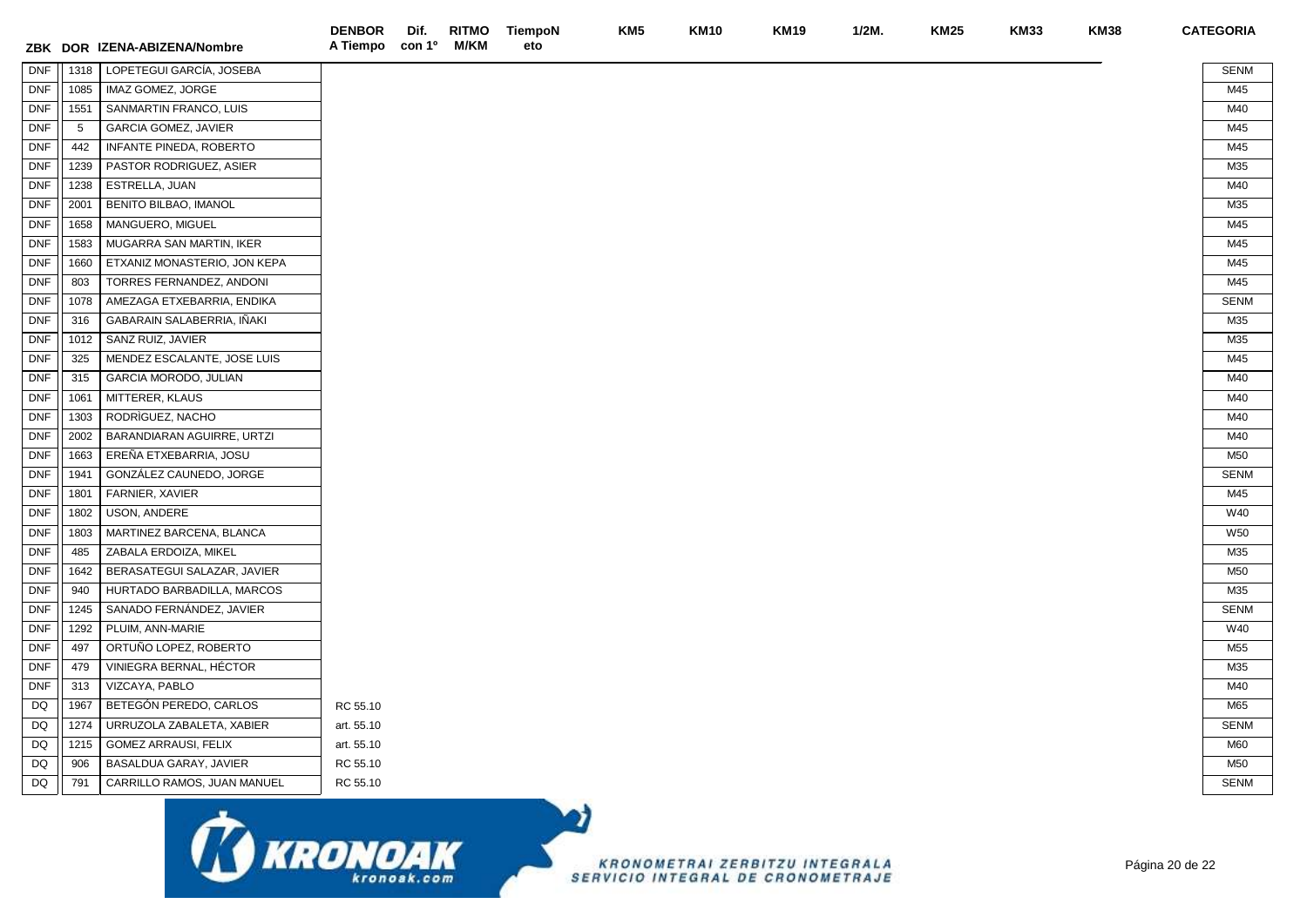| ZBK       |      | DOR IZENA-ABIZENA/Nombre         | <b>DENBOR</b><br>A Tiempo | Dif.<br>con 1º | <b>RITMO</b><br>M/KM | TiempoN<br>eto | KM <sub>5</sub> | <b>KM10</b> | <b>KM19</b> | $1/2M$ . | <b>KM25</b> | <b>KM33</b> | <b>KM38</b> | <b>CATEGORIA</b> |
|-----------|------|----------------------------------|---------------------------|----------------|----------------------|----------------|-----------------|-------------|-------------|----------|-------------|-------------|-------------|------------------|
| <b>DQ</b> | 919  | LOPEZ DOMÍNGUEZ, VÍCTOR JOSE     | RC 55.10                  |                |                      |                |                 |             |             |          |             |             |             | M35              |
| DQ        | 1928 | VALLEJO RUIZ, JOSÉ MARÍA         | RC 55.10                  |                |                      |                |                 |             |             |          |             |             |             | M50              |
| <b>DQ</b> | 1325 | ARTARAZ BLANCO, ASIER            | RC 55.10                  |                |                      |                |                 |             |             |          |             |             |             | M45              |
| DQ        | 2003 | FERNANDEZ ABARZUZA, JONATAN      | RC 55.10                  |                |                      |                |                 |             |             |          |             |             |             | M35              |
| DQ        | 1924 | AROMA LEJARRETA, IBÓN            | RC 55.10                  |                |                      |                |                 |             |             |          |             |             |             | M65              |
| DQ        | 1333 | GOEDEGEBUURE, VINCENT            | RC 55.10                  |                |                      |                |                 |             |             |          |             |             |             | M45              |
| <b>DQ</b> | 1923 | LOPEZ GONZALO, ROSA              | RC 55.10                  |                |                      |                |                 |             |             |          |             |             |             | W45              |
| DQ        | 917  | FERNÁNDEZ INSAUSTI, JOSEMA       | art. 55.10                |                |                      |                |                 |             |             |          |             |             |             | M55              |
| DQ        | 1930 | ALMEIDA, PEDRO                   | RC 55.10                  |                |                      |                |                 |             |             |          |             |             |             | <b>SENM</b>      |
| DQ        | 739  | CAVIA PIPAON, MIGUEL             | RC 55.10                  |                |                      |                |                 |             |             |          |             |             |             | M45              |
| DQ        | 804  | MENDEZ SUAREZ, JOSE MANUEL       | art. 55.10                |                |                      |                |                 |             |             |          |             |             |             | M55              |
| DQ        | 1334 | DE GROOT, JAN WILLEM             | RC 55.10                  |                |                      |                |                 |             |             |          |             |             |             | M45              |
| <b>DQ</b> | 1647 | MERINO PACHECO, FRANCISCO JAVIER | art. 55.10                |                |                      |                |                 |             |             |          |             |             |             | M60              |
| DQ        | 1258 | SULIS, VALENTINA                 | RC 55.10                  |                |                      |                |                 |             |             |          |             |             |             | W40              |
| DQ        | 1043 | SANTOS LOPEZ, JAVIER             | art. 55.10                |                |                      |                |                 |             |             |          |             |             |             | <b>SENM</b>      |
| <b>DQ</b> | 1942 | PASCUA VÁZQUEZ, JOSÉ MANUEL      | RC 55.10                  |                |                      |                |                 |             |             |          |             |             |             | M50              |
| <b>DQ</b> | 1641 | ALONSO PIÑERO, EDUARDO           | RC 55.10                  |                |                      |                |                 |             |             |          |             |             |             | M45              |
| DQ        | 533  | GÓMEZ GARCÍA, ALBERTO            | art. 55.10                |                |                      |                |                 |             |             |          |             |             |             | M45              |
| DQ        | 759  | SALASIDIS, ANTHONY               | art. 55.10                |                |                      |                |                 |             |             |          |             |             |             | <b>SENM</b>      |
| <b>DQ</b> | 793  | YUSTE GARCIA, PEDRO              | art. 55.10                |                |                      |                |                 |             |             |          |             |             |             | M45              |
| DQ        | 966  | OSMA SÁNCHEZ, FULGENCIO          | art. 55.10                |                |                      |                |                 |             |             |          |             |             |             | M60              |
| DQ        | 1940 | <b>BECHADE, ISABELLE</b>         | RC 55.10                  |                |                      |                |                 |             |             |          |             |             |             | W60              |
| <b>DQ</b> | 1939 | MAURY, MICHEL                    | art. 55.10                |                |                      |                |                 |             |             |          |             |             |             | M65              |
| DQ        | 1626 | <b>GUILLEN GOMEZ, ANITA</b>      | RC 55.10                  |                |                      |                |                 |             |             |          |             |             |             | <b>SENF</b>      |
| DQ        | 1597 | GÓMEZ SANZ, ISRAEL               | RC 55.10                  |                |                      |                |                 |             |             |          |             |             |             | M45              |
| <b>DQ</b> | 1605 | MARTIN OLMEDO, ANTONIO           | RC 55.10                  |                |                      |                |                 |             |             |          |             |             |             | M55              |
| DQ        | 1033 | SANDOVAL VALLEJO, LETICIA        | art. 55.10                |                |                      |                |                 |             |             |          |             |             |             | W35              |
| DQ        | 1620 | FORTUNA. ALCOLADO, JUAN SILA     | RC 55.10                  |                |                      |                |                 |             |             |          |             |             |             | M55              |
| DQ        | 1613 | MUÑOZ GONZALEZ, ISRAEL           | RC 55.10                  |                |                      |                |                 |             |             |          |             |             |             | M45              |
| DQ        | 998  | GOIKOETXEA ELORRIAGA, IGOR       | art. 55.10                |                |                      |                |                 |             |             |          |             |             |             | M40              |
| DQ        | 1636 | OLGUIN, MARÍA BELEN              | RC 55.10                  |                |                      |                |                 |             |             |          |             |             |             | W35              |
| DQ        | 973  | AVALOS, CHRISTIAN ADRIAN         | RC 55.10                  |                |                      |                |                 |             |             |          |             |             |             | M45              |
| DQ        | 974  | CANTILLO JURADO, JOSE MANUEL     | art. 55.10                |                |                      |                |                 |             |             |          |             |             |             | M45              |
| DQ        | 1847 | SANTOS LARRAURI, ADRIÁN          | RC 55.10                  |                |                      |                |                 |             |             |          |             |             |             | <b>SENM</b>      |
| DQ        | 1547 | GONZALEZ CHEVALIER, GUILLERMO    | RC 55.10                  |                |                      |                |                 |             |             |          |             |             |             | M40              |
| <b>DQ</b> | 1867 | SIMON REBOLLO, JUAN MANUEL       | RC 55.10                  |                |                      |                |                 |             |             |          |             |             |             | M45              |
| DQ        | 452  | HARRIS-FRY, NICK                 | art. 55.10                |                |                      |                |                 |             |             |          |             |             |             | <b>SENM</b>      |
| DQ        | 1873 | VILLEMINEY, ALEXANDRA            | RC 55.10                  |                |                      |                |                 |             |             |          |             |             |             | W35              |
|           |      | ᆂ                                |                           |                |                      |                |                 |             |             |          |             |             |             |                  |